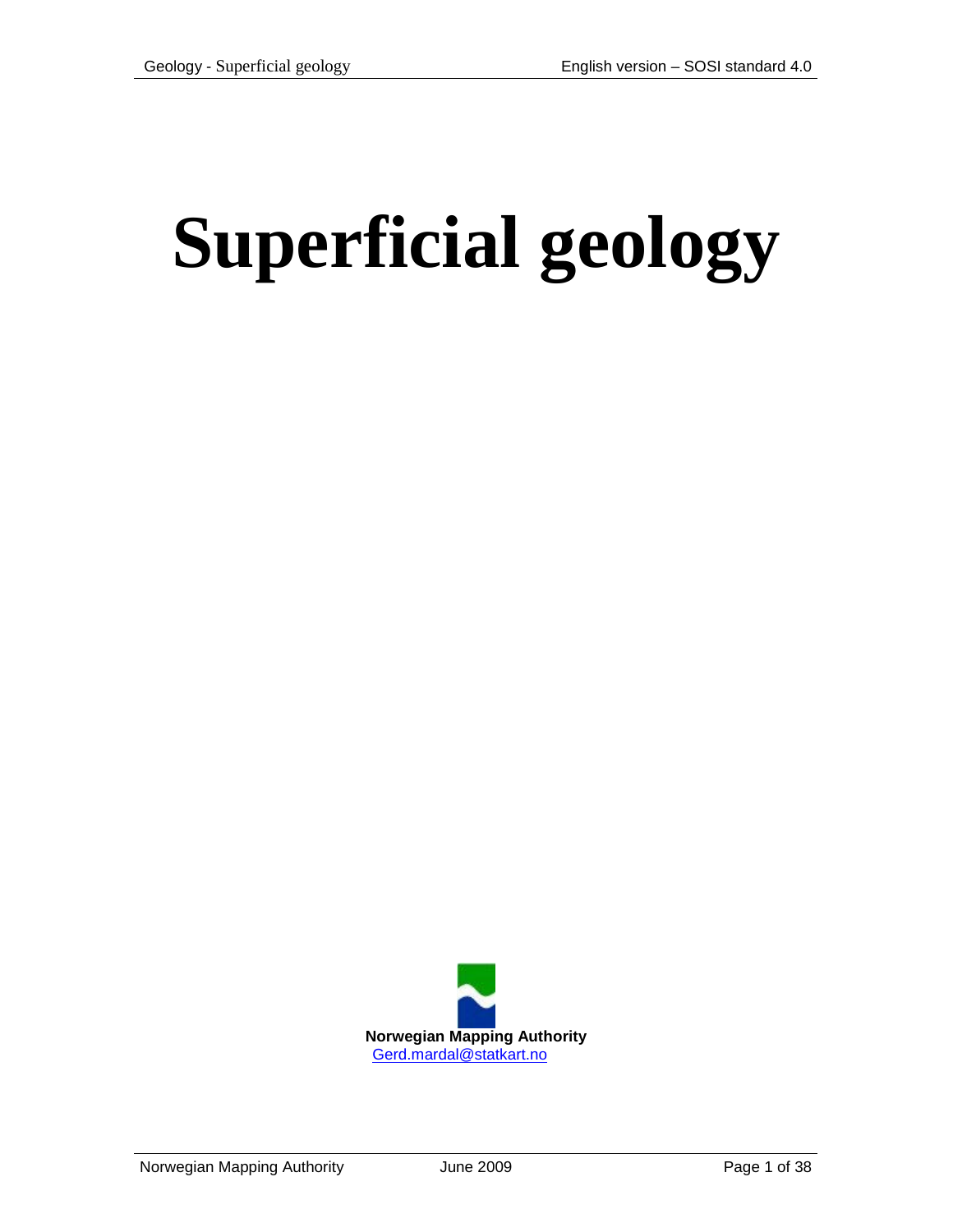# **Table of contents**

| 1.1    |          | Application schema<br>4                                                                 |    |
|--------|----------|-----------------------------------------------------------------------------------------|----|
| 1.2    |          | Description<br>6                                                                        |    |
| 1.2.1  |          |                                                                                         |    |
| 1.2.2  |          |                                                                                         |    |
| 1.2.3  |          |                                                                                         |    |
| 1.2.4  |          |                                                                                         |    |
| 1.2.5  |          |                                                                                         |    |
| 1.2.6  |          |                                                                                         |    |
| 1.2.7  |          |                                                                                         |    |
| 1.2.8  |          |                                                                                         |    |
| 1.2.9  |          |                                                                                         |    |
| 1.2.10 |          |                                                                                         |    |
| 1.2.11 |          |                                                                                         |    |
| 1.2.12 |          |                                                                                         |    |
| 1.2.13 |          |                                                                                         |    |
| 1.2.14 |          |                                                                                         |    |
| 1.2.15 |          |                                                                                         |    |
| 1.2.16 |          |                                                                                         |    |
| 1.2.17 |          |                                                                                         |    |
| 1.2.18 |          |                                                                                         |    |
| 1.2.19 |          |                                                                                         |    |
| 1.2.20 |          |                                                                                         |    |
| 1.2.21 |          |                                                                                         |    |
| 1.2.22 |          |                                                                                         |    |
| 1.2.23 |          |                                                                                         |    |
| 1.2.24 |          |                                                                                         |    |
| 1.2.25 |          |                                                                                         |    |
| 1.2.26 |          |                                                                                         |    |
| 1.2.27 |          |                                                                                         |    |
| 1.2.28 |          |                                                                                         |    |
| 1.2.29 |          | Association << Topo>> OtherSuperficialDepositPolygon-GeoDelimLine  16                   |    |
| 1.2.30 |          |                                                                                         |    |
| 1.2.31 |          | Association < <topo>&gt; DepositionRateSurface-GeoDelimLine 16</topo>                   |    |
| 1.2.32 |          | Association < <topo>&gt; SeafloorTypeHardness -GeoDelimLine 17</topo>                   |    |
| 1.2.33 |          |                                                                                         |    |
| 1.2.34 |          |                                                                                         |    |
| 1.2.35 |          | Association << Topo>> SuperficialDepositSurfaceForm-GeoDelimLine 17                     |    |
| 1.2.36 |          |                                                                                         |    |
| 1.2.37 |          |                                                                                         |    |
| 1.2.38 |          | Association < <topo>&gt; SuperficialDepositPolygonSubordinate-GeoDelimLine 18</topo>    |    |
| 1.2.39 |          | Association << Topo>> SoilTypeSurfaceHidden -SuperficialDepositBoundary 19              |    |
| 1.2.40 |          | Association < <topo>&gt; SuperficialDepositPolygon-SuperficialDepositBoundary 19</topo> |    |
| 1.2.41 |          |                                                                                         | 19 |
|        | 1.2.41.1 | CodeLists                                                                               | 20 |
|        |          | 1.2.41.1.1<br>< <codelist>&gt; OtherQuSymbols</codelist>                                | 20 |
|        |          | < <codelist>&gt; OtherQuTheme<br/>1.2.41.1.2</codelist>                                 | 22 |
|        |          | << CodeList>> WasteDisposalSiteSuitability<br>1.2.41.1.3                                | 22 |
|        |          | 1.2.41.1.4<br><< CodeList>> QuFormLineType                                              | 22 |
|        |          | << CodeList>> QuFormPointType<br>1.2.41.1.5                                             | 25 |
|        |          | << CodeList>> SuperficialDepositLoadBearingCapasity<br>1.2.41.1.6                       | 27 |
|        |          | < <codelist>&gt; GroundWaterPotential<br/>1.2.41.1.7</codelist>                         | 27 |
|        |          | << CodeList>> Infiltration Capacity<br>1.2.41.1.8                                       | 28 |
|        |          | 1.2.41.1.9<br>< <codelist>&gt; SuperficialDepositSurfaceType</codelist>                 | 28 |
|        |          | 1.2.41.1.10<br><< CodeList>> DepositRate                                                | 34 |
|        |          | 1.2.41.1.11<br><< CodeList>> Bunntype?                                                  | 34 |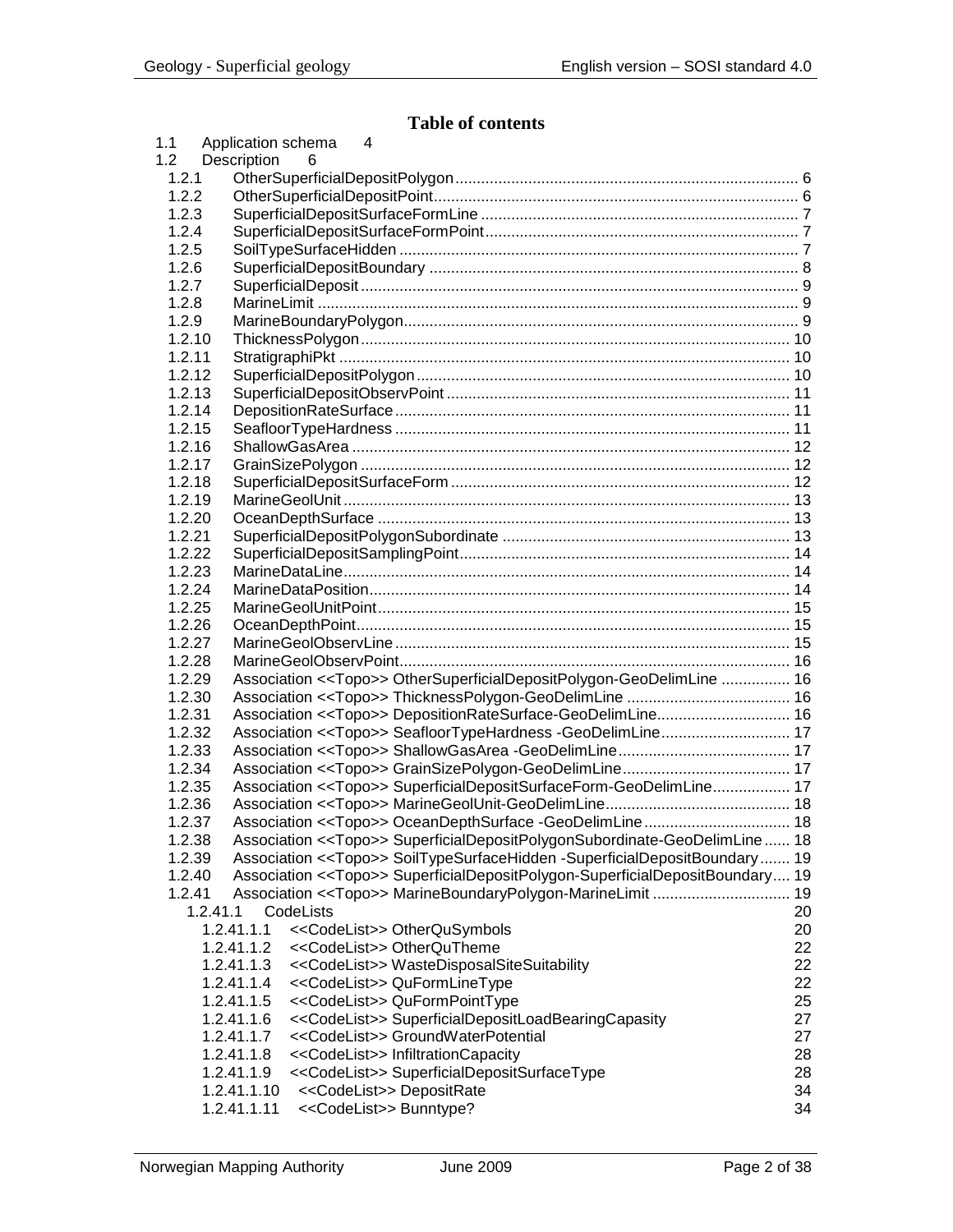| 1.2.41.1.12 < <codelist>&gt; ShallowGas</codelist>       | -35  |
|----------------------------------------------------------|------|
| 1.2.41.1.13 << CodeList>> QualFormSurfaceType            | -35  |
| 1.2.41.1.14 << CodeList>> Superficial Deposit Grain Size | -36  |
| 1.2.41.1.15 < <codelist>&gt; SoilSurfaceType</codelist>  | - 37 |
| 1.2.41.1.16 << CodeList>> SediGrainSize                  | - 37 |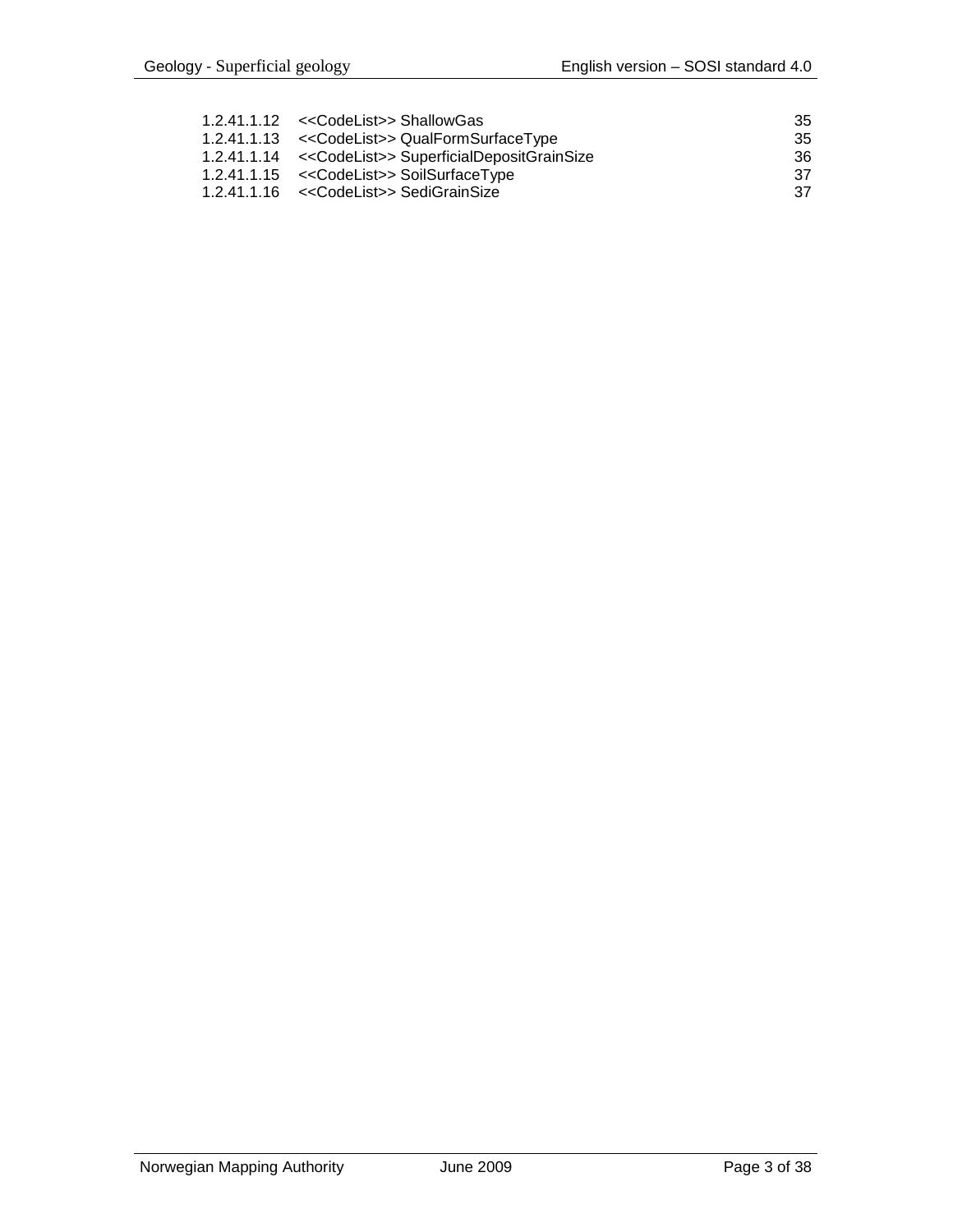#### **1.1 Application schema**

<span id="page-3-0"></span>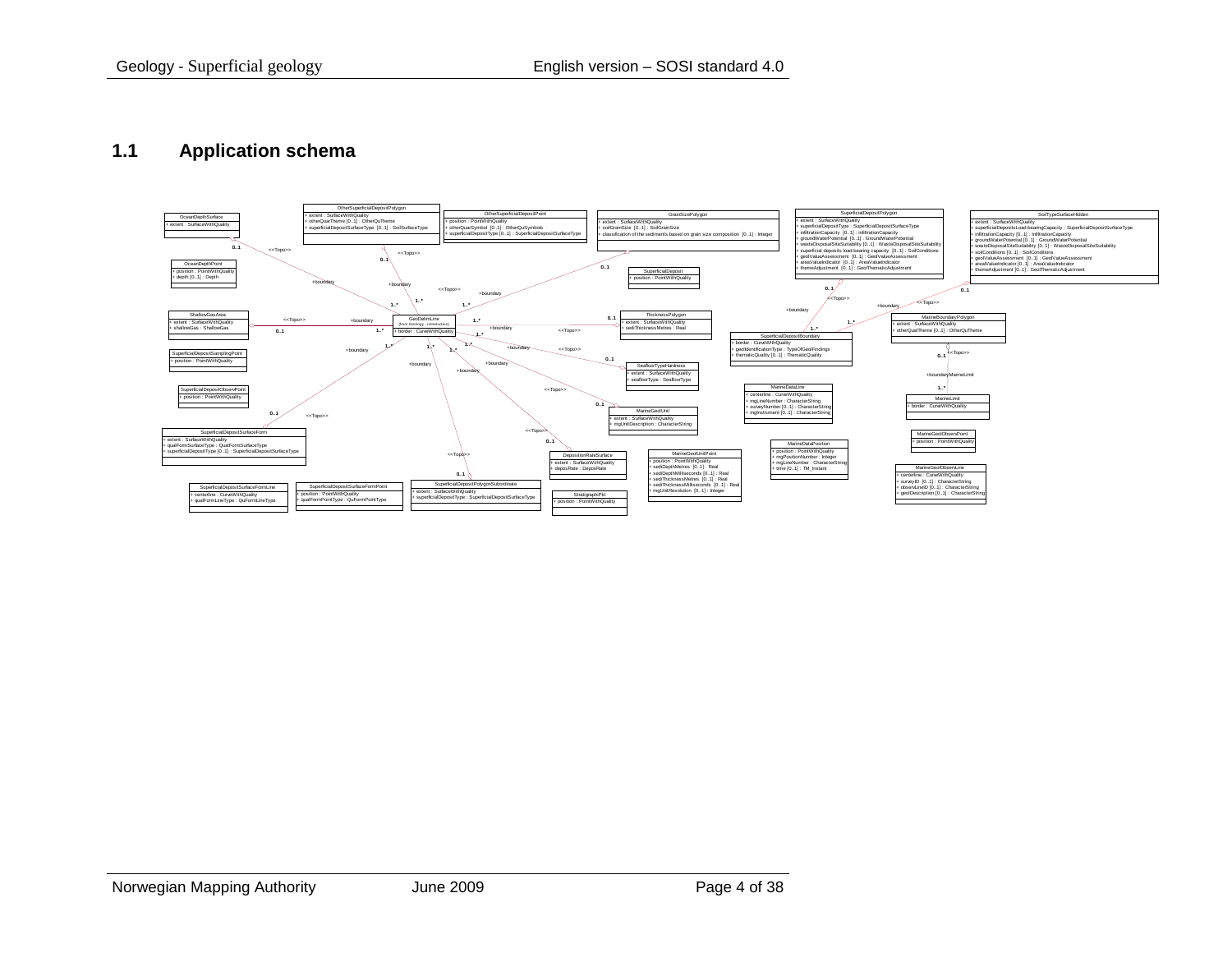| < <codelist></codelist>                                                                                         |      |                                                   | < <codelist>&gt;</codelist>                                                                                     |                                           |                                               | < <codelist>&gt;</codelist>                                                   |            | < <codelist>&gt;</codelist>                                                         | < <codelist>&gt;</codelist>                                                       |
|-----------------------------------------------------------------------------------------------------------------|------|---------------------------------------------------|-----------------------------------------------------------------------------------------------------------------|-------------------------------------------|-----------------------------------------------|-------------------------------------------------------------------------------|------------|-------------------------------------------------------------------------------------|-----------------------------------------------------------------------------------|
| SuperficialDepositSurfaceType                                                                                   |      |                                                   | QuFormPointType                                                                                                 |                                           |                                               | Other QuSymbols                                                               |            | QuFormLineType                                                                      | QualFormSurfaceTvpe                                                               |
|                                                                                                                 |      |                                                   |                                                                                                                 |                                           | $+$ Notindicated $= 0$                        |                                                                               |            |                                                                                     |                                                                                   |
| Soilbedrock underwater, unspecified = 1                                                                         |      | $Drumlin = 201$                                   |                                                                                                                 |                                           |                                               |                                                                               |            | Not indicated = 0                                                                   | $E$ sker = 1                                                                      |
| Till, unspecified = 10                                                                                          |      | Drumlin-like shape = 202                          |                                                                                                                 |                                           | Small bedrock exposure = 401                  |                                                                               |            | Drumin = 1                                                                          | Mound and ridge-shaped terrain = 2                                                |
| Till with particularly high clay content=11                                                                     |      | Parallel furrows on the surface = 203             |                                                                                                                 |                                           |                                               | High content of boulders on the surface = 402                                 |            | Drumlin-like form = 2                                                               | + Drumlin = 3                                                                     |
|                                                                                                                 |      |                                                   | Glacial striations, movement toward the point of observation = 211                                              |                                           | Boulder = 404                                 |                                                                               |            | Terminal/marginal moraine = 3                                                       | Drumlin cluster = 4                                                               |
| Moraine material, discontinuous or thin cover over the bedrock = 12                                             |      |                                                   | Glacial stiations, two potential directions ofice movement=212                                                  |                                           | + Large boulder = 405                         |                                                                               |            | Rogen moraines = 4                                                                  | + Dead ice landscape = 8                                                          |
| Boulder clay = 13                                                                                               |      |                                                   |                                                                                                                 |                                           |                                               | Surface strongly affected by frostprocesses = 406                             |            | Parallel stripes on the surface = 5                                                 |                                                                                   |
| + Melbouttil (ablation til) = 14                                                                                |      | Glacial stiae, relative age not determined = 213  |                                                                                                                 |                                           |                                               |                                                                               |            |                                                                                     | + Rogen moraine = 11                                                              |
| + Marginal moraine/zone of marginal moraines = 15                                                               |      | Glacial striations within the sector = 214        |                                                                                                                 |                                           |                                               | + Washed-outsurface layer, underlying masses are more fine-grained = 407      |            | Rogen moraines/DeGeer moraines = 6                                                  | + Rogen moraine area = 12                                                         |
| $h = 16$                                                                                                        |      |                                                   | Crossing glacial striations, increasing number officks indicate increasing relative age. (Relative age 1) = 215 |                                           |                                               | Avalanche plunge pool/Pitformed by snow avalanche = 410                       |            | Large kette bole = 11                                                               | Area with futed surface = 21                                                      |
|                                                                                                                 |      |                                                   | Crossing glacial striation, increasing number officks increasing relative age. (Relative age 2) = 216           |                                           | Clay slide deposit = 411                      |                                                                               |            | Esker (ridge-shaped glaciofluvial = 12                                              | + Tussock area = 31                                                               |
| Glacio-fuvial deposit= 20                                                                                       |      |                                                   |                                                                                                                 |                                           | Rockfall and rock avalanche = 412             |                                                                               |            | Glaciofluvial erosion = 13                                                          | Polygon ground area = 32                                                          |
| + Glaciofluvial and fluvial deposit=21                                                                          |      |                                                   | Crossing glacial striation, increasing number officks increasing relative age. (Relative age 3) = 217           |                                           |                                               |                                                                               |            |                                                                                     |                                                                                   |
| Esker = 22                                                                                                      |      |                                                   | Til fabric/stone orientation, increasing number of ticks = 221                                                  |                                           | Debris fow / lobe deposit= 413                |                                                                               |            | Mehwater channel (lateral drainage channel) = 21                                    | + Palsa area = 33                                                                 |
| + Mound-shaped glaciofuvial deposit (kame) = 23                                                                 |      |                                                   | Till fabric/stone orientation, two possible ice movement directions = 222                                       |                                           |                                               | + Active river/stream or groundwater erosion in a small area = 414            |            | Lateral melt water channel (unilateral drainage channel = 22                        | + Area with landslide masses which originates from a quick clay slide = 43        |
|                                                                                                                 |      |                                                   | Til fabric/stone orientation: relative age not determined = 223                                                 |                                           | $s$ mall slide = 415                          |                                                                               |            | Meltwater channel crossing water divide = 23                                        | $+ Fan = 44$                                                                      |
| Glacio-lacustrine deposit=30                                                                                    |      |                                                   |                                                                                                                 |                                           | + Snow avalanche deposit = 417                |                                                                               |            |                                                                                     |                                                                                   |
| + Gglaciofluvial and glacio-lacustrine deposit= 31                                                              |      | Stone orientation: rel.age 1 = 224                |                                                                                                                 |                                           |                                               |                                                                               |            | Large gorge/canyon (1) = 24                                                         | + Area which has been subjected to hill leveling = 51                             |
| Lacustrine deposit = 35                                                                                         |      | Til fabric/stone orientation; rel. age 2 = 225    |                                                                                                                 |                                           | Avalanche tongue lobe = 418                   |                                                                               |            | Large gorge/canyon (2) = 25                                                         | $+$ Delta plain = 52                                                              |
| Glacio-lacustrine and lacustrine deposit=36                                                                     |      | Til fabric/stone orientation; rel. age 3 = 226    |                                                                                                                 |                                           | + Hilleyelling = 419                          |                                                                               |            | Gorge/canyon, glaciofluvially eroded (small) = 26                                   | + Fluvial plain = 53                                                              |
|                                                                                                                 |      |                                                   | Crescentic gouges, ice movement toward point of observation = 231                                               |                                           | $+$ Fill material $=$ 420                     |                                                                               |            | Glaciofluvially washed area = 27                                                    | + Karstarea = 55                                                                  |
| Marine fine-grained deposit, unspecified = 40                                                                   |      |                                                   |                                                                                                                 |                                           | + Rockfallfarge boulder = 451                 |                                                                               |            | + ice contacts lope = 41                                                            | Sand wave feld = 61                                                               |
| Marine fine-grained deposit continuous cover, great hickness prevalent=41                                       |      |                                                   | Crescentic fractures, ice movement toward point of observation = 232                                            |                                           | $-5$ helisin $-501$                           |                                                                               |            |                                                                                     |                                                                                   |
| Marine beach deposit continuous cover = 42                                                                      |      |                                                   | Roche moutonnée, point of observation at the tip of the arrow = 233                                             |                                           |                                               |                                                                               |            | Shoreline, glacier-dammed lake = 42                                                 | Area with iceberg plough marks = 63                                               |
| Marine fine-grained depositand beach deposit discontinuous or thin cover over the bedrock = 43                  |      | Mound-shaped glacial river deposit (kame) = 234   |                                                                                                                 |                                           | Potental shell sand deposit = 502             |                                                                               |            | Beach ridge, glacially dammed lake = 43                                             | Slide deposits fan. Colluvial fan = 301                                           |
|                                                                                                                 |      | Small kette-hole = 241                            |                                                                                                                 |                                           | Identified shell sand deposit = 503           |                                                                               |            |                                                                                     | Side area (marine) = 951                                                          |
| $+$ Shell sand $=$ 44                                                                                           |      |                                                   |                                                                                                                 |                                           | + Clay/sand/gravel pitin operation = 504      |                                                                               |            | + Plough mark, iceberg = 44<br>+ Large kette-holedead = 45                          |                                                                                   |
| + Marine gytja (mud) = 45                                                                                       |      | $Ridge = 242$                                     |                                                                                                                 |                                           |                                               | . Excavation nit discontinued or in sporadic operation = 505                  |            | Grounded iceberg depression = 46                                                    | + Iceberg Plough marks (marine) = 952<br>Parallel-furrowed surface (marine) = 953 |
| + Fluvial deposit = 50                                                                                          |      | Sunken pitformed by iceberg = 243                 |                                                                                                                 |                                           |                                               |                                                                               |            |                                                                                     |                                                                                   |
| Fluvial deposit continuous cover = 51                                                                           |      | Canyon formed by meltwater = 244                  |                                                                                                                 |                                           | Source (Groundwater spring) = 551             |                                                                               |            | $N$ ivation scarn = 51                                                              | + Dredging masses = 954                                                           |
|                                                                                                                 |      | Stone stripe = 245                                |                                                                                                                 |                                           | Source horizon = 552                          |                                                                               |            | Terrace edge (glacial) = 52                                                         | + Dredging area = 955                                                             |
| + Fluvial deposit discontinuous/thin = 52                                                                       |      | Flood channelimebyater = 246                      |                                                                                                                 |                                           | + Marine limit (metres above sea level) = 601 |                                                                               |            | Fluvial erosion scarp = 101                                                         | + Dumping site = 956                                                              |
| Flood deposit (unspecified) = 53                                                                                |      |                                                   |                                                                                                                 |                                           |                                               |                                                                               |            |                                                                                     |                                                                                   |
| + Flood deposit, continuous = 54                                                                                |      | Streamhollow fuvial = 301                         |                                                                                                                 |                                           | $F$ ossil find site = 602                     |                                                                               |            | Abondoned fluvial channel = 102                                                     | + Excavation/gravel pit = 957                                                     |
| Flood deposit, discontinuous/hin = 55                                                                           |      | Depression formed by sand drift = 302             |                                                                                                                 |                                           | +Radiocarbon-dating with reference =603       |                                                                               |            | Flood channel = 103                                                                 | FillEmbankment=958                                                                |
|                                                                                                                 |      | Small eolian (sand) dune = 303                    |                                                                                                                 |                                           | Sample location with reference = 610          |                                                                               |            | Large canyon/gorge, river/melt water = 104                                          | Sedimentwaves (marine) = 959                                                      |
| Eolian deposit = 60                                                                                             |      |                                                   |                                                                                                                 |                                           |                                               | Sample location for grain size distribution analysis = 611                    |            | Gorge/canyon/river/glacier stream = 105                                             | + Ridges (marine) = 960                                                           |
| Weathered material, not classified according to thickness = 70                                                  |      | Sand dunes = 304                                  |                                                                                                                 |                                           |                                               |                                                                               |            |                                                                                     |                                                                                   |
| Weathered material, continuous cover = 71                                                                       |      | Mound and ridge-shaped surface = 305              |                                                                                                                 |                                           |                                               | Sample location for mechanical strength (friability flakiness analysis) = 612 |            | Fan shape = 106                                                                     | Coral reef = 961                                                                  |
| Weathered material, discontinuous or thin cover over the bedrock = 72                                           |      | + Distinct mound or ridge = 306                   |                                                                                                                 |                                           |                                               | Sample location for rock and mineral content analysis = 613                   |            | $Rxvine = 107$                                                                      | Terminal/marginal moraine (marine) = 962                                          |
|                                                                                                                 |      | Small slope failure/slide = 307                   |                                                                                                                 |                                           |                                               | Sample location for other purposes (concrete, abrasion, etc.) = 614           |            | Terrace edge = 108                                                                  |                                                                                   |
| +Weathered material, high content of stones and boulders, formed by frost activity = 73                         |      |                                                   |                                                                                                                 |                                           | + Drilling with reference = 615               |                                                                               |            | Fluvial or glaciofluvial erosion scarp = 109                                        |                                                                                   |
| Side material, not classified according to thickness = 80                                                       |      | Plastic shapes on the surface = 311               |                                                                                                                 |                                           |                                               |                                                                               |            |                                                                                     |                                                                                   |
| Colluvium (slide material), continuous cover, with great thickness in places = 81                               |      | Pothole = 312                                     |                                                                                                                 |                                           | + Geophysical profile with reference = 616    |                                                                               |            | + Channel (fluvial or glaciofluvial) = 110                                          |                                                                                   |
|                                                                                                                 |      | Karst=313                                         |                                                                                                                 |                                           |                                               | + Electric resistivity measurement with reference = 617                       |            | Beach ridge = 201                                                                   |                                                                                   |
| Colluvium (slide material), discontinuous or thin cover over the bedrock = 82                                   |      | Hummocky tussock ground = 321                     |                                                                                                                 |                                           | $+$ Clav = $701$                              |                                                                               |            | + Shoreline, superficial deposit= 202                                               |                                                                                   |
| Debris fow landslide, continuous cover, with great hickness in places = 86                                      |      |                                                   |                                                                                                                 |                                           |                                               |                                                                               |            |                                                                                     |                                                                                   |
| Rock glacier deposit=88                                                                                         |      | $Palsas = 322$                                    |                                                                                                                 |                                           | $+$ Sity clay = $702$                         |                                                                               |            | + Shoreline, bedrock = 203                                                          |                                                                                   |
| Peatand bog (organic material) = 90                                                                             |      | Polygon ground = 323                              |                                                                                                                 |                                           | $+$ Clayev sit = 703                          |                                                                               |            | Abrasion scarp = 204                                                                |                                                                                   |
|                                                                                                                 |      | Soi creep longue (solifluction lobe) = 324        |                                                                                                                 |                                           | $+ Sit = 704$                                 |                                                                               |            | Side deposits fan.Colluvial fan = 301                                               |                                                                                   |
| Humus cover/hin peatcover over bedrock = 100                                                                    |      | $Pino = 325$                                      |                                                                                                                 |                                           | $+$ Sandy sit = 705                           |                                                                               |            | + Avalanche Landslide track = 302                                                   |                                                                                   |
| Discontinuous or thin cover of superficial deposits over bedrock, more than one type in close alternation = 101 |      |                                                   |                                                                                                                 |                                           | $+$ Sity sand = 706                           |                                                                               |            |                                                                                     |                                                                                   |
| Exposed bedrock bedrock with thin peatcover, unspecified = 110                                                  |      | Pockmark, circular (marine) = 901                 |                                                                                                                 |                                           |                                               |                                                                               |            | Avalanche wall = 303                                                                |                                                                                   |
| Fill material (anthropogenic material) = 120                                                                    |      | Pockmark, elongated (marine) = 902                |                                                                                                                 |                                           | $s$ Sand = 707                                |                                                                               |            | + Snow avalanche tongue = 304                                                       |                                                                                   |
| + Waste rock dump = 121                                                                                         |      | Coral reef (marine) = 903                         |                                                                                                                 |                                           | + Gravelly sand = 708                         |                                                                               |            | Rock avalanche (landslide) front=305                                                |                                                                                   |
|                                                                                                                 |      | Diapir (marin) = 904                              |                                                                                                                 |                                           | Sandy gravel = 709                            |                                                                               |            | Side scarp = 306                                                                    |                                                                                   |
| Anthropogenic material notspecified = 122                                                                       |      |                                                   |                                                                                                                 |                                           | $Gravel = 710$                                |                                                                               |            |                                                                                     |                                                                                   |
| + Exposed bedrock = 130                                                                                         |      | Boulder (marine) = 905                            |                                                                                                                 |                                           |                                               |                                                                               |            | Stone stripes = 350                                                                 |                                                                                   |
| Exposed bedrock/bedrock with discontinuous or thin coverage = 140                                               |      | + Romb crater (marine) = 906                      |                                                                                                                 |                                           | + Stony gravel = 711                          |                                                                               |            | $+$ Ridge = $351$                                                                   |                                                                                   |
|                                                                                                                 |      | Wreck (marine) = 907                              |                                                                                                                 |                                           | + Gravelly stone = 712                        |                                                                               |            | Cutting surficial sediments (marine = 501                                           |                                                                                   |
| + Marine suspension deposit=200                                                                                 |      | $Pit(marine) = 908$                               |                                                                                                                 |                                           | $Sone = 713$                                  |                                                                               |            | Lineament (marine) = 502                                                            |                                                                                   |
| Marine bedload deposit = 201                                                                                    |      |                                                   |                                                                                                                 |                                           |                                               |                                                                               |            |                                                                                     |                                                                                   |
| + Glacio-marine deposit= 202                                                                                    |      | Mound (marine) = 909                              |                                                                                                                 |                                           | + Shallow gravel pit (depression) = 801       |                                                                               |            | Sandwave (marine) = 503                                                             |                                                                                   |
| Ee contact deposit = 203                                                                                        |      |                                                   |                                                                                                                 |                                           | + Gas seepage pit circular = 802              |                                                                               |            | $\sqrt{5}$ Spring horizon = 552                                                     |                                                                                   |
|                                                                                                                 |      |                                                   |                                                                                                                 |                                           | Gas seepage pit oblong = 803                  |                                                                               |            | $+$ Hill = 911                                                                      |                                                                                   |
| + Lagg deposit= 204                                                                                             |      |                                                   |                                                                                                                 |                                           |                                               |                                                                               |            | $Hole = 912$                                                                        |                                                                                   |
| Glacio-fuvial delta deposit (marine) = 205                                                                      |      |                                                   |                                                                                                                 |                                           |                                               |                                                                               |            |                                                                                     |                                                                                   |
| Fluvial delta deposit = 206                                                                                     |      |                                                   |                                                                                                                 |                                           |                                               |                                                                               |            | Ridge, unspecified (marine) = 920                                                   |                                                                                   |
| Tidal deposit = 207                                                                                             |      |                                                   |                                                                                                                 |                                           |                                               |                                                                               |            | Currentchannel (marine) = 921                                                       |                                                                                   |
| Estuarine deposit = 208                                                                                         |      |                                                   |                                                                                                                 |                                           |                                               |                                                                               |            | Channel, unspecified (marine) = 922                                                 |                                                                                   |
|                                                                                                                 |      |                                                   |                                                                                                                 |                                           |                                               |                                                                               |            | Sedimentwave (marine) = 923                                                         |                                                                                   |
| + Levee deposit (marine) = 209                                                                                  |      | < <codelist>&gt;</codelist>                       |                                                                                                                 |                                           |                                               |                                                                               |            | $Coral ref(marine) = 924$                                                           |                                                                                   |
| Shallow marine denosit= 210                                                                                     |      | SuperficialDepositSrainSize                       | < <codelist></codelist>                                                                                         |                                           |                                               |                                                                               |            |                                                                                     |                                                                                   |
| + Contouritic denosit = 211                                                                                     |      |                                                   |                                                                                                                 |                                           |                                               |                                                                               |            | $Fault(marino) = 925$                                                               |                                                                                   |
|                                                                                                                 |      |                                                   | Shallow Gas                                                                                                     |                                           |                                               |                                                                               |            | Crack (marine) = 926                                                                |                                                                                   |
| Turbidity deposit = 212                                                                                         | Gra  |                                                   | $+ BSR = 1$                                                                                                     |                                           |                                               |                                                                               |            | Anchor track(s) (marine) = 930                                                      |                                                                                   |
| + Debris fow deposit = 213                                                                                      |      |                                                   |                                                                                                                 |                                           |                                               |                                                                               |            |                                                                                     |                                                                                   |
| Submarine fan deposit= 214                                                                                      |      |                                                   | + Shallow gas in the bedrock = 2                                                                                | < <codelist>&gt;</codelist>               |                                               | ccCodel istys                                                                 |            | Cable (marine) = 931                                                                |                                                                                   |
| + Channel deposit = 215                                                                                         |      |                                                   | Shallow gas in the sediments = 3                                                                                | SuperficialDenosit padRearingCanasity     |                                               | OtherQuTheme                                                                  |            | Pipeline (marine) = 932                                                             |                                                                                   |
|                                                                                                                 |      |                                                   | $\epsilon$ Fluid escape = 4                                                                                     |                                           |                                               |                                                                               |            |                                                                                     |                                                                                   |
| + Deep marine deposit = 216                                                                                     |      |                                                   |                                                                                                                 | Good soil mechanical ground conditions =  |                                               | Area above marine limit = 1                                                   |            |                                                                                     |                                                                                   |
| Bioclastic deposit = 217                                                                                        | indi |                                                   | + Brightspots = 5                                                                                               | Medium soil mechanical condition = 2      |                                               | Area below the marine limit = 2                                               |            |                                                                                     |                                                                                   |
| Vulcano-sedimentary deposit= 218                                                                                |      |                                                   | $+$ Diapirs $-7$                                                                                                | Poor soil mechanical condition = 3        |                                               | Ee divide before main deglaciation = 1                                        |            |                                                                                     |                                                                                   |
| Debris fow deposit continuous coverage, with great frickness in places = 301                                    | cat  |                                                   | Area with pockmarks = 8                                                                                         | Unsuitable soil mechanical conditions = 4 |                                               | Main watershed = 21                                                           |            |                                                                                     |                                                                                   |
|                                                                                                                 |      |                                                   | Delimitation of an individual pockmark = 9                                                                      |                                           |                                               |                                                                               |            |                                                                                     |                                                                                   |
| Debris fow deposit discontnuous or thin coverage = 302                                                          |      |                                                   | Gas blanking = 10                                                                                               | Notclassified = 5                         |                                               | hfitration polygon = 30                                                       |            |                                                                                     |                                                                                   |
| Clay-slide deposit continuous coverage, with great thickness in places = 303                                    |      |                                                   |                                                                                                                 |                                           |                                               |                                                                               |            |                                                                                     |                                                                                   |
| Clay-slide deposit discontinuous or thin coverage = 304                                                         |      |                                                   | Gashydrate stability zone = 11                                                                                  |                                           |                                               |                                                                               |            |                                                                                     |                                                                                   |
| Rock side, continuous coverage, with great hickness in places = 305                                             |      |                                                   |                                                                                                                 |                                           |                                               |                                                                               |            |                                                                                     |                                                                                   |
| Rockslide, discontinuous or thin coverage = 306                                                                 |      |                                                   |                                                                                                                 |                                           |                                               |                                                                               |            | < <codelist>&gt;</codelist>                                                         |                                                                                   |
|                                                                                                                 |      |                                                   |                                                                                                                 |                                           |                                               | < <codelist>&gt;</codelist>                                                   |            | <b>SediGrain Size</b>                                                               |                                                                                   |
| Rockfall, continuous cover, with great thickness in places = 307                                                |      |                                                   |                                                                                                                 |                                           |                                               |                                                                               |            |                                                                                     |                                                                                   |
| Rockfall, discontinuous or thin coverage = 308                                                                  |      |                                                   |                                                                                                                 | exCodel istvs                             | < <codelist></codelist>                       | Bunntyne?                                                                     |            | Unspecified = 0                                                                     |                                                                                   |
| Snow avalanche deposit, continuous coverage, with great thickness in places = 309                               |      |                                                   | < <codelist></codelist>                                                                                         |                                           | DepositRate                                   | Bedrock                                                                       |            | Thin or discontinuous sediment cover on bedrock. Sediments with varying grainsize = |                                                                                   |
| Snow avalanche, discontinuous or thin coverage = 310                                                            |      |                                                   |                                                                                                                 | InfitratonCapacity                        | + Erosion                                     |                                                                               |            | Exposed bedrock = 5                                                                 |                                                                                   |
|                                                                                                                 |      |                                                   | GroundWaterPotential                                                                                            | Very suitable = 1                         |                                               | Hard, sedimentary botto                                                       |            | $Clay = 10$                                                                         |                                                                                   |
| Rockslide rockfall continuous cover, with great thickness in places = 311                                       |      | Proven considerable resource of groundwater = 1   |                                                                                                                 | Medium suitability = $2$                  | No depositio                                  | Soft, sedimentary bottom                                                      |            |                                                                                     |                                                                                   |
| Rockslide/rockfall discontinuous or fhin coverage = 312                                                         |      |                                                   | As sumed considerable potential for groundwater = 2                                                             |                                           | + Very slow                                   | Mixed bottom                                                                  |            | Organic mud = 15                                                                    |                                                                                   |
| Snow avalanche and debris flow, continuous cover = 313                                                          |      |                                                   |                                                                                                                 | $+$ Low suitability = 3                   | Slow                                          |                                                                               |            | $Sudge = 20$                                                                        |                                                                                   |
| Snow avalanche and debris flow, discontinuous or thin cover = 314                                               |      | Limited potential for groundwater = 3             |                                                                                                                 | Unsuitable $=4$                           | + Medium                                      |                                                                               |            | Sandy clay = 30                                                                     |                                                                                   |
| Debris fow and rockfall, continuous cover e = 315                                                               |      |                                                   | No potential for groundwater in unconsolidated/superficial deposits = 4                                         | Notclassified = 5                         |                                               |                                                                               |            | Sandy mud = 40                                                                      |                                                                                   |
|                                                                                                                 |      | Notclassified = 5                                 |                                                                                                                 |                                           | + Rapid                                       |                                                                               | $Sdt = 50$ |                                                                                     |                                                                                   |
| Debris fow and rockfall, discontinuous or thin cover = 316                                                      |      |                                                   |                                                                                                                 |                                           | Very rapid                                    |                                                                               |            |                                                                                     |                                                                                   |
|                                                                                                                 |      |                                                   |                                                                                                                 |                                           |                                               |                                                                               |            | Sandy sit-60                                                                        |                                                                                   |
|                                                                                                                 |      |                                                   |                                                                                                                 |                                           |                                               |                                                                               |            | Clavey sand = 70                                                                    |                                                                                   |
|                                                                                                                 |      |                                                   |                                                                                                                 | < <codelist>&gt;</codelist>               |                                               |                                                                               |            | Muddy sand = 80                                                                     |                                                                                   |
|                                                                                                                 |      |                                                   | < <codelist>&gt;</codelist>                                                                                     | WasteDisposalSteSuitabile                 |                                               |                                                                               |            |                                                                                     |                                                                                   |
|                                                                                                                 |      |                                                   |                                                                                                                 |                                           |                                               |                                                                               |            | Sity sand = 90                                                                      |                                                                                   |
|                                                                                                                 |      |                                                   | SoilSurfaceType                                                                                                 | Good atributes = 1                        |                                               |                                                                               |            | $Fine sand = 95$                                                                    |                                                                                   |
|                                                                                                                 |      | ligh content of boulders on the surface = 402     |                                                                                                                 | Medium attributes = 2                     |                                               |                                                                               |            | $Sand = 100$                                                                        |                                                                                   |
|                                                                                                                 |      |                                                   |                                                                                                                 | Poor attributes = 3                       |                                               |                                                                               |            | Coarse sand = 105                                                                   |                                                                                   |
|                                                                                                                 |      | Surface strongly affected by frostprocesses = 406 |                                                                                                                 |                                           |                                               |                                                                               |            |                                                                                     |                                                                                   |
|                                                                                                                 |      |                                                   | Washed-outsurface layer, underlying masses are more fine-grained = 407                                          | Unsuitable = 4                            |                                               |                                                                               |            | Gravelly mud = 110                                                                  |                                                                                   |
|                                                                                                                 |      |                                                   |                                                                                                                 | Notclassifed = 5                          |                                               |                                                                               |            | Gravely, sandy mud = 115                                                            |                                                                                   |
|                                                                                                                 |      |                                                   |                                                                                                                 |                                           |                                               |                                                                               |            | Gravely, sity sand = 120                                                            |                                                                                   |
|                                                                                                                 |      |                                                   |                                                                                                                 |                                           |                                               |                                                                               |            | Gravely sand = 130                                                                  |                                                                                   |
|                                                                                                                 |      |                                                   |                                                                                                                 |                                           |                                               |                                                                               |            |                                                                                     |                                                                                   |
|                                                                                                                 |      |                                                   |                                                                                                                 |                                           |                                               |                                                                               |            | Muddy gravel = 140                                                                  |                                                                                   |
|                                                                                                                 |      |                                                   |                                                                                                                 |                                           |                                               |                                                                               |            | Muddy, sandy gravel = 150                                                           |                                                                                   |
|                                                                                                                 |      |                                                   |                                                                                                                 |                                           |                                               |                                                                               |            | Sandy gravel = 160                                                                  |                                                                                   |
|                                                                                                                 |      |                                                   |                                                                                                                 |                                           |                                               |                                                                               |            | $Grawel = 170$                                                                      |                                                                                   |
|                                                                                                                 |      |                                                   |                                                                                                                 |                                           |                                               |                                                                               |            | Rocks and boulders = 180                                                            |                                                                                   |
|                                                                                                                 |      |                                                   |                                                                                                                 |                                           |                                               |                                                                               |            |                                                                                     |                                                                                   |
|                                                                                                                 |      |                                                   |                                                                                                                 |                                           |                                               |                                                                               |            | $+$ Diamicton = 200                                                                 |                                                                                   |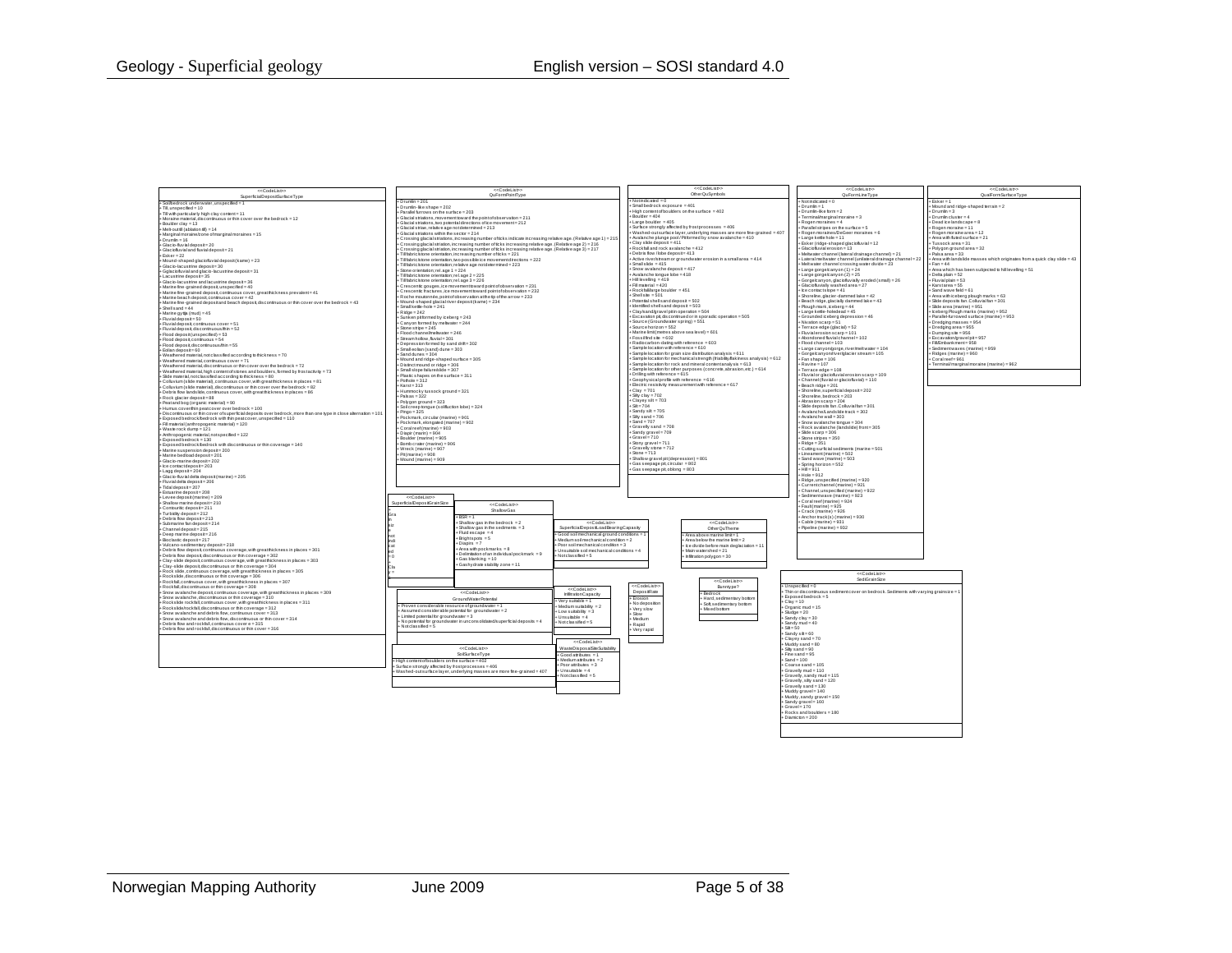# <span id="page-5-0"></span>**1.2 Description**

#### <span id="page-5-1"></span>**1.2.1 OtherSuperficialDepositPolygon**

| No  | Name/<br>Role name                                        | Description                                                                                                                                                                                           | Obligation/<br>Condition | Maximum<br>Occurrenc<br>е | <b>Type</b>                   | Constraint       |
|-----|-----------------------------------------------------------|-------------------------------------------------------------------------------------------------------------------------------------------------------------------------------------------------------|--------------------------|---------------------------|-------------------------------|------------------|
| 1   | <b>Class</b><br>OtherSuperficial<br><b>DepositPolygon</b> | areas related to<br>quaternary geology, but<br>not differentiated by a<br>specified name of object<br>type                                                                                            |                          |                           |                               |                  |
| 1.1 | extent                                                    | area over which an object<br>extends                                                                                                                                                                  | $\mathbf{1}$             | 1                         | <b>SurfaceWithQu</b><br>ality |                  |
| 1.2 | otherQuarTheme                                            | other quaternary<br>geological themes For<br>example: Themes, as for<br>the regions/areas<br>above/below the marine<br>boundary, ice divide, main<br>watershed divide, etc.<br>Developed as required. | $\Omega$                 | 1                         | OtherQuThem<br>е              |                  |
| 1.3 | superficialDeposi<br>tSurfaceType                         | the soil surface is affected<br>by secondary processes,<br>for example wind and<br>weather                                                                                                            | $\Omega$                 | 1                         | SoilSurfaceTyp<br>е           |                  |
| 1.4 | Role<br>boundary                                          |                                                                                                                                                                                                       | 1                        | N                         | GeoDelimLine                  | Aggregrati<br>on |

# <span id="page-5-2"></span>**1.2.2 OtherSuperficialDepositPoint**

| No             | Name/<br>Role name                                      | Description                                                                                                                                                                                                                                                                                                                                                                             | Obligation/<br>Condition | Maximum<br>Occurrenc | Type                      | Constraint |
|----------------|---------------------------------------------------------|-----------------------------------------------------------------------------------------------------------------------------------------------------------------------------------------------------------------------------------------------------------------------------------------------------------------------------------------------------------------------------------------|--------------------------|----------------------|---------------------------|------------|
|                |                                                         |                                                                                                                                                                                                                                                                                                                                                                                         |                          | е                    |                           |            |
| $\overline{2}$ | <b>Class</b><br>OtherSuperficial<br><b>DepositPoint</b> | location for indication of<br>superficial depositsoil type,<br>etc., using a symbol where<br>the extent is too small to<br>be registered as a polygon                                                                                                                                                                                                                                   |                          |                      |                           |            |
| 2.1            | position                                                | location where the object<br>exists                                                                                                                                                                                                                                                                                                                                                     | $\overline{1}$           | 1                    | PointWithQuali<br>tv      |            |
| 2.2            | otherQuarSymbo                                          | quaternary geological<br>symbols which are not<br>elements of form or line<br>Note: In the statement of<br>grain size, the<br>predominant fraction is<br>indicated as a noun, cf.<br>table in chapter on<br>definitions and<br>abbreviations. If other<br>fractions comprise more<br>than 10%, these are<br>mentioned in adjective<br>form, e.g. sandy gravel<br>(gravel dominate, sand | $\overline{0}$           | 1                    | <b>OtherQuSymb</b><br>ols |            |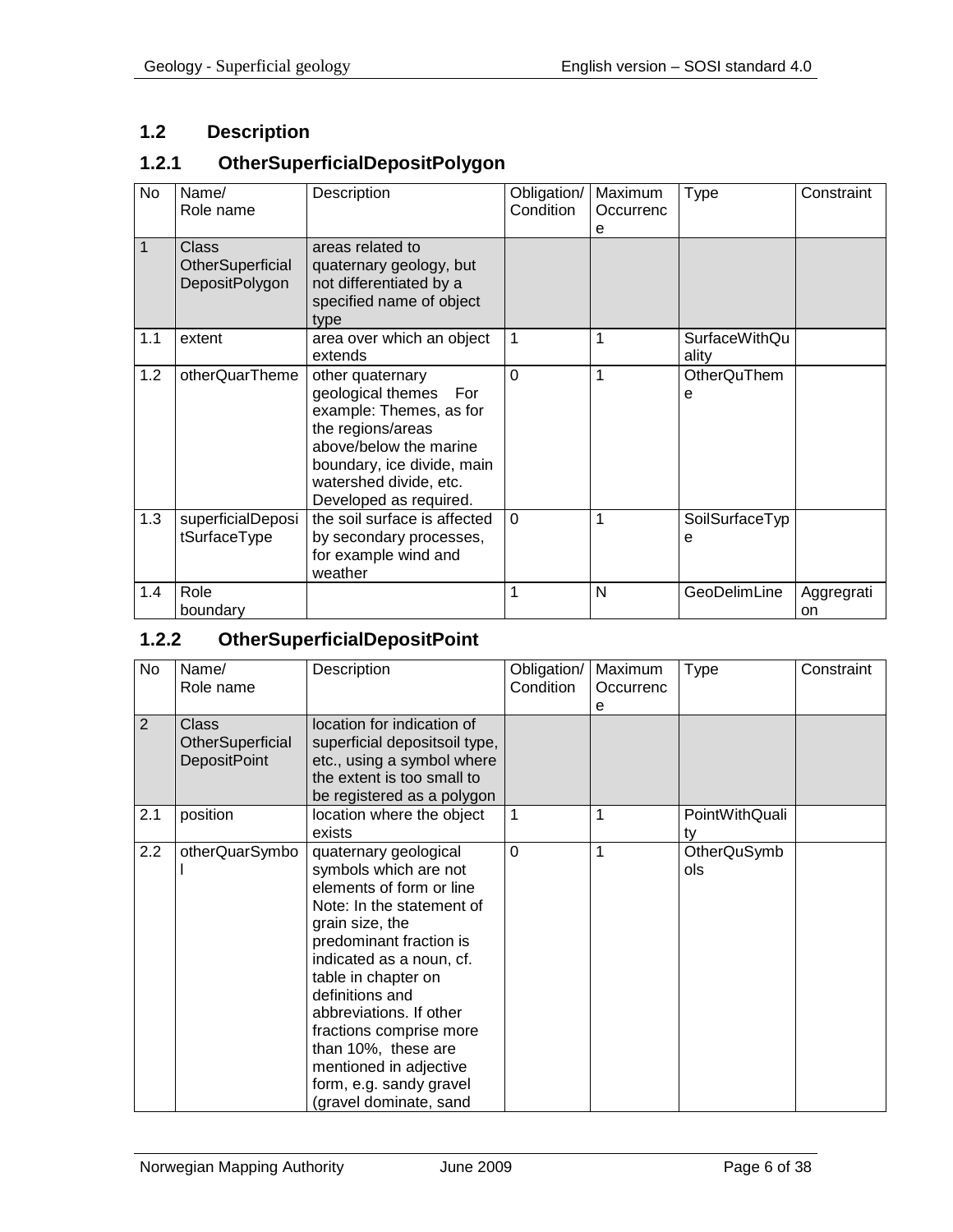|     |                            | amounts to more than<br>10%, other fractions<br>individually amounts to<br>less than 10%). For<br>unsorted deposits (e.g. till)<br>the grain size is not<br>spesified |  |                                       |  |
|-----|----------------------------|-----------------------------------------------------------------------------------------------------------------------------------------------------------------------|--|---------------------------------------|--|
| 2.3 | superficialDeposi<br>tType |                                                                                                                                                                       |  | SuperficialDep<br>ositSurfaceTyp<br>е |  |

# <span id="page-6-0"></span>**1.2.3 SuperficialDepositSurfaceFormLine**

| No  | Name/                                                     | Description                                                                                       | Obligation/ | Maximum   | Type                        | Constraint |
|-----|-----------------------------------------------------------|---------------------------------------------------------------------------------------------------|-------------|-----------|-----------------------------|------------|
|     | Role name                                                 |                                                                                                   | Condition   | Occurrenc |                             |            |
|     |                                                           |                                                                                                   |             | е         |                             |            |
| 3   | <b>Class</b><br>SuperficialDeposi<br>tSurfaceFormLin<br>e | observert overflateform<br>med lineær utstrekning<br>Eksempel: Terrassekant,<br>vifte, haug, rygg |             |           |                             |            |
| 3.1 | centerline                                                | course followed by the<br>central part of the object                                              |             |           | <b>CurveWithQual</b><br>itv |            |
| 3.2 | qualFormLineTyp<br>е                                      | quaternary geological<br>linear elements of form                                                  |             |           | QuFormLineTy<br>рe          |            |

# <span id="page-6-1"></span>**1.2.4 SuperficialDepositSurfaceFormPoint**

| No.            | Name/<br>Role name                                                | Description                                     | Obligation/<br>Condition | Maximum<br>Occurrenc<br>е | Type                       | Constraint |
|----------------|-------------------------------------------------------------------|-------------------------------------------------|--------------------------|---------------------------|----------------------------|------------|
| $\overline{4}$ | <b>Class</b><br>SuperficialDeposi   form<br>tSurfaceFormPoi<br>nt | point element of surface                        |                          |                           |                            |            |
| 4.1            | position                                                          | location where the object<br>exists             |                          |                           | PointWithQuali             |            |
| 4.2            | qualFormPointTy<br>рe                                             | quaternary geological<br>point elements of form |                          |                           | QuFormPointT<br><b>vpe</b> |            |

# <span id="page-6-2"></span>**1.2.5 SoilTypeSurfaceHidden**

| No  | Name/<br>Role name                              | Description                                                                                          | Obligation/<br>Condition | Maximum<br>Occurrenc<br>е | Type                                  | Constraint |
|-----|-------------------------------------------------|------------------------------------------------------------------------------------------------------|--------------------------|---------------------------|---------------------------------------|------------|
| 5   | Class<br>SoilTypeSurface<br>Hidden              | polygon which consists of<br>one specifiedsoil type of<br>deposit, but not exposed<br>on the surface |                          |                           |                                       |            |
| 5.1 | extent                                          | area over which an object<br>extends                                                                 |                          |                           | <b>SurfaceWithQu</b><br>ality         |            |
| 5.2 | superficialDeposi<br>tsLoad-<br>bearingCapacity | the attributes of the<br>superficial deposits with<br>respect to load-bearing<br>capacity            |                          |                           | SuperficialDep<br>ositSurfaceTyp<br>е |            |
| 5.3 | infiltrationCapacit                             | the attributes of the<br>superficial deposits in<br>relation to infiltrating and                     | $\Omega$                 |                           | InfiltrationCapa<br>city              |            |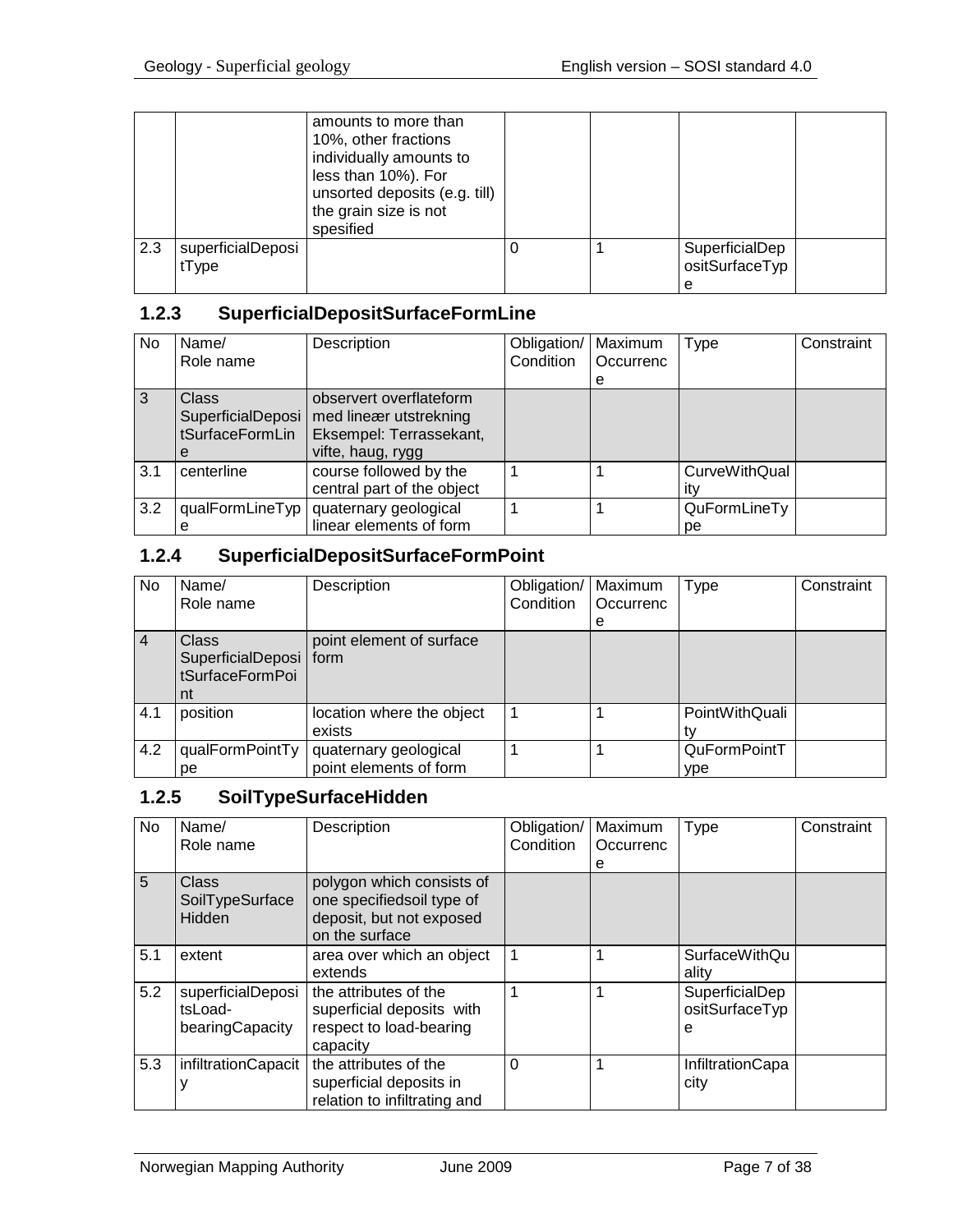|          |                                  | cleansing waste water                                                                                                                                |                |   |                                  |                  |
|----------|----------------------------------|------------------------------------------------------------------------------------------------------------------------------------------------------|----------------|---|----------------------------------|------------------|
| 5.4      | groundWaterPot<br>ential         | the potential of the<br>superficial deposits to<br>contain groundwater<br>resources                                                                  | $\overline{0}$ | 1 | GroundWaterP<br>otential         |                  |
| 5.5      | wasteDisposalSit<br>eSuitability | the superficial deposits<br>classified according to how<br>suitable they are as a<br>sealing layer under a filling<br>Note: A waste disposal<br>site | $\Omega$       | 1 | WasteDisposal<br>SiteSuitability |                  |
| 5.6      | soilConditions                   | the attributes of the soil<br>with respect to load-<br>bearing capacity                                                                              | $\overline{0}$ | 1 | <b>SoilConditions</b>            |                  |
| 5.7      | geolValueAssess<br>ment          | how important a geological<br>resource or registration is<br>with a view to potential<br>economic utilization now<br>or in the future                | $\Omega$       | 1 | <b>GeolValueAss</b><br>essment   |                  |
| 5.8      | arealValueIndicat<br>or          | the soils classified<br>according to how suitable<br>they are as a sealing layer<br>under a filling Note: A<br>waste disposal site                   | $\Omega$       | 1 | AreaValueIndic<br>ator           |                  |
| 5.9      | themeAdjustment                  |                                                                                                                                                      | $\overline{0}$ | 1 | GeolThematic<br>Adjustment       |                  |
| 5.1<br>0 | Role<br>boundary                 |                                                                                                                                                      | 1              | N | SuperficialDep<br>ositBoundary   | Aggregrati<br>on |

# <span id="page-7-0"></span>**1.2.6 SuperficialDepositBoundary**

| No  | Name/<br>Role name                             | Description                                                                                                                                                                                                                       | Obligation/<br>Condition | Maximum<br>Occurrenc<br>е | <b>Type</b>                   | Constraint |
|-----|------------------------------------------------|-----------------------------------------------------------------------------------------------------------------------------------------------------------------------------------------------------------------------------------|--------------------------|---------------------------|-------------------------------|------------|
| 6   | <b>Class</b><br>SuperficialDeposi<br>tBoundary | delimitation of various<br>types of superficial<br>deposits                                                                                                                                                                       |                          |                           |                               |            |
| 6.1 | border                                         | course following the<br>transition between<br>different real world<br>phenomena                                                                                                                                                   | $\mathbf 1$              | 1                         | <b>CurveWithQual</b><br>ity   |            |
| 6.2 | geolldentification<br>Type                     | hvor sikkert et geologisk<br>objekt er påvist i terrenget,<br>eller hvilken metode som<br>ligger til grunn for å<br>påvisningen/registreringen                                                                                    | 1                        | 1                         | <b>TypeOfGeolFin</b><br>dings |            |
| 6.3 | thematicQuality                                | kvaliteten på<br>registrering/kartlegging av<br>tema sett i forhold til<br>faktiske forhold i naturen.<br>Ulik tematisk<br>oppløsning/generaliserings<br>grad kan være styrt av<br>temaets samfunnsmessige<br>betydning, områdets | $\Omega$                 | 1                         | <b>ThematicQualit</b>         |            |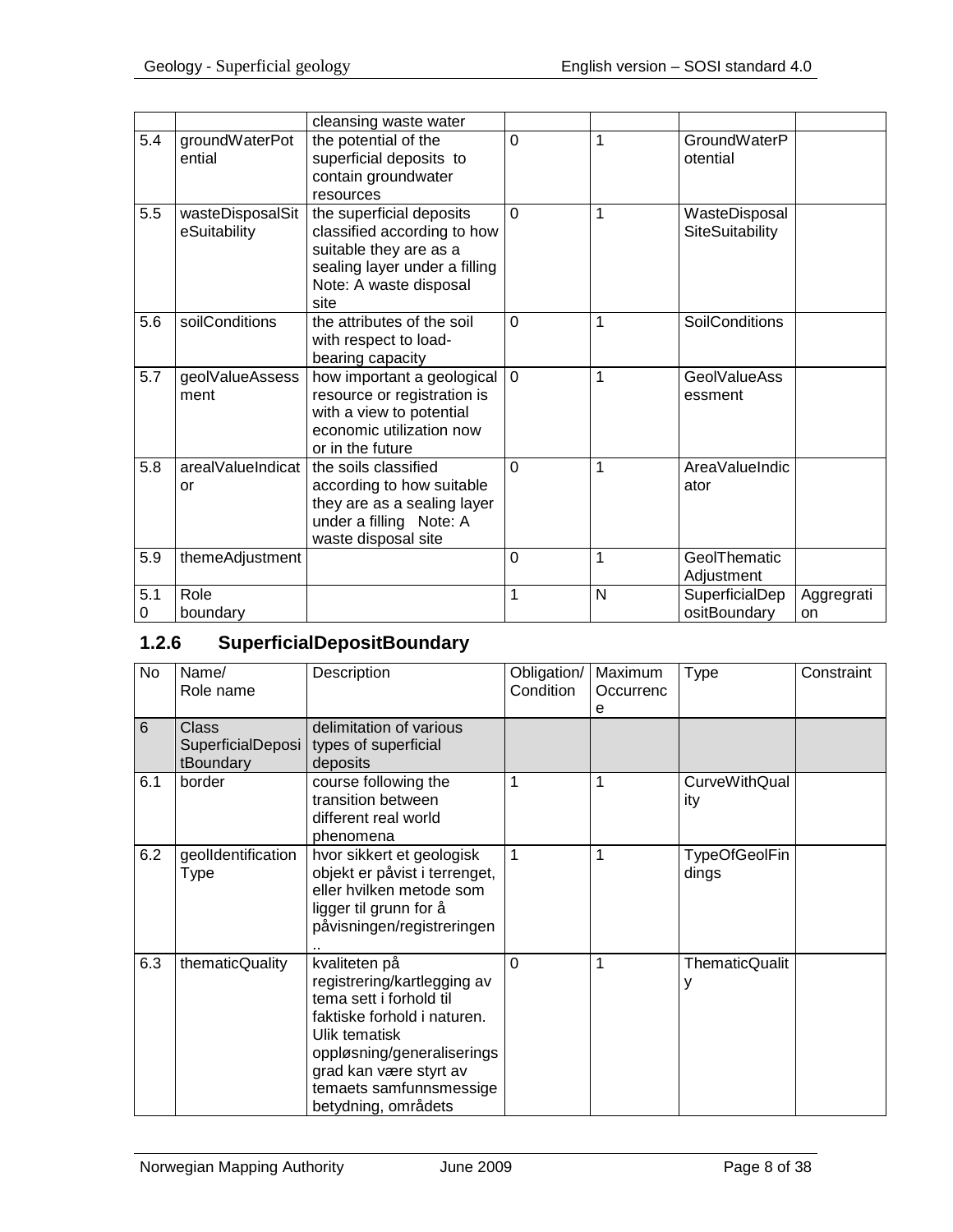|     |                   | arealmessige betydning     |   |   |                |  |
|-----|-------------------|----------------------------|---|---|----------------|--|
|     |                   | eller prosjektets økonomi. |   |   |                |  |
|     |                   | Med nøyaktighet i denne    |   |   |                |  |
|     |                   | sammenheng menes hvor      |   |   |                |  |
|     |                   | korrekt registreringen     |   |   |                |  |
|     |                   | avspeiler objektets        |   |   |                |  |
|     |                   | posisjon i naturen og      |   |   |                |  |
|     |                   | presisjonen i valg av      |   |   |                |  |
|     |                   | tematisk innhold i forhold |   |   |                |  |
|     |                   |                            |   |   |                |  |
|     |                   | til generalisering         |   |   |                |  |
|     |                   | Merknad: Tematisk          |   |   |                |  |
|     |                   | oppløsning/generaliserings |   |   |                |  |
|     |                   | grad kan være styrt av     |   |   |                |  |
|     |                   | temaets samfunnsmessige    |   |   |                |  |
|     |                   | betydning, områdets        |   |   |                |  |
|     |                   | arealmessige betydning     |   |   |                |  |
|     |                   | eller prosjektets          |   |   |                |  |
|     |                   | målsetning                 |   |   |                |  |
| 6.4 | Role              |                            | 0 | 1 | SoilTypeSurfac |  |
|     | (unnamed)         |                            |   |   | eHidden        |  |
|     | SoilTypeSurface   |                            |   |   |                |  |
|     | Hidden            |                            |   |   |                |  |
| 6.5 | Role              |                            | 0 | 1 |                |  |
|     |                   |                            |   |   | SuperficialDep |  |
|     | (unnamed)         |                            |   |   | ositPolygon    |  |
|     | SuperficialDeposi |                            |   |   |                |  |
|     | tPolygon          |                            |   |   |                |  |

# <span id="page-8-0"></span>**1.2.7 SuperficialDeposit**

| No  | Name/<br>Role name | Description                                                                                | Obligation/   Maximum<br>Condition | l Occurrenc | Type           | Constraint |
|-----|--------------------|--------------------------------------------------------------------------------------------|------------------------------------|-------------|----------------|------------|
|     |                    |                                                                                            |                                    | е           |                |            |
|     | <b>Class</b>       | site where drilling has<br>SuperficialDeposi   been carried out in<br>superficial deposits |                                    |             |                |            |
| 7.1 | position           | location where the object<br>exists                                                        |                                    |             | PointWithQuali |            |

## <span id="page-8-1"></span>**1.2.8 MarineLimit**

| <b>No</b> | Name/                                          | Description                                                                     | Obligation/ | Maximum   | Type                        | Constraint |
|-----------|------------------------------------------------|---------------------------------------------------------------------------------|-------------|-----------|-----------------------------|------------|
|           | Role name                                      |                                                                                 | Condition   | Occurrenc |                             |            |
|           |                                                |                                                                                 |             | е         |                             |            |
| 8         | <b>Class</b>                                   | highest sea level after the                                                     |             |           |                             |            |
|           | MarineLimit                                    | latest ice age                                                                  |             |           |                             |            |
| 8.1       | border                                         | course following the<br>transition between<br>different real world<br>phenomena |             |           | <b>CurveWithQual</b><br>ity |            |
| 8.2       | Role<br>(unnamed)<br>MarineBoundary<br>Polygon |                                                                                 | 0           |           | MarineBounda<br>ryPolygon   |            |

# <span id="page-8-2"></span>**1.2.9 MarineBoundaryPolygon**

| N0<br><b>***********</b><br>VDE<br>- ---<br>-IVIZ<br>.<br>. IFF<br><u>ں س</u><br>mг<br>'' |  |  |  |  |  |  | ------- |
|-------------------------------------------------------------------------------------------|--|--|--|--|--|--|---------|
|-------------------------------------------------------------------------------------------|--|--|--|--|--|--|---------|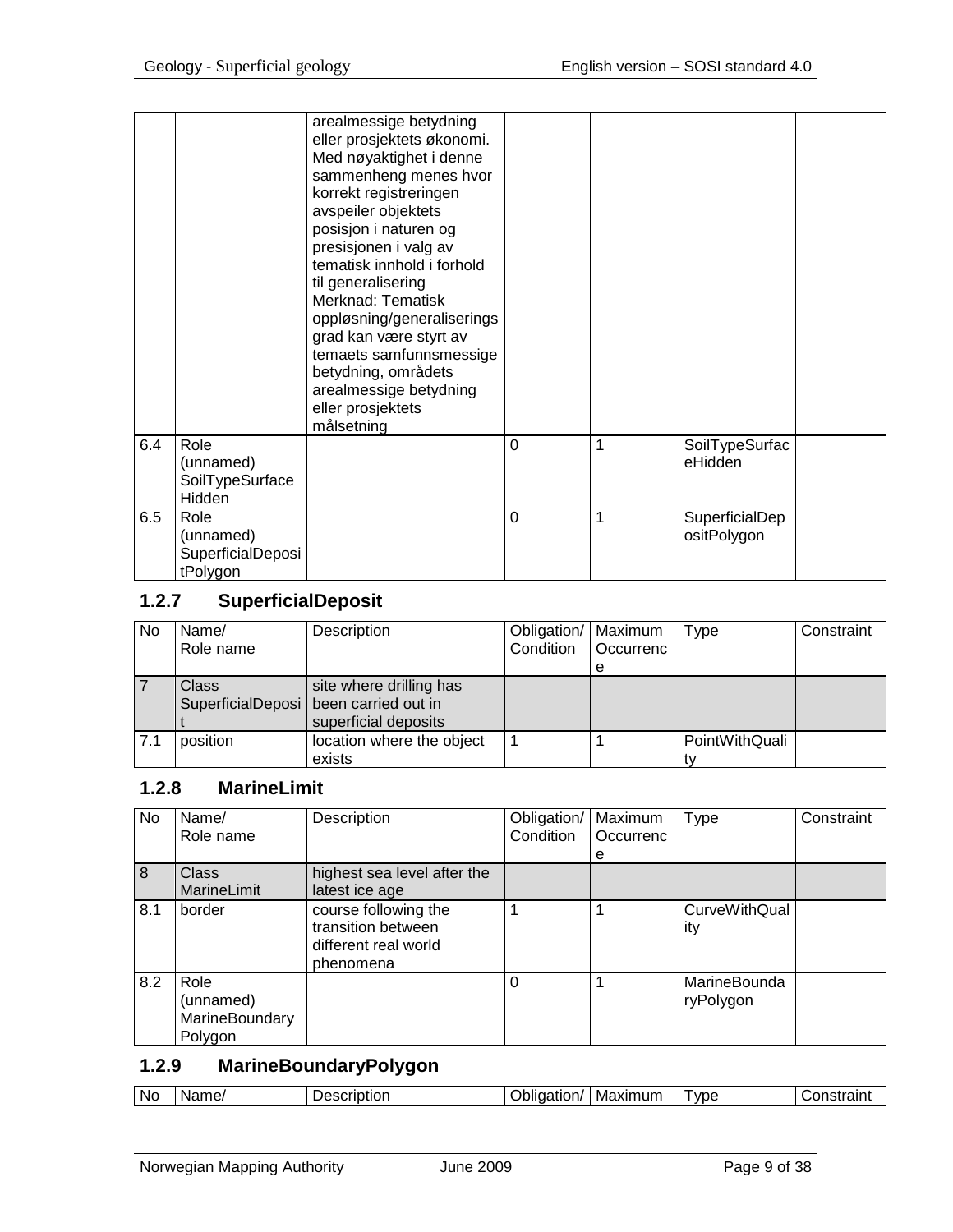|     | Role name       |                           | Condition | Occurrenc |                    |            |
|-----|-----------------|---------------------------|-----------|-----------|--------------------|------------|
|     |                 |                           |           | e         |                    |            |
| 9   | <b>Class</b>    | the areas below and       |           |           |                    |            |
|     | MarineBoundary  | above the marine          |           |           |                    |            |
|     | Polygon         | boundary, respectively    |           |           |                    |            |
| 9.1 | extent          | area over which an object |           |           | SurfaceWithQu      |            |
|     |                 | extends                   |           |           | ality              |            |
| 9.2 | otherQualTheme  | other quaternary          | $\Omega$  |           | <b>OtherQuThem</b> |            |
|     |                 | geological themes         |           |           | е                  |            |
| 9.3 | Role            |                           |           | N         | MarineLimit        | Aggregrati |
|     | boundaryMarineL |                           |           |           |                    | on         |
|     | imit            |                           |           |           |                    |            |

# <span id="page-9-0"></span>**1.2.10 ThicknessPolygon**

| No  | Name/           | Description               | Obligation/ | Maximum   | Type          | Constraint |
|-----|-----------------|---------------------------|-------------|-----------|---------------|------------|
|     | Role name       |                           | Condition   | Occurrenc |               |            |
|     |                 |                           |             | е         |               |            |
| 10  | <b>Class</b>    | area which represents the |             |           |               |            |
|     | ThicknessPolygo | Ithickness of various     |             |           |               |            |
|     | n               | sediment layers           |             |           |               |            |
|     |                 | (stratigraphic units)     |             |           |               |            |
| 10. | extent          | area over which an object |             |           | SurfaceWithQu |            |
|     |                 | extends                   |             |           | ality         |            |
| 10. | sediThicknessMe |                           |             |           | Real          |            |
| 2   | tres            |                           |             |           |               |            |
| 10. | Role            |                           |             | N         | GeoDelimLine  | Aggregrati |
| 3   | boundary        |                           |             |           |               | on         |

# <span id="page-9-1"></span>**1.2.11 StratigraphiPkt**

| <b>No</b> | Name/           | Description               | Obligation/   Maximum |           | Type           | Constraint |
|-----------|-----------------|---------------------------|-----------------------|-----------|----------------|------------|
|           | Role name       |                           | Condition             | Occurrenc |                |            |
|           |                 |                           |                       | е         |                |            |
|           | Class           |                           |                       |           |                |            |
|           | StratigraphiPkt |                           |                       |           |                |            |
| 11.       | position        | location where the object |                       |           | PointWithQuali |            |
|           |                 | exists                    |                       |           |                |            |

# <span id="page-9-2"></span>**1.2.12 SuperficialDepositPolygon**

| No       | Name/<br>Role name                            | Description                                                                                               | Obligation/<br>Condition | Maximum<br>Occurrenc<br>е | Type                                  | Constraint |
|----------|-----------------------------------------------|-----------------------------------------------------------------------------------------------------------|--------------------------|---------------------------|---------------------------------------|------------|
| 12       | <b>Class</b><br>SuperficialDeposi<br>tPolygon | area consisting of one type<br>of superficial deposit                                                     |                          |                           |                                       |            |
| 12.      | extent                                        | area over which an object<br>extends                                                                      |                          |                           | <b>SurfaceWithQu</b><br>ality         |            |
| 12.<br>2 | superficialDeposi<br>tType                    | quaternary geological<br>types of superficial deposit                                                     |                          |                           | SuperficialDep<br>ositSurfaceTyp<br>e |            |
| 12.<br>3 | infiltrationCapacit                           | the attributes of the<br>superficial deposits in<br>relation to infiltrating and<br>cleansing waste water | $\Omega$                 |                           | infiltrationCapa<br>city              |            |
| 12.      | groundWaterPot                                | the potential of the                                                                                      | $\Omega$                 |                           | GroundWaterP                          |            |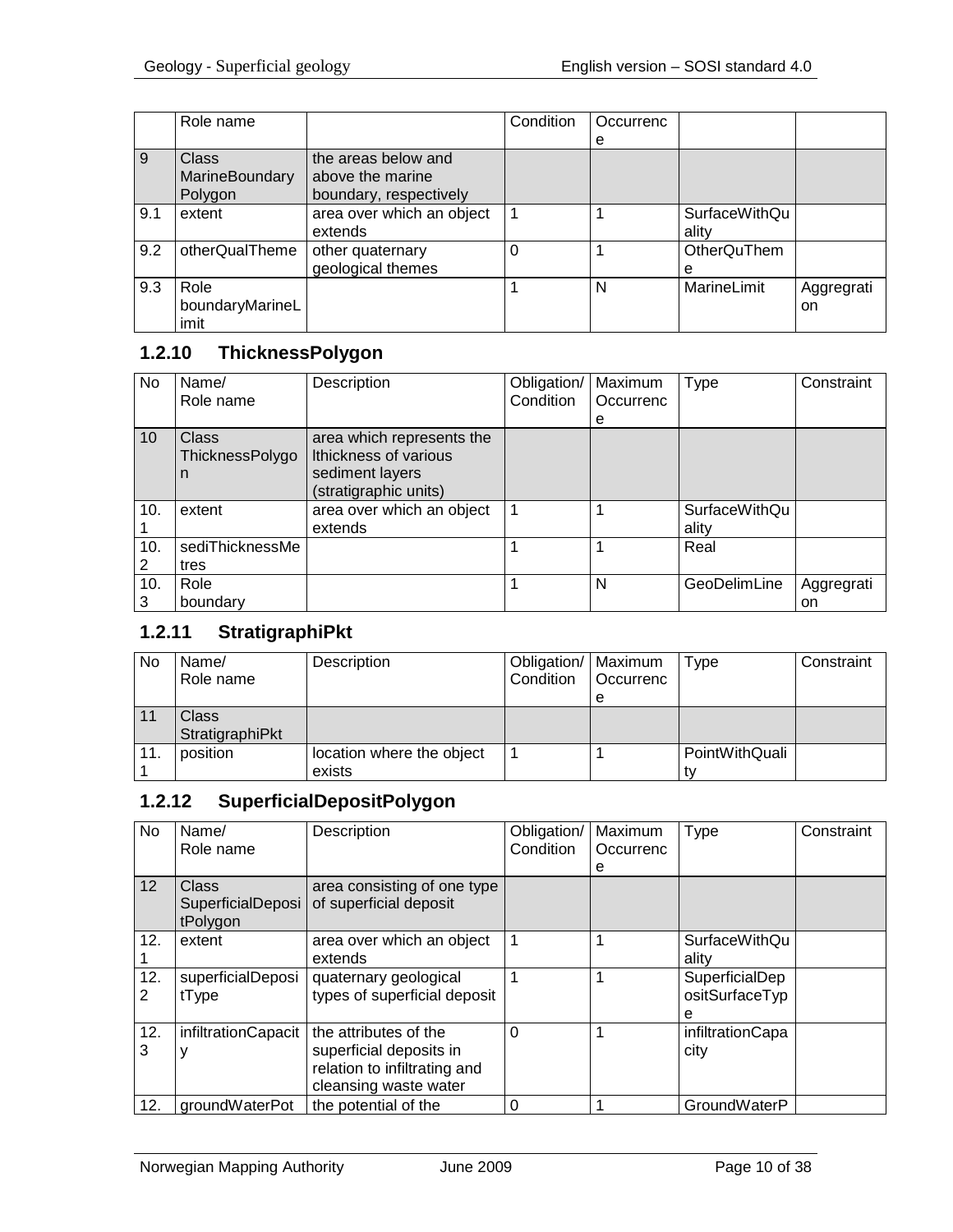| 4         | ential                                          | superficial deposits to<br>contain groundwater<br>resources                                                                           |             |   | otential                         |                  |
|-----------|-------------------------------------------------|---------------------------------------------------------------------------------------------------------------------------------------|-------------|---|----------------------------------|------------------|
| 12.<br>5  | wasteDisposalSit<br>eSuitability                | the superficial deposits<br>classified according to how<br>suitable they are as a<br>sealing layer under a filling                    | $\Omega$    | 1 | WasteDisposal<br>SiteSuitability |                  |
| 12.<br>6  | superficialdeposit<br>sload-<br>bearingcapacity | the attributes of the<br>superficial deposits with<br>respect to load-bearing<br>capacity                                             | $\Omega$    | 1 | <b>SoilConditions</b>            |                  |
| 12.<br>7  | geolValueAssess<br>ment                         | how important a geological<br>resource or registration is<br>with a view to potential<br>economic utilization now<br>or in the future | $\Omega$    | 1 | <b>GeolValueAss</b><br>essment   |                  |
| 12.<br>8  | areaValueIndicat<br>or                          | indication which shows to<br>what extent one may<br>expect objections if<br>changes to the land-use<br>are made                       | $\mathbf 0$ | 1 | AreaValueIndic<br>ator           |                  |
| 12.<br>9  |                                                 | themeAdjustment   justering/endring av en<br>automatisk klassifikasjon<br>av geologisk tema                                           | $\mathbf 0$ | 1 | GeolThematic<br>Adjustment       |                  |
| 12.<br>10 | Role<br>boundary                                |                                                                                                                                       | 1           | N | SuperficialDep<br>ositBoundary   | Aggregrati<br>on |

#### <span id="page-10-0"></span>**1.2.13 SuperficialDepositObservPoint**

| <b>No</b> | Name/<br>Role name                                | Description                                                                          | Obligation/<br>Condition | Maximum<br>Occurrenc<br>e | Type           | Constraint |
|-----------|---------------------------------------------------|--------------------------------------------------------------------------------------|--------------------------|---------------------------|----------------|------------|
| 13        | <b>Class</b><br>SuperficialDeposi<br>tObservPoint | site for observation,<br>measurement, etc.<br>concerning the superficial<br>deposits |                          |                           |                |            |
| 13.       | position                                          | location where the object                                                            |                          |                           | PointWithQuali |            |
|           |                                                   | exists                                                                               |                          |                           |                |            |

# <span id="page-10-1"></span>**1.2.14 DepositionRateSurface**

| No  | Name/           | Description               | Obligation/ | Maximum   | <b>Type</b>          | Constraint |
|-----|-----------------|---------------------------|-------------|-----------|----------------------|------------|
|     | Role name       |                           | Condition   | Occurrenc |                      |            |
|     |                 |                           |             | е         |                      |            |
| 14  | <b>Class</b>    | area with indicated       |             |           |                      |            |
|     | DepositionRateS | sedimentation rate        |             |           |                      |            |
|     | urface          |                           |             |           |                      |            |
| 14. | extent          | area over which an object |             |           | <b>SurfaceWithQu</b> |            |
|     |                 | extends                   |             |           | ality                |            |
| 14. | deposRate       | rate of deposition of     |             |           | DeposRate            |            |
| 2   |                 | sediments in an area      |             |           |                      |            |
| 14. | Role            |                           |             | N         | GeoDelimLine         | Aggregrati |
| 3   | boundary        |                           |             |           |                      | on         |

#### <span id="page-10-2"></span>**1.2.15 SeafloorTypeHardness**

| Nc<br>Maximum<br><b>VDE</b><br>Name/<br>Jescription<br>$-$<br>.<br>- -<br>៶៲<br>ווכ<br>.iON 7<br><b>B</b><br>ан |
|-----------------------------------------------------------------------------------------------------------------|
|-----------------------------------------------------------------------------------------------------------------|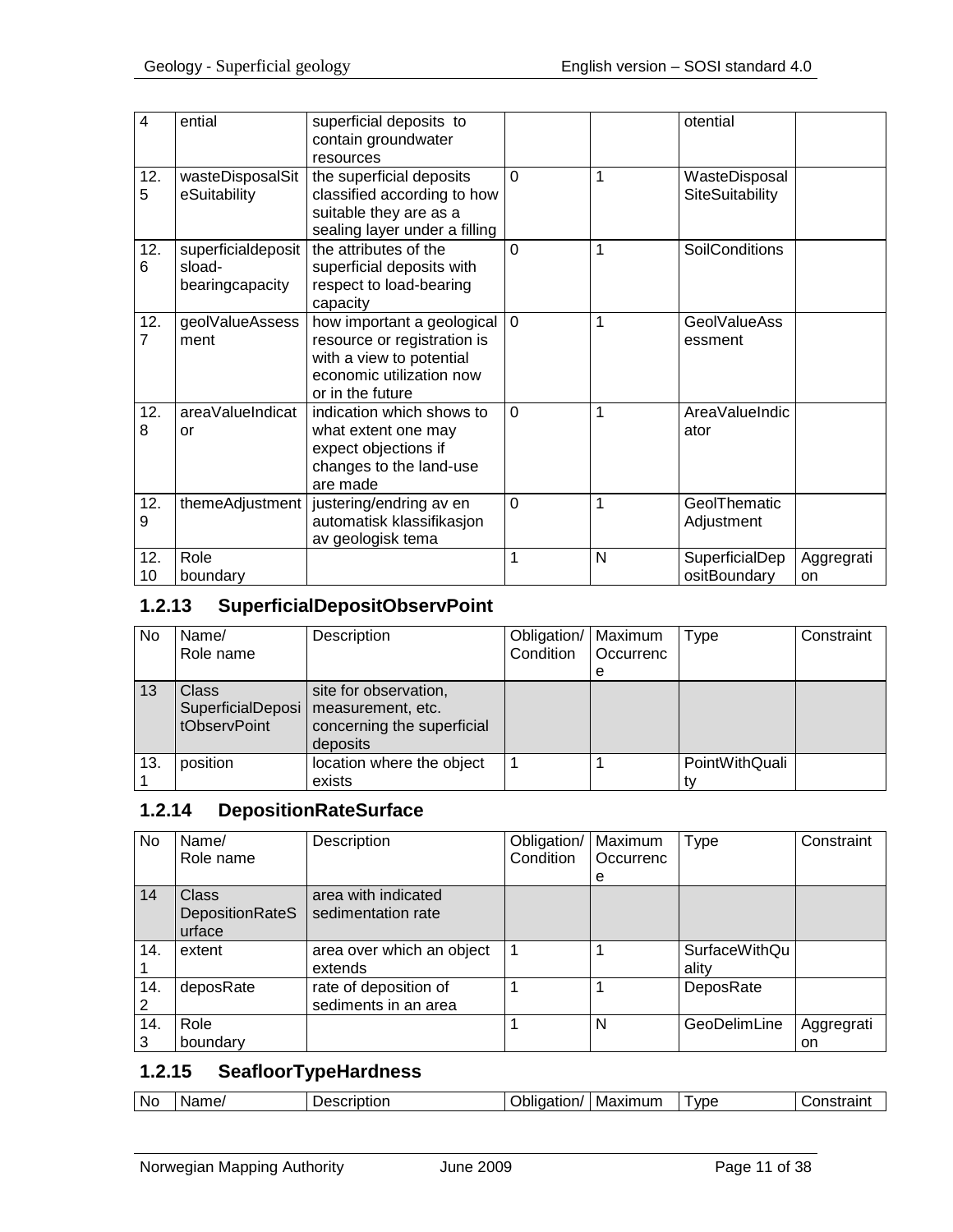|     | Role name       |                           | Condition | Occurrenc |                      |            |
|-----|-----------------|---------------------------|-----------|-----------|----------------------|------------|
|     |                 |                           |           | e         |                      |            |
| 15  | Class           | area classified according |           |           |                      |            |
|     | SeafloorTypeHar | to seafloor hardness      |           |           |                      |            |
|     | dness           |                           |           |           |                      |            |
| 15. | extent          | area over which an object |           |           | <b>SurfaceWithQu</b> |            |
|     |                 | extends                   |           |           | ality                |            |
| 15. | seafloorType    | seafloor type with regard |           |           | SeafloorType         |            |
|     |                 | to hardness               |           |           |                      |            |
| 15. | Role            |                           |           | N         | GeoDelimLine         | Aggregrati |
| 3   | boundary        |                           |           |           |                      | on         |

# <span id="page-11-0"></span>**1.2.16 ShallowGasArea**

| No.      | Name/<br>Role name             | Description                                                                                                       | Obligation/<br>Condition | Maximum<br>Occurrenc<br>е | <b>Type</b>                   | Constraint       |
|----------|--------------------------------|-------------------------------------------------------------------------------------------------------------------|--------------------------|---------------------------|-------------------------------|------------------|
| 16       | Class<br><b>ShallowGasArea</b> | area with phenomena<br>which indicate natural<br>seepage of shallow gas or<br>fluids from sediments or<br>bedrock |                          |                           |                               |                  |
| 16.      | extent                         | area over which an object<br>extends                                                                              |                          |                           | <b>SurfaceWithQu</b><br>ality |                  |
| 16.<br>2 | shallowGas                     | shallow gas-related<br>phenomena in sediments<br>and bedrock                                                      |                          |                           | <b>ShallowGas</b>             |                  |
| 16.<br>3 | Role<br>boundary               |                                                                                                                   |                          | N                         | GeoDelimLine                  | Aggregrati<br>on |

# <span id="page-11-1"></span>**1.2.17 GrainSizePolygon**

| No       | Name/<br>Role name                                                  | Description                                                                                                                                                                     | Obligation/<br>Condition | Maximum<br>Occurrenc<br>е | Type                          | Constraint       |
|----------|---------------------------------------------------------------------|---------------------------------------------------------------------------------------------------------------------------------------------------------------------------------|--------------------------|---------------------------|-------------------------------|------------------|
| 17       | Class<br><b>GrainSizePolygo</b><br>n                                | area where sediments<br>have the same grain size                                                                                                                                |                          |                           |                               |                  |
| 17.      | extent                                                              | area over which an object<br>extends                                                                                                                                            | 1                        | 1                         | <b>SurfaceWithQu</b><br>ality |                  |
| 17.<br>2 | soilGrainSize                                                       | classification of the soils<br>based on grain size<br>composition. Grain size<br>distribution is based on<br>measured percentage<br>shares of different grain<br>size fractions | $\Omega$                 | 1                         | SoilGrainSize                 |                  |
| 17.<br>3 | classificationofth<br>esedimentsbase<br>dongrainsizecom<br>position | classification of the<br>sediments based on grain<br>size composition                                                                                                           | $\Omega$                 | 1                         | Integer                       |                  |
| 17.<br>4 | Role<br>boundary                                                    |                                                                                                                                                                                 | 1                        | N                         | GeoDelimLine                  | Aggregrati<br>on |

# <span id="page-11-2"></span>**1.2.18 SuperficialDepositSurfaceForm**

| No | ame<br>N.<br>. | ----<br>.<br>ribtion<br>، ص | -------<br>וור<br>ю<br>ີ | Maximum | <b>VDE</b> | .<br>1. J L |
|----|----------------|-----------------------------|--------------------------|---------|------------|-------------|
|----|----------------|-----------------------------|--------------------------|---------|------------|-------------|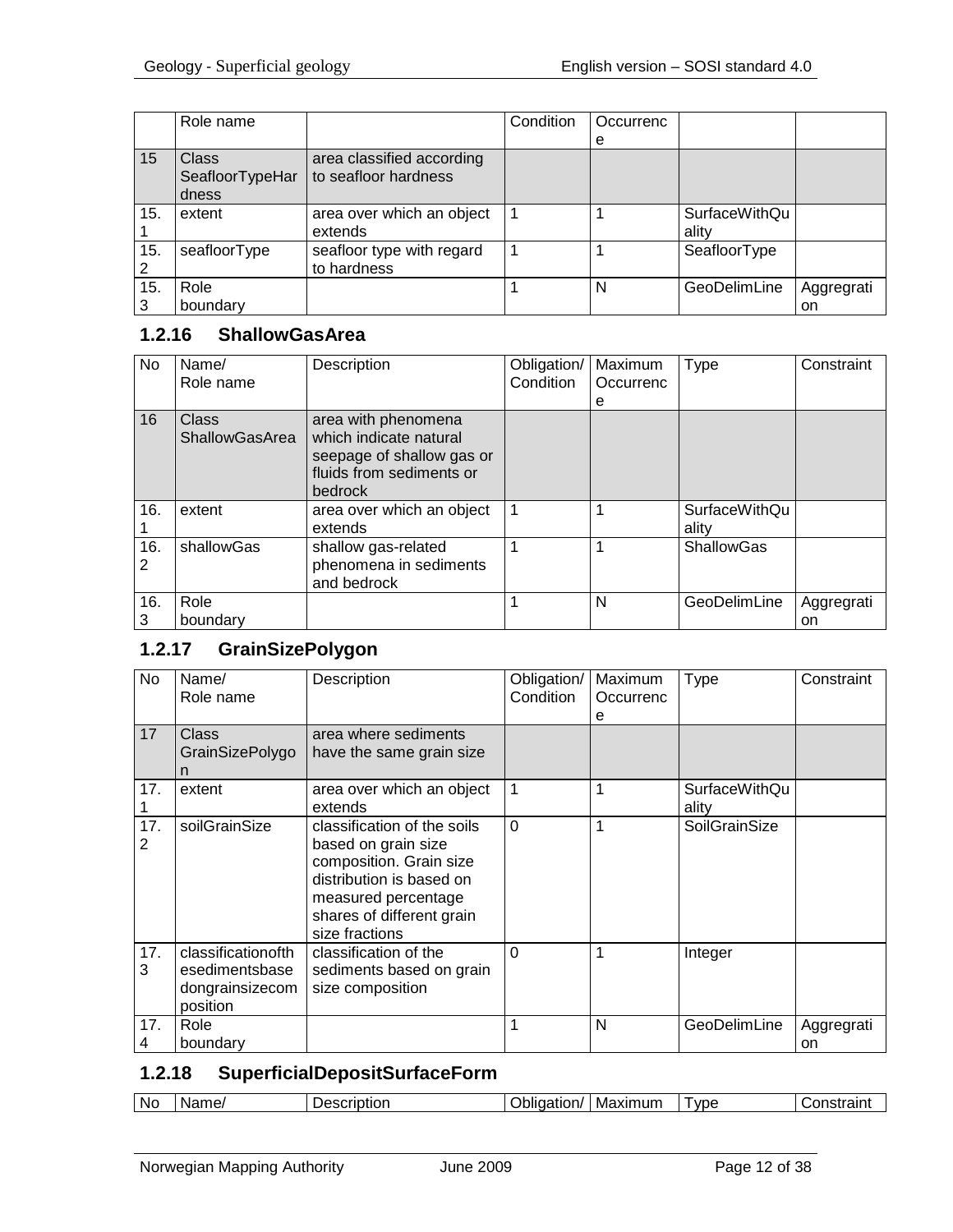|          | Role name                  |                                                                     | Condition | Occurrenc |                                       |            |
|----------|----------------------------|---------------------------------------------------------------------|-----------|-----------|---------------------------------------|------------|
|          |                            |                                                                     |           | е         |                                       |            |
| 18       | Class<br>tSurfaceForm      | polygon with elements of<br>SuperficialDeposi   form on the surface |           |           |                                       |            |
| 18.      | extent                     | area over which an object<br>extends                                |           |           | <b>SurfaceWithQu</b><br>ality         |            |
| 18.<br>2 | qualFormSurface<br>Type    | area with specific<br>elements of form                              |           |           | QualFormSurf<br>aceType               |            |
| 18.<br>3 | superficialDeposi<br>tType | quaternary geological<br>types of superficial<br>deposits           | $\Omega$  |           | SuperficialDep<br>ositSurfaceTyp<br>е |            |
| 18.      | Role                       |                                                                     |           | N         | GeoDelimLine                          | Aggregrati |
|          | boundary                   |                                                                     |           |           |                                       | on         |

# <span id="page-12-0"></span>**1.2.19 MarineGeolUnit**

| No. | Name/<br>Role name             | Description                                                                                                                                                                            | Obligation/<br>Condition | Maximum<br>Occurrenc<br>е | <b>Type</b>            | Constraint |
|-----|--------------------------------|----------------------------------------------------------------------------------------------------------------------------------------------------------------------------------------|--------------------------|---------------------------|------------------------|------------|
| 19  | Class<br><b>MarineGeolUnit</b> | marine geologically<br>interpreted 3D body,<br>where the external<br>delimitation in 2D indicates<br>where there are<br>measurement<br>values/points for the<br>marine geological unit |                          |                           |                        |            |
| 19. | extent                         | area over which an object<br>extends                                                                                                                                                   | $\mathbf{1}$             | 1                         | SurfaceWithQu<br>ality |            |
| 19. | mgUnitDescriptio               | textual description of                                                                                                                                                                 | 1                        | 1                         | CharacterStrin         |            |
| 2   | n                              | marine geological unit                                                                                                                                                                 |                          |                           |                        |            |
| 19. | Role                           |                                                                                                                                                                                        | 1                        | N                         | GeoDelimLine           | Aggregrati |
| 3   | boundary                       |                                                                                                                                                                                        |                          |                           |                        | on         |

# <span id="page-12-1"></span>**1.2.20 OceanDepthSurface**

| No.      | Name/<br>Role name                    | Description                                                                                                                             | Obligation/<br>Condition | Maximum<br>Occurrenc<br>е | <b>Type</b>                   | Constraint       |
|----------|---------------------------------------|-----------------------------------------------------------------------------------------------------------------------------------------|--------------------------|---------------------------|-------------------------------|------------------|
| 20       | <b>Class</b><br>OceanDepthSurf<br>ace | ocean depth in 3D, where<br>the external delimitation in<br>2D indicates where<br>measurement<br>values/ocean depth points<br>are found |                          |                           |                               |                  |
| 20.      | extent                                | area over which an object<br>extends                                                                                                    |                          |                           | <b>SurfaceWithQu</b><br>ality |                  |
| 20.<br>2 | Role<br>boundary                      |                                                                                                                                         |                          | N                         | GeoDelimLine                  | Aggregrati<br>on |

## <span id="page-12-2"></span>**1.2.21 SuperficialDepositPolygonSubordinate**

| No       | Name/<br>Role name | Description         | Obligation/   Maximum<br>Condition | <b>I</b> Occurrenc | $T$ <sub>V</sub> pe | Constraint |
|----------|--------------------|---------------------|------------------------------------|--------------------|---------------------|------------|
|          |                    |                     |                                    |                    |                     |            |
| $\Omega$ | Class              | area of subordinate |                                    |                    |                     |            |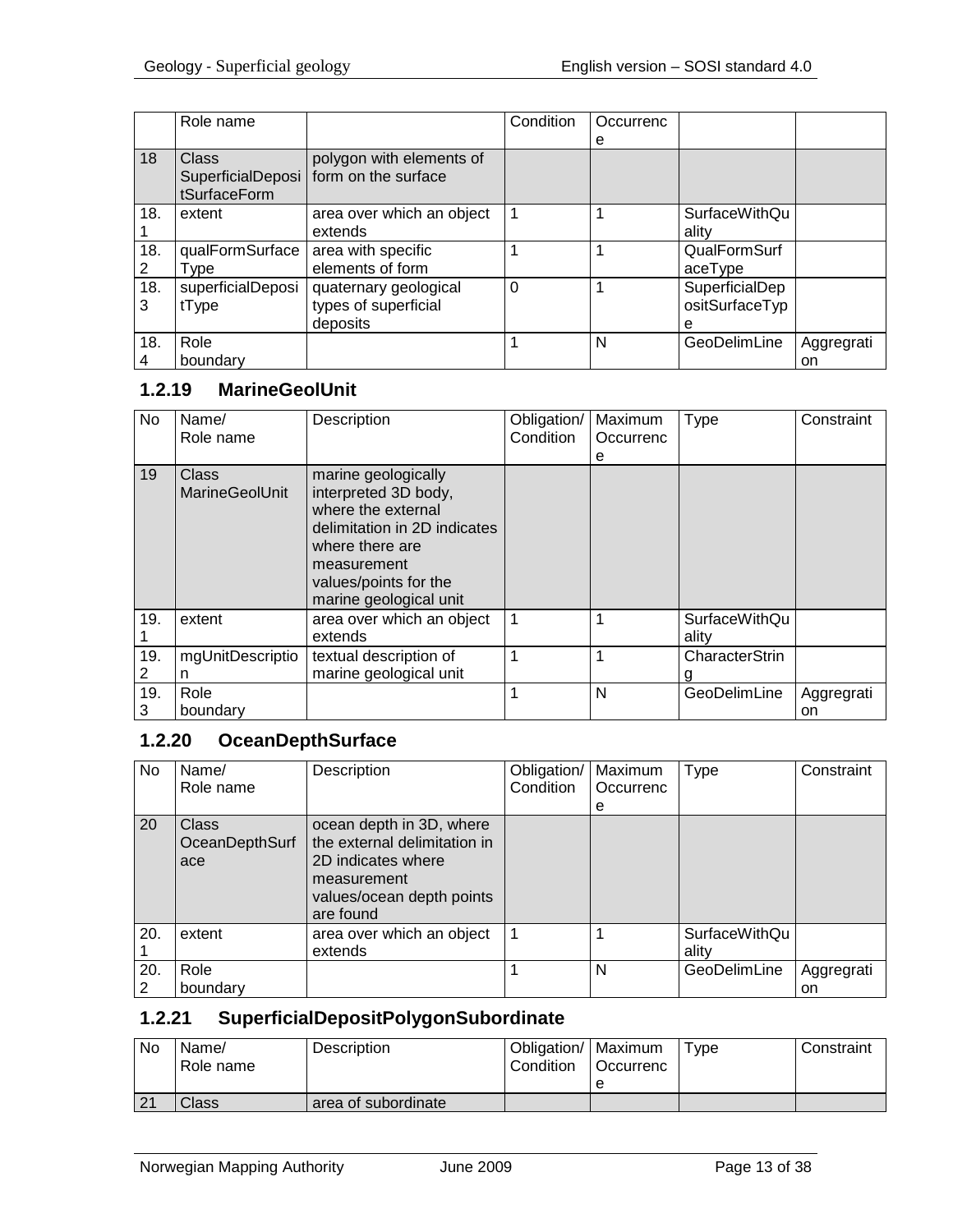|     | tPolygonSubordi<br>nate    | SuperficialDeposi (secondary) soil type                   |   |                                       |                  |
|-----|----------------------------|-----------------------------------------------------------|---|---------------------------------------|------------------|
| 21. | extent                     | area over which an object<br>extends                      |   | <b>SurfaceWithQu</b><br>ality         |                  |
| 21. | superficialDeposi<br>tType | quaternary geological<br>types of superficial<br>deposits |   | SuperficialDep<br>ositSurfaceTyp<br>е |                  |
| 21. | Role<br>boundary           |                                                           | N | GeoDelimLine                          | Aggregrati<br>on |

#### <span id="page-13-0"></span>**1.2.22 SuperficialDepositSamplingPoint**

| No  | Name/                   | Description                                                           | Obligation/   Maximum |           | Type           | Constraint |
|-----|-------------------------|-----------------------------------------------------------------------|-----------------------|-----------|----------------|------------|
|     | Role name               |                                                                       | Condition             | Occurrenc |                |            |
|     |                         |                                                                       |                       | е         |                |            |
| 22  | Class<br>tSamplingPoint | location at which a soil<br>SuperficialDeposi   sample has been taken |                       |           |                |            |
| 22. | position                | location where the object<br>exists                                   |                       |           | PointWithQuali |            |

#### <span id="page-13-1"></span>**1.2.23 MarineDataLine**

| No       | Name/<br>Role name                    | Description                                                                           | Obligation/<br>Condition | Maximum<br>Occurrenc<br>е | Type                        | Constraint |
|----------|---------------------------------------|---------------------------------------------------------------------------------------|--------------------------|---------------------------|-----------------------------|------------|
| 23       | <b>Class</b><br><b>MarineDataLine</b> | madeline/transect along<br>which marine geological<br>measurements have been<br>taken |                          |                           |                             |            |
| 23.      | centerline                            | course followed by the<br>central part of the object                                  | $\mathbf 1$              | 1                         | <b>CurveWithQual</b><br>itv |            |
| 23.<br>2 | mgLineNumber                          | number of marine<br>geological line                                                   | 1                        | 1                         | CharacterStrin              |            |
| 23.<br>3 | surveyNumber                          | number of marine<br>geological<br>??mission/voyage survey<br>number                   | $\Omega$                 | 1                         | CharacterStrin<br>g         |            |
| 23.<br>4 | mgInstrument                          | type of instrument or<br>equipment which was<br>used collecting data                  | $\Omega$                 | 1                         | CharacterStrin<br>g         |            |

# <span id="page-13-2"></span>**1.2.24 MarineDataPosition**

| No  | Name/            | Description                 | Obligation/ | Maximum   | <b>Type</b>    | Constraint |
|-----|------------------|-----------------------------|-------------|-----------|----------------|------------|
|     | Role name        |                             | Condition   | Occurrenc |                |            |
|     |                  |                             |             | е         |                |            |
| 24  | <b>Class</b>     | position of a point on a    |             |           |                |            |
|     | MarineDataPositi | marine geological data line |             |           |                |            |
|     | on               |                             |             |           |                |            |
| 24. | position         | location where the object   |             |           | PointWithQuali |            |
|     |                  | exists                      |             |           |                |            |
| 24. | mgPositionNumb   | number of marine            |             |           | Integer        |            |
|     | er               | geological position         |             |           |                |            |
| 24. | mgLineNumber     | line number of data         |             |           | CharacterStrin |            |
| 3   |                  |                             |             |           |                |            |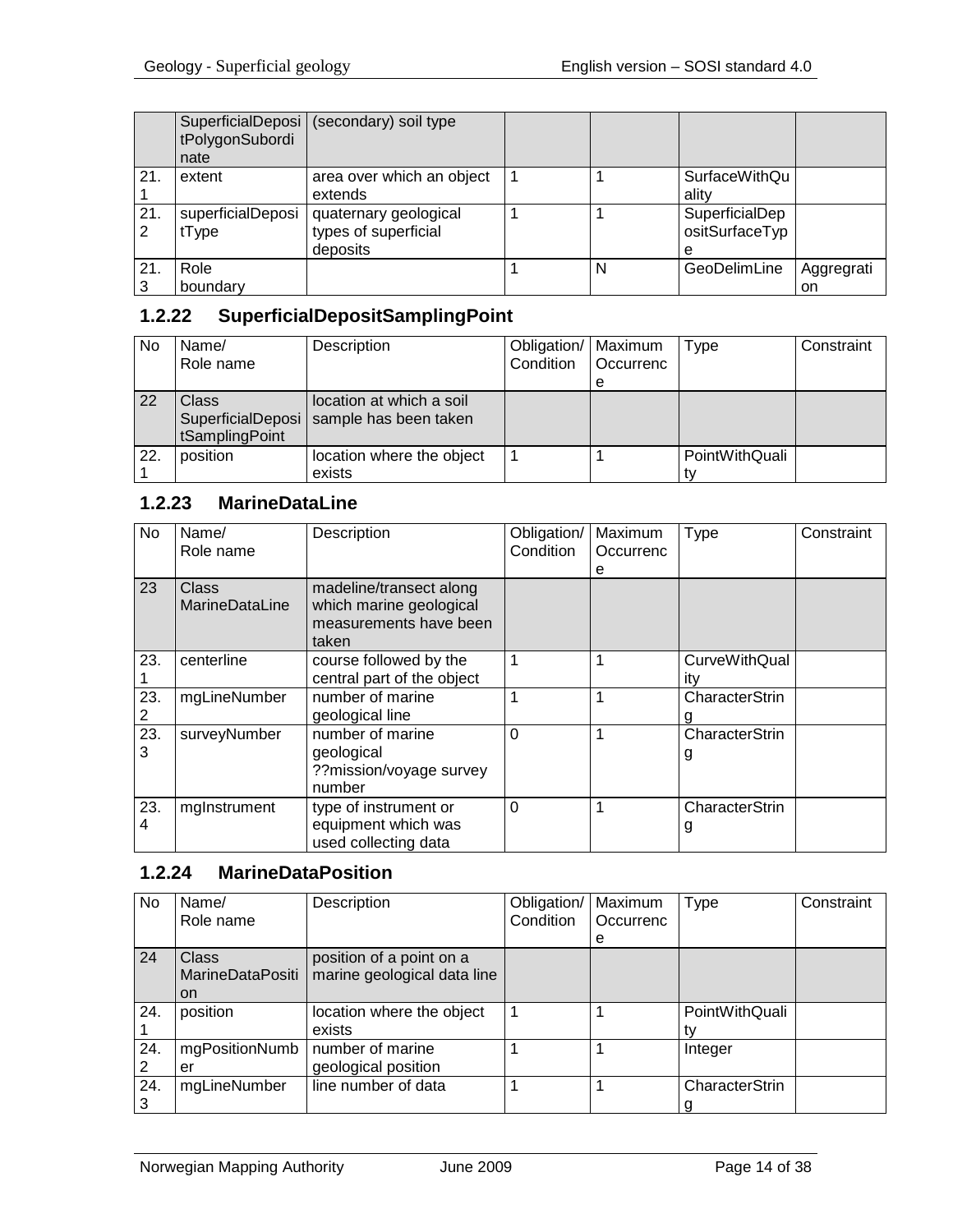| 24. | time |  | TM<br>'nstant<br>. . <del>.</del><br>$\overline{\phantom{0}}$ |  |
|-----|------|--|---------------------------------------------------------------|--|
|     |      |  |                                                               |  |

#### <span id="page-14-0"></span>**1.2.25 MarineGeolUnitPoint**

| <b>No</b> | Name/<br>Role name                             | Description                                                                                | Obligation/<br>Condition | Maximum<br>Occurrenc<br>е | <b>Type</b>          | Constraint |
|-----------|------------------------------------------------|--------------------------------------------------------------------------------------------|--------------------------|---------------------------|----------------------|------------|
| 25        | <b>Class</b><br><b>MarineGeolUnitP</b><br>oint | position of a point with<br>measurement value(s)<br>within a marine geological<br>unit     |                          |                           |                      |            |
| 25.       | position                                       | location where the object<br>exists                                                        |                          |                           | PointWithQuali<br>tv |            |
| 25.<br>2  | sediDepthMetres                                | depth to a specific<br>sediment surface or down<br>to solid bedrock (TWT)                  | $\Omega$                 |                           | Real                 |            |
| 25.<br>3  | sediDepthMillisec<br>onds                      | thicknesses (of layers) in a<br>marine geological unit                                     | $\Omega$                 |                           | Real                 |            |
| 25.<br>4  | sediThicknessMe<br>tres                        | sediment thickness in<br>metres                                                            | $\Omega$                 | 1                         | Real                 |            |
| 25.<br>5  | sediThicknessMil<br>liseconds                  | thickness of geological unit   0<br>(in a particular point of the<br>unit) in milliseconds |                          | 1                         | Real                 |            |
| 25.<br>6  | mgUnitResolutio<br>n                           | resolution, stated in<br>metres, between points in<br>a grid                               | $\Omega$                 |                           | Integer              |            |

# <span id="page-14-1"></span>**1.2.26 OceanDepthPoint**

| No  | Name/<br>Role name | Description                | Obligation/<br>Condition | Maximum<br>Occurrenc | <b>Type</b>    | Constraint |
|-----|--------------------|----------------------------|--------------------------|----------------------|----------------|------------|
|     |                    |                            |                          | e                    |                |            |
| 26  | <b>Class</b>       | location with measurement  |                          |                      |                |            |
|     | OceanDepthPoin     | value for ocean depth      |                          |                      |                |            |
|     |                    |                            |                          |                      |                |            |
| 26. | position           | location where the object  |                          |                      | PointWithQuali |            |
|     |                    | exists                     |                          |                      |                |            |
| 26. | depth              | vertical distance from a   | 0                        |                      | Depth          |            |
|     |                    | given reference level down |                          |                      |                |            |
|     |                    | to the seafloor or another |                          |                      |                |            |
|     |                    | object [H]                 |                          |                      |                |            |

# <span id="page-14-2"></span>**1.2.27 MarineGeolObservLine**

| No  | Name/                 | Description                 | Obligation/ | Maximum   | Type                 | Constraint |
|-----|-----------------------|-----------------------------|-------------|-----------|----------------------|------------|
|     | Role name             |                             | Condition   | Occurrenc |                      |            |
|     |                       |                             |             | е         |                      |            |
| 27  | <b>Class</b>          | line along which marine     |             |           |                      |            |
|     | <b>MarineGeolObse</b> | geological observations     |             |           |                      |            |
|     | rvLine                | have been carried out       |             |           |                      |            |
| 27. | centerline            | course followed by the      |             |           | <b>CurveWithQual</b> |            |
|     |                       | central part of the object  |             |           | itv                  |            |
| 27. | surveyID              | unique identifier of survey | $\Omega$    |           | CharacterStrin       |            |
|     |                       |                             |             |           |                      |            |
| 27. | observLineID          | unique identification of    | 0           |           | CharacterStrin       |            |
|     |                       | observation line            |             |           |                      |            |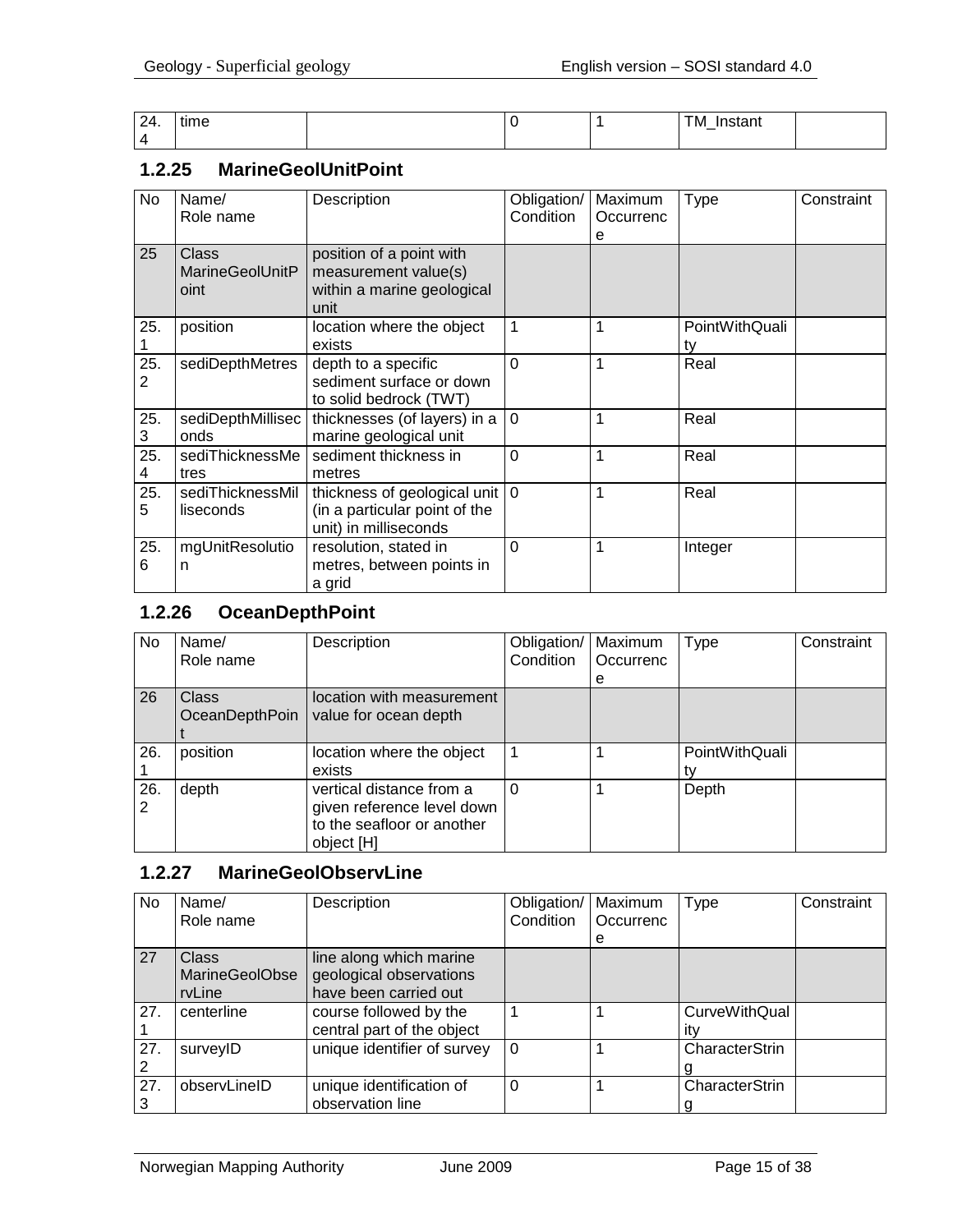| . 27<br>$\sim$ $\sim$ | <i>deolDescription</i> | descriptive text field or link |  | CharacterStrin |  |
|-----------------------|------------------------|--------------------------------|--|----------------|--|
|                       |                        | (URL) to textual               |  |                |  |
|                       |                        | description                    |  |                |  |

#### <span id="page-15-0"></span>**1.2.28 MarineGeolObservPoint**

| No  | Name/                              | Description                           | Obligation/   Maximum |                  | Type           | Constraint |
|-----|------------------------------------|---------------------------------------|-----------------------|------------------|----------------|------------|
|     | Role name                          |                                       | Condition             | <b>Occurrenc</b> |                |            |
|     |                                    |                                       |                       | е                |                |            |
| 28  | Class<br>MarineGeolObse<br>rvPoint | ??MarineBoundary/Highes<br>tCoastline |                       |                  |                |            |
| 28. | position                           | location where the object             |                       |                  | PointWithQuali |            |
|     |                                    | exists                                |                       |                  |                |            |

#### <span id="page-15-1"></span>**1.2.29 Association <<Topo>> OtherSuperficialDepositPolygon-GeoDelimLine**

| <b>No</b> | Name/               | Description | Obligation/ | Maximum   | <b>Type</b>    | Constraint |
|-----------|---------------------|-------------|-------------|-----------|----------------|------------|
|           | Role name           |             | Condition   | Occurrenc |                |            |
|           |                     |             |             | e         |                |            |
| 29        | Association         |             |             |           |                |            |
|           | OtherSuperficial    |             |             |           |                |            |
|           | DepositPolygon-     |             |             |           |                |            |
|           | <b>GeoDelimLine</b> |             |             |           |                |            |
| 29.       | Role                |             |             | N         | GeoDelimLine   | Aggregatio |
|           | boundary            |             |             |           |                | n          |
| 29.       | Role                |             | 0           |           | OtherSuperfici |            |
| 2         | (unnamed)           |             |             |           | alDepositPolyg |            |
|           | OtherSuperficial    |             |             |           | on             |            |
|           | DepositPolygon      |             |             |           |                |            |

## <span id="page-15-2"></span>**1.2.30 Association <<Topo>> ThicknessPolygon-GeoDelimLine**

| <b>No</b> | Name/<br>Role name                               | Description | Obligation/   Maximum<br>Condition | Occurrenc<br>e | <b>Type</b>                 | Constraint      |
|-----------|--------------------------------------------------|-------------|------------------------------------|----------------|-----------------------------|-----------------|
| 30        | Association<br>ThicknessPolygo<br>n-GeoDelimLine |             |                                    |                |                             |                 |
| 30.       | Role<br>boundary                                 |             |                                    | N              | GeoDelimLine                | Aggregatio<br>n |
| 30.<br>2  | Role<br>(unnamed)<br>ThicknessPolygo<br>n        |             | 0                                  |                | <b>ThicknessPoly</b><br>gon |                 |

# <span id="page-15-3"></span>**1.2.31 Association <<Topo>> DepositionRateSurface-GeoDelimLine**

| No  | Name/<br>Role name                                        | Description | Obligation/   Maximum<br>Condition | <b>Occurrenc</b><br>e | <b>Type</b>  | Constraint |
|-----|-----------------------------------------------------------|-------------|------------------------------------|-----------------------|--------------|------------|
| 31  | Association<br>DepositionRateS<br>urface-<br>GeoDelimLine |             |                                    |                       |              |            |
| 31. | Role<br>boundary                                          |             |                                    | N                     | GeoDelimLine | Aggregatio |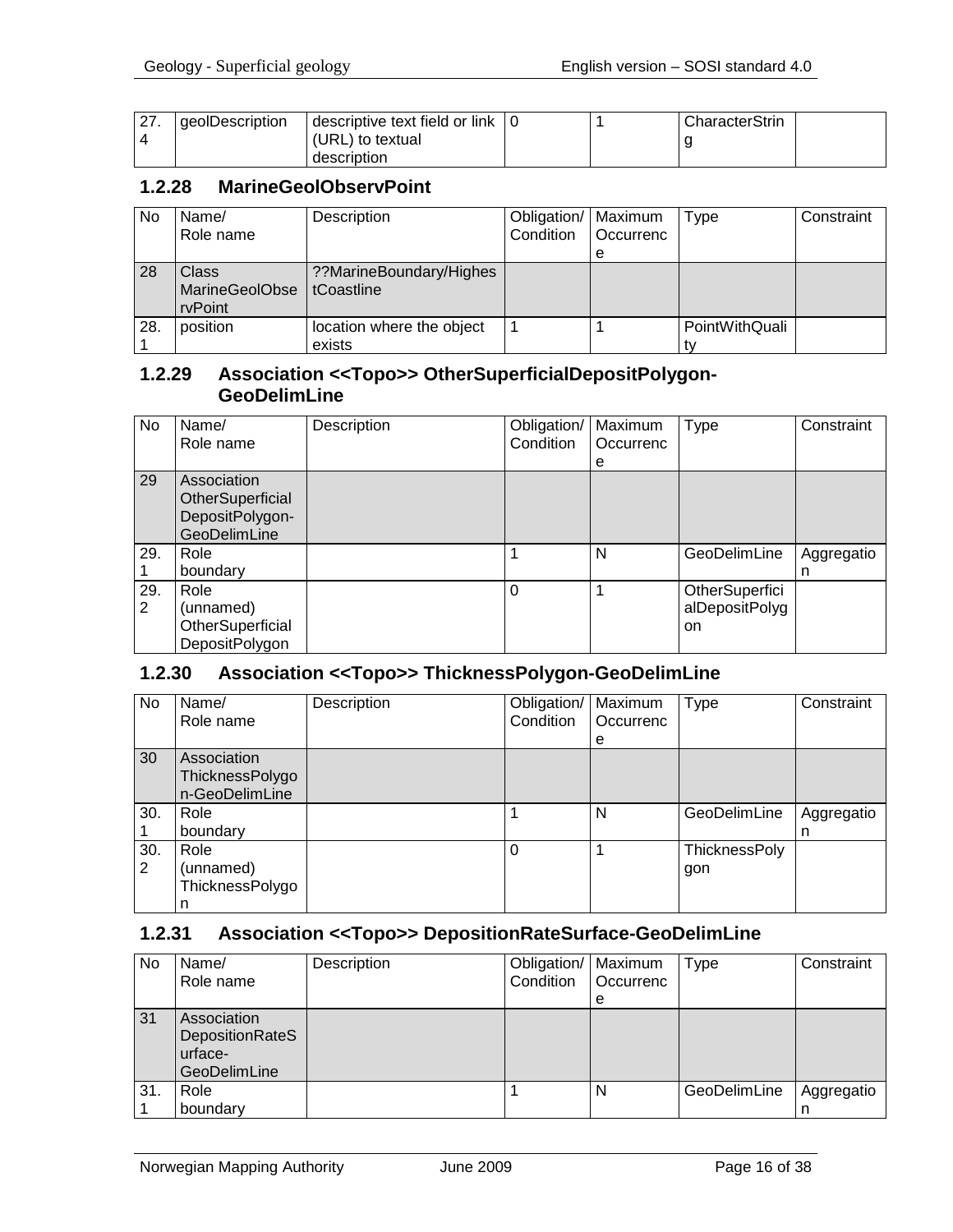| 31.    | Role            |  | DepositionRat |  |
|--------|-----------------|--|---------------|--|
| $\sim$ | (unnamed)       |  | eSurface      |  |
|        | DepositionRateS |  |               |  |
|        | urface          |  |               |  |

#### <span id="page-16-0"></span>**1.2.32 Association <<Topo>> SeafloorTypeHardness -GeoDelimLine**

| No. | Name/           | Description | Obligation/ | Maximum   | Type          | Constraint |
|-----|-----------------|-------------|-------------|-----------|---------------|------------|
|     | Role name       |             | Condition   | Occurrenc |               |            |
|     |                 |             |             | е         |               |            |
| 32  | Association     |             |             |           |               |            |
|     | SeafloorTypeHar |             |             |           |               |            |
|     | dness -         |             |             |           |               |            |
|     | GeoDelimLine    |             |             |           |               |            |
| 32. | Role            |             |             | N         | GeoDelimLine  | Aggregatio |
|     | boundary        |             |             |           |               | n          |
| 32. | Role            |             | $\Omega$    |           | SeafloorTypeH |            |
| 2   | (unnamed)       |             |             |           | ardness       |            |
|     | SeafloorTypeHar |             |             |           |               |            |
|     | dness           |             |             |           |               |            |

#### <span id="page-16-1"></span>**1.2.33 Association <<Topo>> ShallowGasArea -GeoDelimLine**

| <b>No</b> | Name/<br>Role name                                    | Description | Obligation/<br>Condition | Maximum<br>Occurrenc<br>e | <b>Type</b>        | Constraint      |
|-----------|-------------------------------------------------------|-------------|--------------------------|---------------------------|--------------------|-----------------|
| 33        | Association<br><b>ShallowGasArea</b><br>-GeoDelimLine |             |                          |                           |                    |                 |
| 33.       | Role<br>boundary                                      |             |                          | N                         | GeoDelimLine       | Aggregatio<br>n |
| 33.<br>2  | Role<br>(unnamed)<br><b>ShallowGasArea</b>            |             |                          |                           | ShallowGasAr<br>ea |                 |

#### <span id="page-16-2"></span>**1.2.34 Association <<Topo>> GrainSizePolygon-GeoDelimLine**

| No  | Name/           | Description | Obligation/ | Maximum   | Type                 | Constraint |
|-----|-----------------|-------------|-------------|-----------|----------------------|------------|
|     | Role name       |             | Condition   | Occurrenc |                      |            |
|     |                 |             |             | e         |                      |            |
| 34  | Association     |             |             |           |                      |            |
|     | GrainSizePolygo |             |             |           |                      |            |
|     | n-GeoDelimLine  |             |             |           |                      |            |
| 34. | Role            |             |             | N         | GeoDelimLine         | Aggregatio |
|     | boundary        |             |             |           |                      | n          |
| 34. | Role            |             | $\Omega$    |           | <b>GrainSizePoly</b> |            |
| 2   | (unnamed)       |             |             |           | gon                  |            |
|     | GrainSizePolygo |             |             |           |                      |            |
|     | n               |             |             |           |                      |            |

#### <span id="page-16-3"></span>**1.2.35 Association <<Topo>> SuperficialDepositSurfaceForm-GeoDelimLine**

| No | Name/<br>Role name               | Description | Obligation/   Maximum<br>l Condition | <b>Occurrenc</b><br>е | Type | Constraint |
|----|----------------------------------|-------------|--------------------------------------|-----------------------|------|------------|
| 35 | Association<br>SuperficialDeposi |             |                                      |                       |      |            |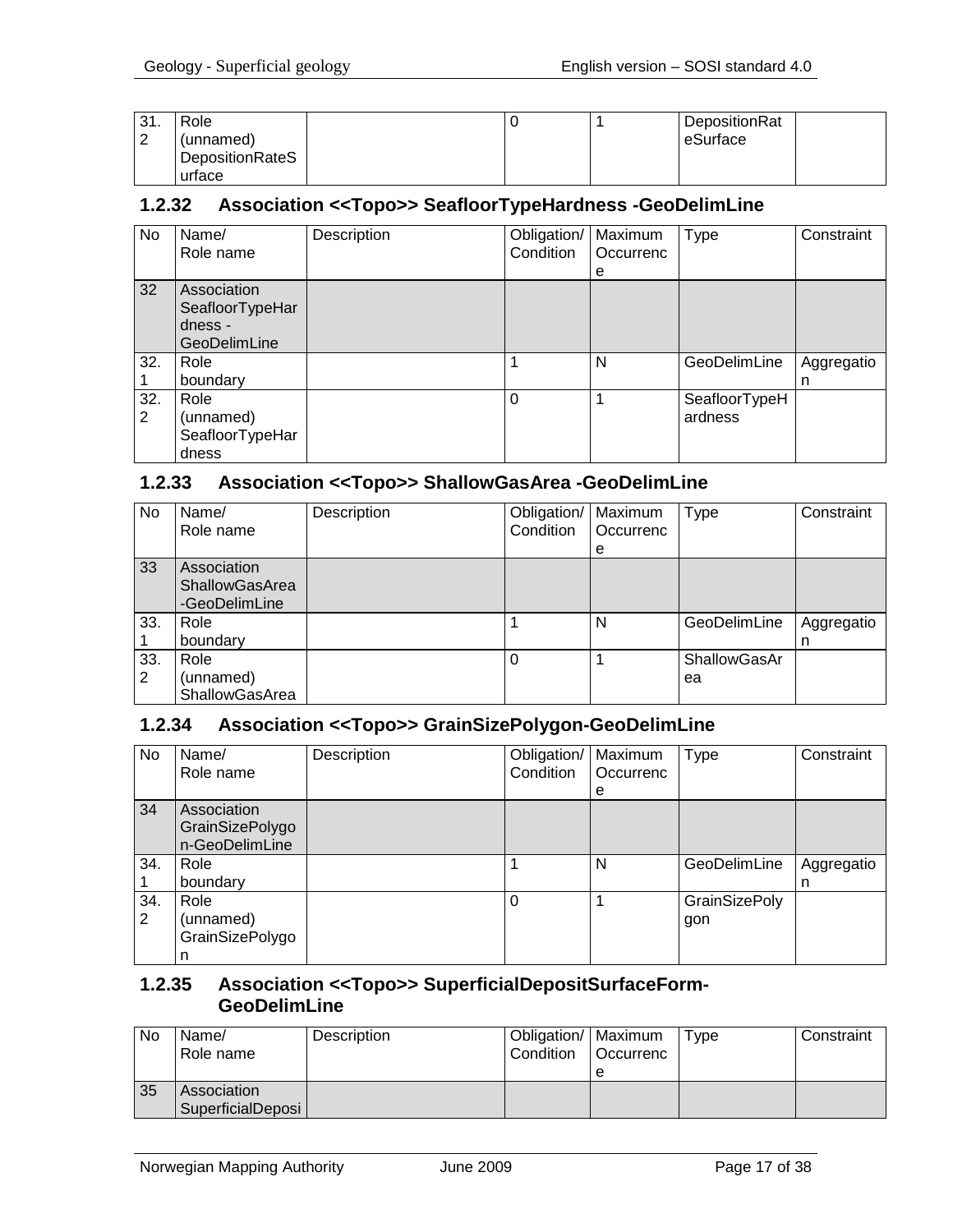|     | tSurfaceForm-<br>GeoDelimLine |  |   |                |            |
|-----|-------------------------------|--|---|----------------|------------|
| 35. | Role                          |  | N | GeoDelimLine   | Aggregatio |
|     | boundary                      |  |   |                |            |
| 35. | Role                          |  |   | SuperficialDep |            |
| 2   | (unnamed)                     |  |   | ositSurfaceFor |            |
|     | SuperficialDeposi             |  |   | m              |            |
|     | tSurfaceForm                  |  |   |                |            |

#### <span id="page-17-0"></span>**1.2.36 Association <<Topo>> MarineGeolUnit-GeoDelimLine**

| No       | Name/<br>Role name                             | Description | Obligation/<br>Condition | Maximum<br>Occurrenc<br>e | Type                 | Constraint      |
|----------|------------------------------------------------|-------------|--------------------------|---------------------------|----------------------|-----------------|
| 36       | Association<br>MarineGeolUnit-<br>GeoDelimLine |             |                          |                           |                      |                 |
| 36.      | Role<br>boundary                               |             |                          | N                         | GeoDelimLine         | Aggregatio<br>n |
| 36.<br>2 | Role<br>(unnamed)<br>MarineGeolUnit            |             |                          |                           | <b>MarineGeolUni</b> |                 |

#### <span id="page-17-1"></span>**1.2.37 Association <<Topo>> OceanDepthSurface -GeoDelimLine**

| No       | Name/<br>Role name                                     | Description | Obligation/   Maximum<br>Condition | <b>Occurrenc</b> | <b>Type</b>           | Constraint      |
|----------|--------------------------------------------------------|-------------|------------------------------------|------------------|-----------------------|-----------------|
|          |                                                        |             |                                    | e                |                       |                 |
| 37       | Association<br>OceanDepthSurf<br>ace -<br>GeoDelimLine |             |                                    |                  |                       |                 |
| 37.      | Role<br>boundary                                       |             |                                    | N                | GeoDelimLine          | Aggregatio<br>n |
| 37.<br>2 | Role<br>(unnamed)<br>OceanDepthSurf<br>ace             |             | $\Omega$                           |                  | OceanDepthS<br>urface |                 |

#### <span id="page-17-2"></span>**1.2.38 Association <<Topo>> SuperficialDepositPolygonSubordinate-GeoDelimLine**

| No       | Name/<br>Role name                                                           | Description | Obligation/<br>Condition | Maximum<br>Occurrenc<br>е | Type                                         | Constraint      |
|----------|------------------------------------------------------------------------------|-------------|--------------------------|---------------------------|----------------------------------------------|-----------------|
| 38       | Association<br>SuperficialDeposi<br>tPolygonSubordi<br>nate-<br>GeoDelimLine |             |                          |                           |                                              |                 |
| 38.      | Role<br>boundary                                                             |             | 1                        | N                         | GeoDelimLine                                 | Aggregatio<br>n |
| 38.<br>2 | Role<br>(unnamed)<br>SuperficialDeposi<br>tPolygonSubordi<br>nate            |             | $\Omega$                 | 1                         | SuperficialDep<br>ositPolygonSu<br>bordinate |                 |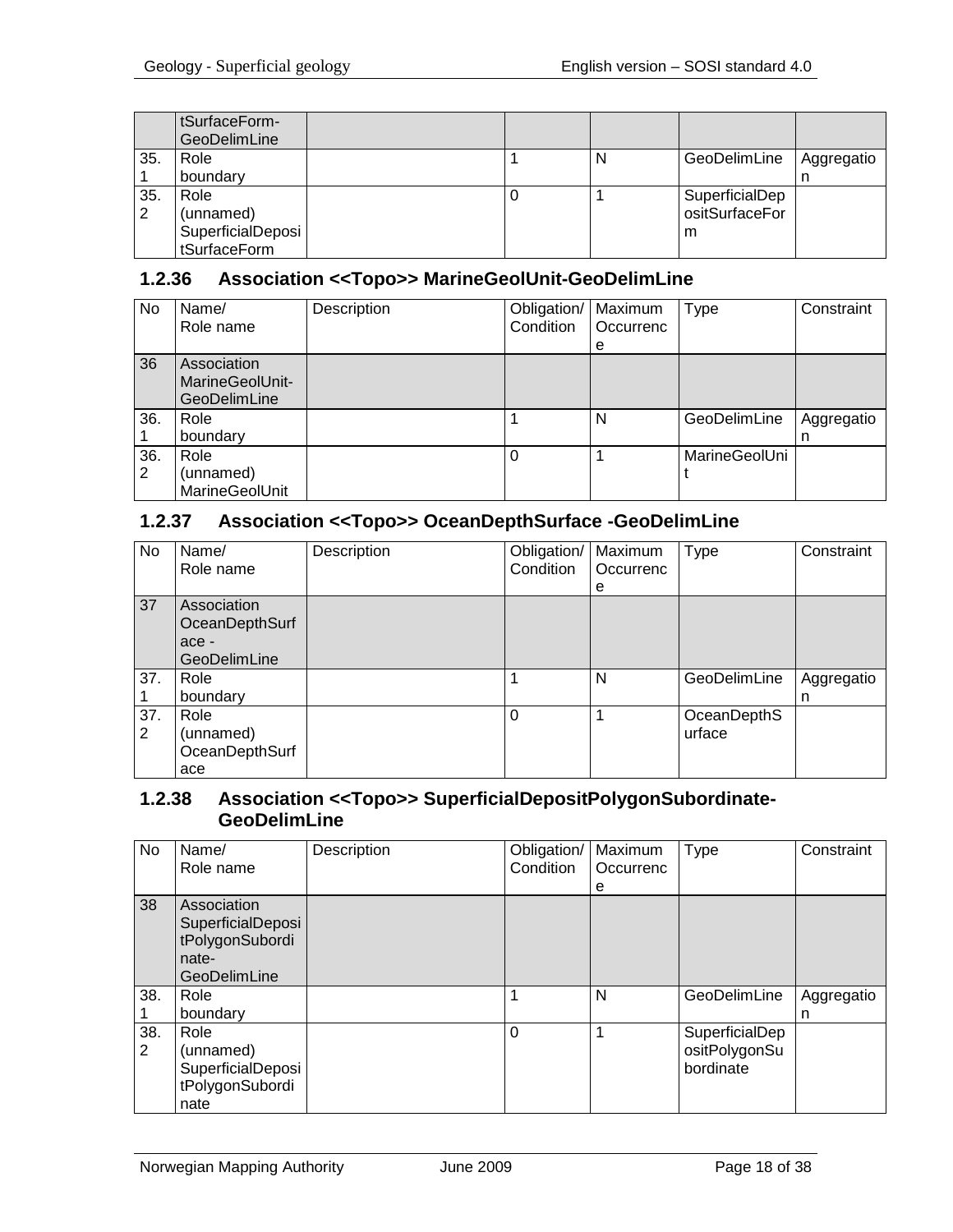#### <span id="page-18-0"></span>**1.2.39 Association <<Topo>> SoilTypeSurfaceHidden - SuperficialDepositBoundary**

| No       | Name/<br>Role name                                                           | Description | Obligation/   Maximum<br>Condition | Occurrenc<br>e | <b>Type</b>                    | Constraint      |
|----------|------------------------------------------------------------------------------|-------------|------------------------------------|----------------|--------------------------------|-----------------|
| 39       | Association<br>SoilTypeSurface<br>Hidden -<br>SuperficialDeposi<br>tBoundary |             |                                    |                |                                |                 |
| 39.      | Role<br>boundary                                                             |             |                                    | N              | SuperficialDep<br>ositBoundary | Aggregatio<br>n |
| 39.<br>2 | Role<br>(unnamed)<br>SoilTypeSurface<br>Hidden                               |             | $\Omega$                           |                | SoilTypeSurfac<br>eHidden      |                 |

#### <span id="page-18-1"></span>**1.2.40 Association <<Topo>> SuperficialDepositPolygon-SuperficialDepositBoundary**

| No       | Name/<br>Role name                                                              | Description | Obligation/<br>Condition | Maximum<br>Occurrenc<br>е | <b>Type</b>                    | Constraint      |
|----------|---------------------------------------------------------------------------------|-------------|--------------------------|---------------------------|--------------------------------|-----------------|
| 40       | Association<br>SuperficialDeposi<br>tPolygon-<br>SuperficialDeposi<br>tBoundary |             |                          |                           |                                |                 |
| 40.      | Role<br>boundary                                                                |             |                          | N                         | SuperficialDep<br>ositBoundary | Aggregatio<br>n |
| 40.<br>2 | Role<br>(unnamed)<br>SuperficialDeposi<br>tPolygon                              |             | 0                        |                           | SuperficialDep<br>ositPolygon  |                 |

# <span id="page-18-2"></span>**1.2.41 Association <<Topo>> MarineBoundaryPolygon-MarineLimit**

| No       | Name/<br>Role name                                       | Description | Obligation/<br>Condition | Maximum<br>Occurrenc<br>е | Type                      | Constraint      |
|----------|----------------------------------------------------------|-------------|--------------------------|---------------------------|---------------------------|-----------------|
| 41       | Association<br>MarineBoundary<br>Polygon-<br>MarineLimit |             |                          |                           |                           |                 |
| 41.      | Role<br>boundaryMarineL<br>imit                          |             |                          | N                         | MarineLimit               | Aggregatio<br>n |
| 41.<br>2 | Role<br>(unnamed)<br>MarineBoundary<br>Polygon           |             | 0                        |                           | MarineBounda<br>ryPolygon |                 |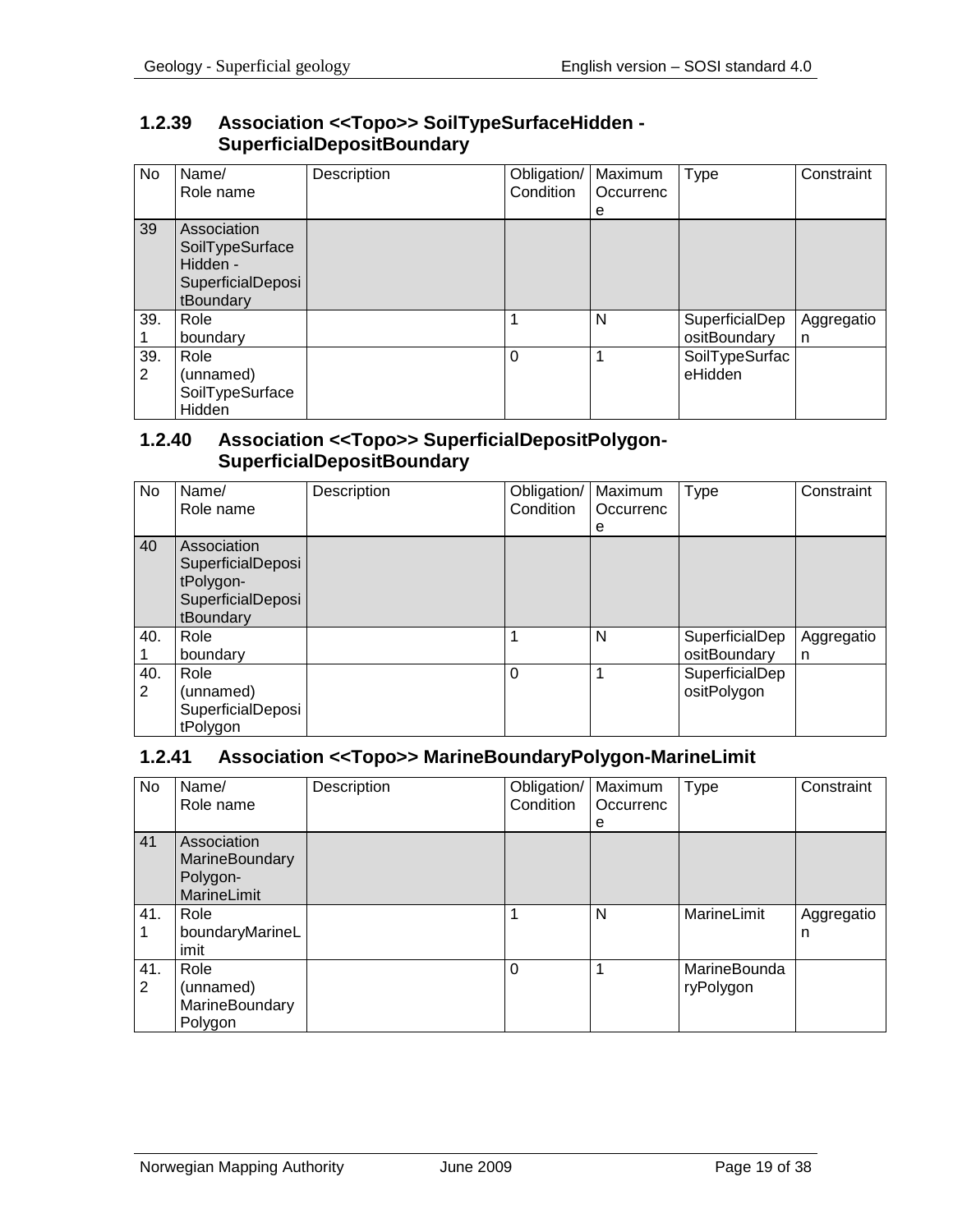#### **1.2.41.1 CodeLists**

#### **1.2.41.1.1 <<CodeList>> OtherQuSymbols**

<span id="page-19-1"></span><span id="page-19-0"></span>

| Nr           | Code name                                                            | Definition/Description                                                                                                                                                                                                                                                                                                  | Code |
|--------------|----------------------------------------------------------------------|-------------------------------------------------------------------------------------------------------------------------------------------------------------------------------------------------------------------------------------------------------------------------------------------------------------------------|------|
| $\mathbf{1}$ | CodeList<br><b>OtherQuSymbols</b>                                    | quaternary geological symbols which are not elements of form or line elements Note: In the<br>statement of grain size, the predominant (grain size) fraction is indicated as a noun, cf. table in<br>chapter on definitions and abbreviations. If other fractions comprise more than 10%,<br>?? <truncated></truncated> |      |
| 1.1          | Not indicated                                                        |                                                                                                                                                                                                                                                                                                                         | 0    |
| 1.2          | Small bedrock exposure                                               |                                                                                                                                                                                                                                                                                                                         | 401  |
| 1.3          | High content of boulders on the<br>surface                           | FF-Areas where more than approx. 20% of the surface is covered by boulders. The symbol<br>can be used for various types of superficial deposits.                                                                                                                                                                        | 402  |
| 1.4          | <b>Boulder</b>                                                       | Location of a boulder larger than 3 m3.                                                                                                                                                                                                                                                                                 | 404  |
| 1.5          | Large boulder                                                        | FF-Location of a boulder greater than approx. 10 m3.                                                                                                                                                                                                                                                                    | 405  |
| 1.6          | Surface strongly affected by frost<br>processes                      | FF-The original deposit is to a high degree changed by freezing and thawing.                                                                                                                                                                                                                                            | 406  |
| 1.7          | Washed-out surface layer, underlying<br>masses are more fine-grained | FF-Areas where the surface consists of coarser material than the masses which lie deeper.<br>This is primarily due to wash-out because of meltwater.                                                                                                                                                                    | 407  |
| 1.8          | Avalanche plunge pool / Pit formed<br>by snow avalanche              | pronounced depression in soil, formed where avalanches hit less steep slopes                                                                                                                                                                                                                                            | 410  |
| 1.9          | Clay slide deposit                                                   |                                                                                                                                                                                                                                                                                                                         | 411  |
| 1.10         | Rockfall and rock avalanche                                          |                                                                                                                                                                                                                                                                                                                         | 412  |
| 1.11         | Debris flow / lobe deposit                                           | debris flow / Landslide in steep terrain                                                                                                                                                                                                                                                                                | 413  |
| 1.12         | Active river/stream or groundwater<br>erosion in a small area        |                                                                                                                                                                                                                                                                                                                         | 414  |
| 1.13         | Small slide                                                          | Small surface slide, in various soils                                                                                                                                                                                                                                                                                   | 415  |
| 1.14         | Snow avalanche deposit                                               |                                                                                                                                                                                                                                                                                                                         | 417  |
| 1.15         | Avalanche tongue lobe                                                |                                                                                                                                                                                                                                                                                                                         | 418  |
| 1.16         | Hill levelling                                                       | FF-Areas where levelling of the original surface has been registered                                                                                                                                                                                                                                                    | 419  |
| 1.17         | Fill material                                                        | FF-Replaced soil or soil that has been strongly reworked                                                                                                                                                                                                                                                                | 420  |
| 1.18         | Rockfall/large boulder                                               |                                                                                                                                                                                                                                                                                                                         | 451  |
| 1.19         | Shell site                                                           | Shell bank or superficial deposits with high content of shell sand                                                                                                                                                                                                                                                      | 501  |
| 1.20         | Potential shell sand deposit                                         |                                                                                                                                                                                                                                                                                                                         | 502  |
| 1.21         | Identified shell sand deposit                                        |                                                                                                                                                                                                                                                                                                                         | 503  |
| 1.22         | Clay/sand/gravel pit in operation                                    | Superficial deposits excavation on a fairly regular basis                                                                                                                                                                                                                                                               | 504  |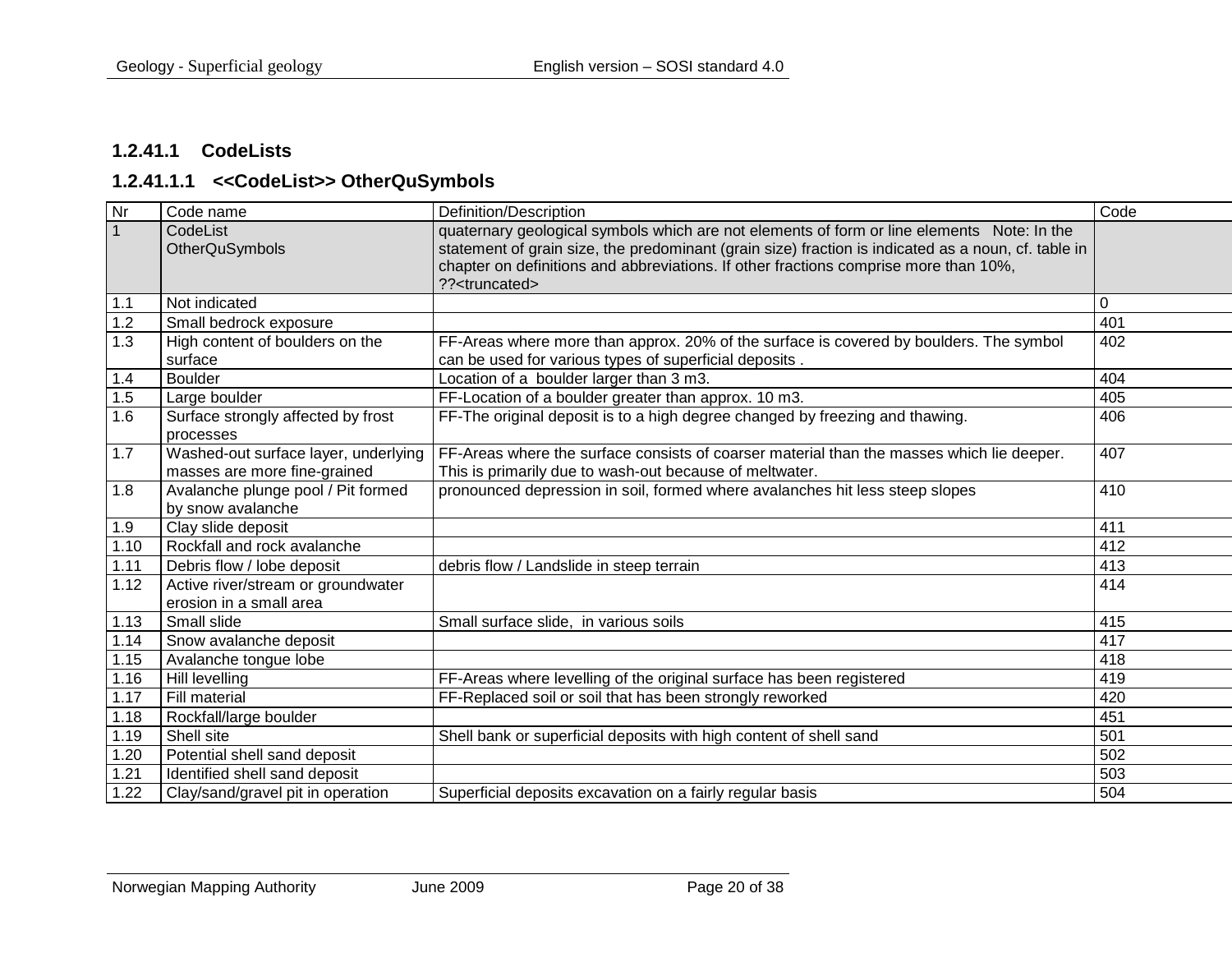| 1.23 | Excavation pit, discontinued or in       | Superficial deposits excavation, where the operation is sporadic or has stopped              | 505 |
|------|------------------------------------------|----------------------------------------------------------------------------------------------|-----|
|      | sporadic operation                       |                                                                                              |     |
| 1.24 | Source (Groundwater spring)              | Artesian spring. Used to indicate locations where groundwater springs occur                  | 551 |
| 1.25 | Source horizon                           | Horizon with groundwater springs                                                             | 552 |
| 1.26 | Marine limit (metres above sea level)    | ML, indicates the highest sea level during/after the deglaciation. In places where it can be | 601 |
|      |                                          | accurately determined, the altitude is stated in metres above sea level                      |     |
| 1.27 | Fossil find site                         |                                                                                              | 602 |
| 1.28 | Radiocarbon-dating with reference        |                                                                                              | 603 |
| 1.29 | Sample location with reference           | FF-The symbol must indicate exactly where the sample has been taken.                         | 610 |
| 1.30 | Sample location for grain size           |                                                                                              | 611 |
|      | distribution analysis                    |                                                                                              |     |
| 1.31 | Sample location for mechanical           |                                                                                              | 612 |
|      | strength (friability/flakiness analysis) |                                                                                              |     |
| 1.32 | Sample location for rock and mineral     |                                                                                              | 613 |
|      | content analysis                         |                                                                                              |     |
| 1.33 | Sample location for other purposes       |                                                                                              | 614 |
|      | (concrete, abrasion, etc.)               |                                                                                              |     |
| 1.34 | Drilling with reference                  |                                                                                              | 615 |
| 1.35 | Geophysical profile with reference       | FF-(SE=seismics, GR=georadar)                                                                | 616 |
| 1.36 | Electric resistivity measurement with    |                                                                                              | 617 |
|      | reference                                |                                                                                              |     |
| 1.37 | Clay                                     | FF-Symbols which indicate the predominant grain size of sorted superficial deposits          | 701 |
| 1.38 | Silty clay                               | FF-Symbols which indicate predominant grain size of sorted superficial deposits              | 702 |
| 1.39 | Clayey silt                              | Symbols which indicate the predominant grain size of sorted superficial deposits             | 703 |
| 1.40 | Silt                                     | FF-Symbols which indicate the predominant grain size of sorted superficial deposits          | 704 |
| 1.41 | Sandy silt                               | FF-Symbols which indicate the predominant grain size of sorted superficialdeposits           | 705 |
| 1.42 | Silty sand                               | FF-Symbols which indicate the predominant grain size of sorted superficialdeposits           | 706 |
| 1.43 | Sand                                     | FF-Symbols which indicate the predominant grain size of sorted superficialdeposits           | 707 |
| 1.44 | Gravelly sand                            | FF-Symbols which indicate the predominant grain size of sorted superficialdeposits           | 708 |
| 1.45 | Sandy gravel                             | FF-Symbols which indicate the predominant grain size of sorted superficial deposits          | 709 |
| 1.46 | Gravel                                   | FF-Symbols which indicate the predominant grain size of sorted superficial deposits          | 710 |
| 1.47 | Stony gravel                             | FF-Symbols which indicate the predominant grain size of sorted superficial deposits          | 711 |
| 1.48 | Gravelly stone                           | FF-Symbols which indicate the predominant grain size of sorted superficial deposits          | 712 |
| 1.49 | Stone                                    | FF-Symbols which indicate the predominant grain size of sorted superficial deposits          | 713 |
| 1.50 | Shallow gravel pit (depression)          |                                                                                              | 801 |
|      |                                          |                                                                                              |     |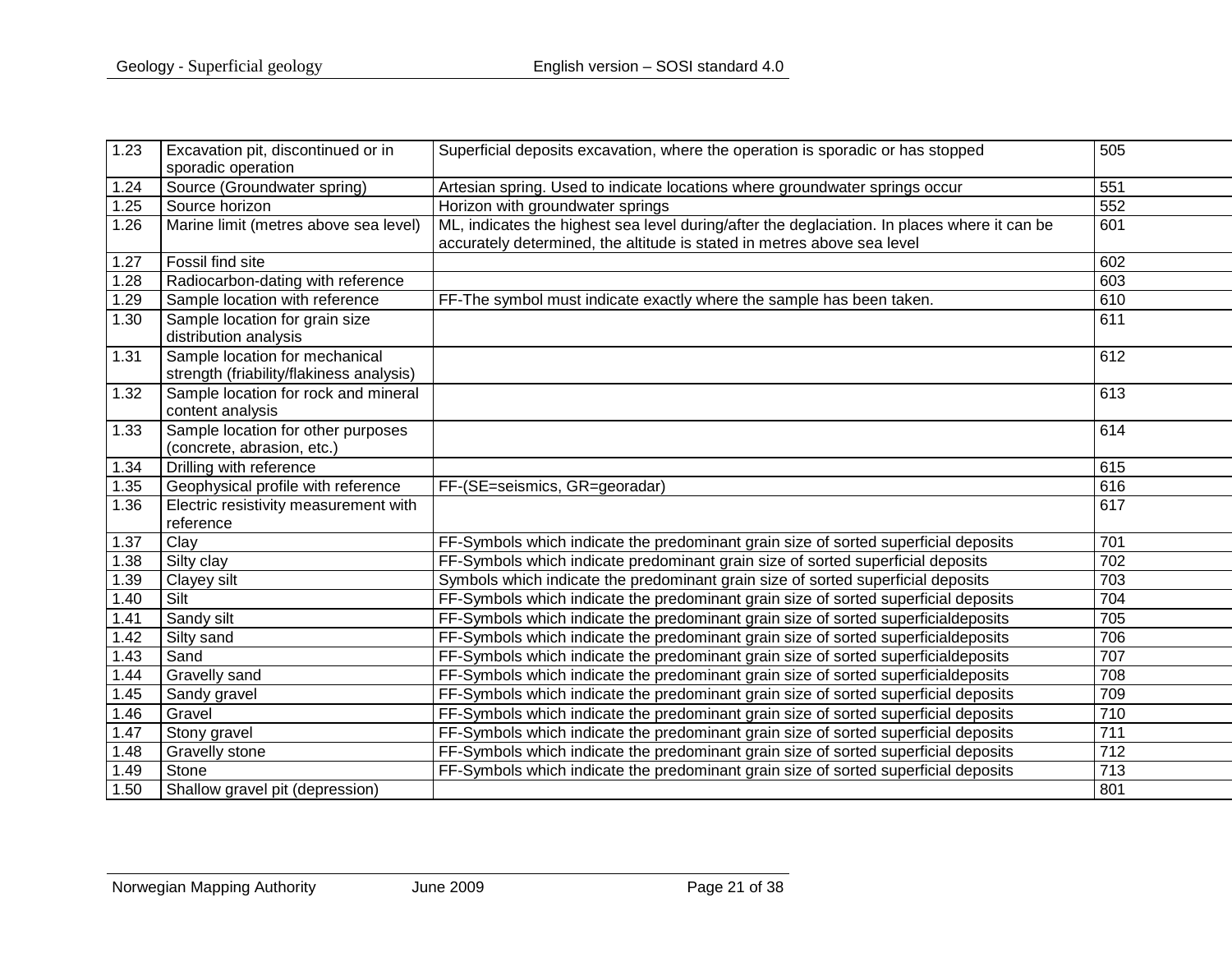| 1.51                    | circula<br>ספ<br>σr<br>ooopduu<br>oas.<br>.                             | 802 |
|-------------------------|-------------------------------------------------------------------------|-----|
| $\overline{A}$<br>ےכ. ⊢ | oblond<br>- ה<br>.nn<br>n,<br>,,,,,,<br><b>vuu</b><br>שע<br>. ا ۱۲<br>ັ | 803 |

#### **1.2.41.1.2 <<CodeList>> OtherQuTheme**

| Nr             | Code name                           | Definition/Description                                                                   | Code           |
|----------------|-------------------------------------|------------------------------------------------------------------------------------------|----------------|
| $\overline{2}$ | CodeList                            | other quaternary geological themes                                                       |                |
|                | OtherQuTheme                        | Note: Themes such as for instance the areas above/below the marine boundary, ice divide, |                |
|                |                                     | main watershed divide, etc. Developed as required                                        |                |
| 2.1            | Area above marine limit             |                                                                                          |                |
| 2.2            | Area below the marine limit         |                                                                                          |                |
| 2.3            | Ice divide before main deglaciation |                                                                                          |                |
| 2.4            | Main watershed                      |                                                                                          | 2 <sup>1</sup> |
| 2.5            | Infiltration polygon                |                                                                                          | 30             |

# **1.2.41.1.3 <<CodeList>> WasteDisposalSiteSuitability**

<span id="page-21-0"></span>

| Nr  | Code name                    | Definition/Description                                                                        | Code |
|-----|------------------------------|-----------------------------------------------------------------------------------------------|------|
| 3   | CodeList                     | superficial deposits classified according to how suitable they are as a sealing layer under a |      |
|     | WasteDisposalSiteSuitability | filling (a waste disposal site)                                                               |      |
|     |                              | Note: One should make reservations to the fact that a quaternary geological map do not        |      |
|     |                              | provide exact data about how thick the deposits are                                           |      |
| 3.1 | Good attributes              |                                                                                               |      |
| 3.2 | Medium attributes            |                                                                                               |      |
| 3.3 | Poor attributes              |                                                                                               |      |
| 3.4 | Unsuitable                   |                                                                                               |      |
| 3.5 | Not classified               |                                                                                               |      |

#### **1.2.41.1.4 <<CodeList>> QuFormLineType**

<span id="page-21-2"></span><span id="page-21-1"></span>

| Nr             | Code name                  | Definition/Description                                                                                                                                                                                                                                                                                                                                 | Code |
|----------------|----------------------------|--------------------------------------------------------------------------------------------------------------------------------------------------------------------------------------------------------------------------------------------------------------------------------------------------------------------------------------------------------|------|
| $\overline{4}$ | CodeList<br>QuFormLineType | quaternary geological linear elements of form<br>Note: Line themes on quaternary geological maps. Show features created during the<br>deglaciation river/stream features, beach features or landslide features, etc. For several of the<br>line symbols, one must take into consideration the direction of digitalization to get the symbol<br>correct |      |
|                | Not indicated              |                                                                                                                                                                                                                                                                                                                                                        |      |
|                | Drumlin                    | moraine ridge formed as a streamlined feature along the direction of the ice movement                                                                                                                                                                                                                                                                  |      |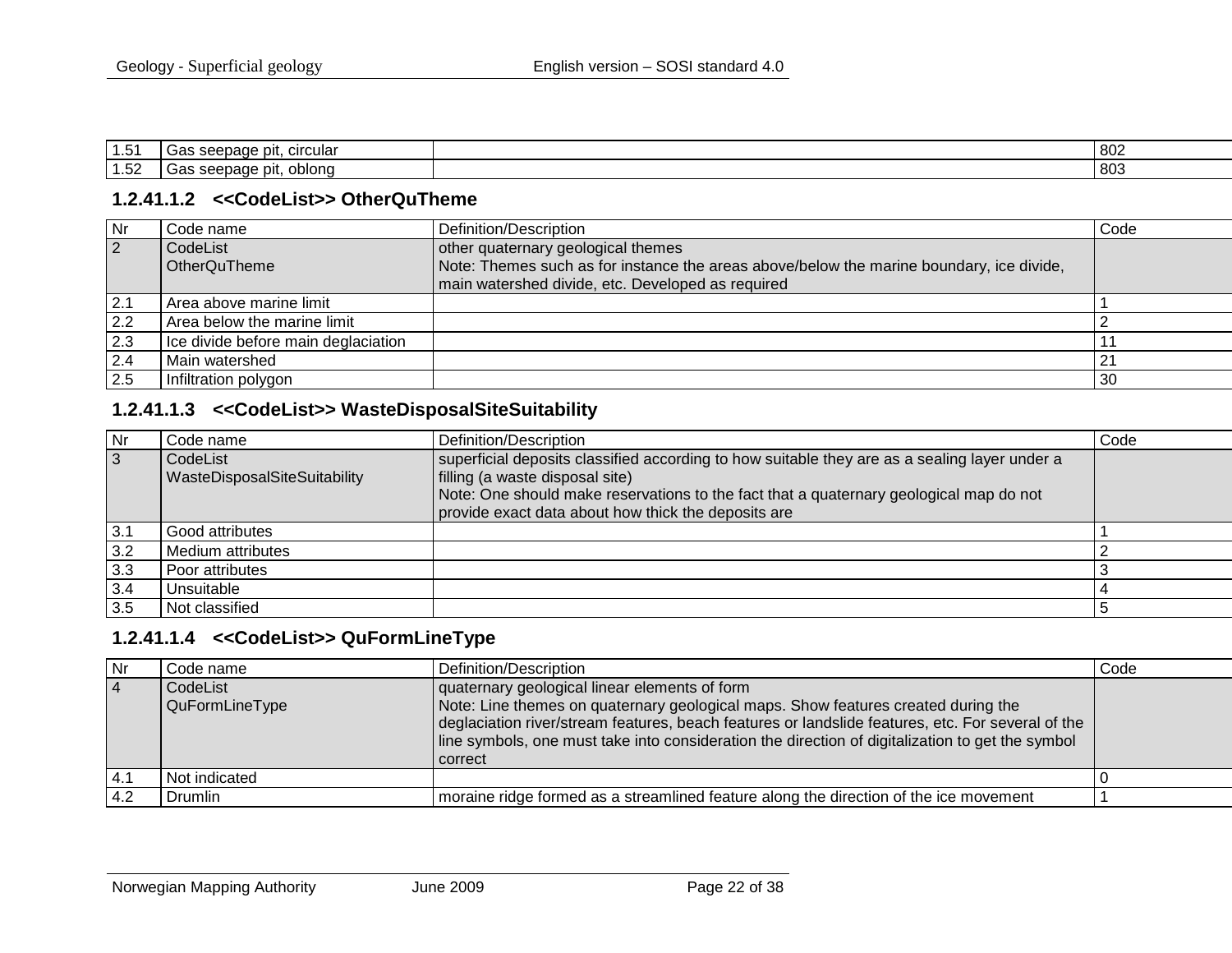| 4.3  | Drumlin-like form                                          |                                                                                                                                                                                                                                                                                                                                                                     | $\overline{2}$  |
|------|------------------------------------------------------------|---------------------------------------------------------------------------------------------------------------------------------------------------------------------------------------------------------------------------------------------------------------------------------------------------------------------------------------------------------------------|-----------------|
| 4.4  | Terminal/marginal moraine                                  |                                                                                                                                                                                                                                                                                                                                                                     | 3               |
| 4.5  | Rogen moraines                                             | ridges of till, with orientation perpendicular to the direction of glacier movement                                                                                                                                                                                                                                                                                 | 4               |
| 4.6  | Parallel stripes on the surface                            | parallel furrows on the surface                                                                                                                                                                                                                                                                                                                                     | 5               |
| 4.7  | Rogen moraines/DeGeer moraines                             | ridges of till, with orientation perpendicular to the direction of glacier movement                                                                                                                                                                                                                                                                                 | 6               |
| 4.8  | Large kettle hole                                          |                                                                                                                                                                                                                                                                                                                                                                     | $\overline{11}$ |
| 4.9  | Esker (ridge-shaped glaciofluvial                          | distinct ridge form in soilsuperficial deposits. Indicates that the material has been deposited in<br>tunnels or crevasses in the glacier. If the ridge-shaped glaciofluvial deposit is large enough to<br>form a figure on the map, then the colour for glaciofluvial deposits is used to indicate the<br>extent, and the esker symbol to indicate the ridge shape | 12              |
| 4.10 | Glaciofluvial erosion                                      | Erosion edge formed by glacier stream                                                                                                                                                                                                                                                                                                                               | 13              |
| 4.11 | Meltwater channel (lateral drainage<br>channel)            | Eroded in superficial deposits                                                                                                                                                                                                                                                                                                                                      | 21              |
| 4.12 | Lateral melt water channel (unilateral<br>drainage channel | Formed along the glacier margin                                                                                                                                                                                                                                                                                                                                     | 22              |
| 4.13 | Melt water channel crossing water<br>divide                | outlet/Overflow pass                                                                                                                                                                                                                                                                                                                                                | 23              |
| 4.14 | Large gorge/canyon (1)                                     | Formed in solid bedrock                                                                                                                                                                                                                                                                                                                                             | 24              |
| 4.15 | Large gorge/canyon (2)                                     | Formed in solid bedrock                                                                                                                                                                                                                                                                                                                                             | $\overline{25}$ |
| 4.16 | Gorge/canyon, glaciofluvially eroded<br>(small)            | Formed in solid bedrock                                                                                                                                                                                                                                                                                                                                             | 26              |
| 4.17 | Glaciofluvially washed area                                | Rock surface flushed by melt water                                                                                                                                                                                                                                                                                                                                  | 27              |
| 4.18 | Ice contact slope                                          |                                                                                                                                                                                                                                                                                                                                                                     | 41              |
| 4.19 | Shoreline, glacier-dammed lake                             |                                                                                                                                                                                                                                                                                                                                                                     | 42              |
| 4.20 | Beach ridge, glacially dammed lake                         |                                                                                                                                                                                                                                                                                                                                                                     | $\overline{43}$ |
| 4.21 | Plough mark, iceberg                                       |                                                                                                                                                                                                                                                                                                                                                                     | 44              |
| 4.22 | Large kettle-holedead                                      | Depression in superficial deposits formed by the melting of buried remains of ice. The symbols<br>are scale-dependent and must be used according to good judgment.                                                                                                                                                                                                  | 45              |
| 4.23 | Grounded iceberg depression                                | depression formed by an iceberg which grounded and remained stationary                                                                                                                                                                                                                                                                                              | 46              |
| 4.24 | Nivation scarp                                             | steep slope by snow-bed                                                                                                                                                                                                                                                                                                                                             | 51              |
| 4.25 | Terrace edge (glacial)                                     |                                                                                                                                                                                                                                                                                                                                                                     | 52              |
| 4.26 | Fluvial erosion scarp                                      |                                                                                                                                                                                                                                                                                                                                                                     | 101             |
| 4.27 | Abondoned fluvial channel                                  |                                                                                                                                                                                                                                                                                                                                                                     | 102             |
| 4.28 | Flood channel                                              |                                                                                                                                                                                                                                                                                                                                                                     | 103             |
| 4.29 | Large canyon/gorge, river/melt water                       |                                                                                                                                                                                                                                                                                                                                                                     | 104             |
|      |                                                            |                                                                                                                                                                                                                                                                                                                                                                     |                 |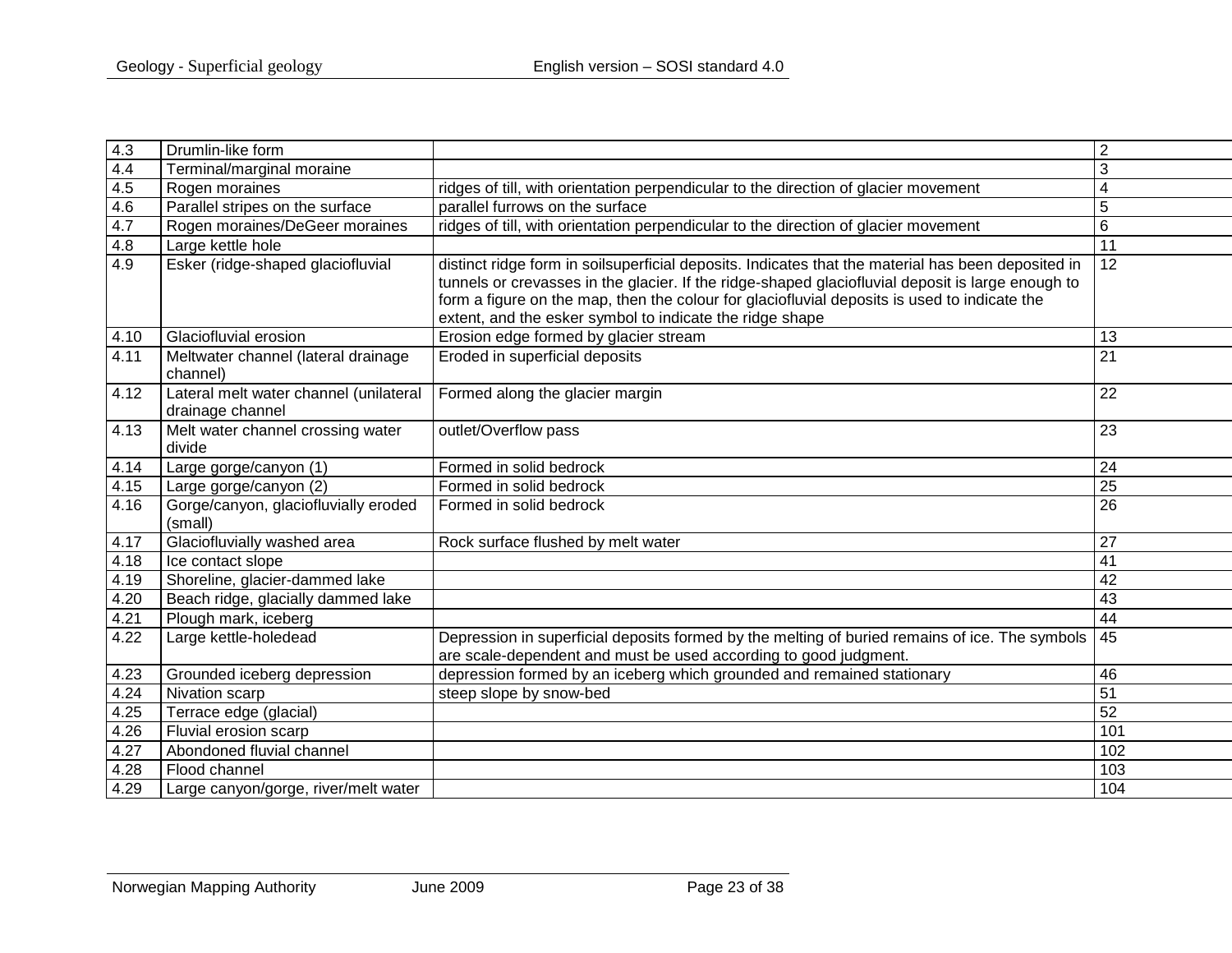| 4.30 | Gorge/canyon/river/glacier stream      |                                                | 105              |
|------|----------------------------------------|------------------------------------------------|------------------|
| 4.31 | Fan shape                              |                                                | 106              |
| 4.32 | Ravine                                 |                                                | 107              |
| 4.33 | Terrace edge                           |                                                | 108              |
| 4.34 | Fluvial or glaciofluvial erosion scarp |                                                | 109              |
| 4.35 | Channel (fluvial or glaciofluvial)     |                                                | 110              |
| 4.36 | Beach ridge                            |                                                | 201              |
| 4.37 | Shoreline, superficial deposit         |                                                | 202              |
| 4.38 | Shoreline, bedrock                     |                                                | 203              |
| 4.39 | Abrasion scarp                         |                                                | 204              |
| 4.40 | Slide deposits fan. Colluvial fan      |                                                | 301              |
| 4.41 | Avalanche/Landslide track              |                                                | 302              |
| 4.42 | Avalanche wall                         |                                                | 303              |
| 4.43 | Snow avalanche tongue                  |                                                | 304              |
| 4.44 | Rock avalanche (landslide) front       |                                                | 305              |
| 4.45 | Slide scarp                            |                                                | 306              |
| 4.46 | Stone stripes                          | frost phenomenon on slope                      | 350              |
| 4.47 | Ridge                                  | distinct ridge shape in superficial deposits   | 351              |
| 4.48 | Cutting surficial sediments (marine    |                                                | 501              |
| 4.49 | Lineament (marine)                     |                                                | 502              |
| 4.50 | Sand wave (marine)                     |                                                | 503              |
| 4.51 | Spring horizon                         |                                                | 552              |
| 4.52 | Hill                                   | Glacial deposit distal to glacially eroded pit | 911              |
| 4.53 | Hole                                   | glacially eroded pit                           | 912              |
| 4.54 | Ridge, unspecified (marine)            |                                                | 920              |
| 4.55 | Current channel (marine)               |                                                | 921              |
| 4.56 | Channel, unspecified (marine)          |                                                | 922              |
| 4.57 | Sediment wave (marine)                 |                                                | 923              |
| 4.58 | Coral reef (marine)                    |                                                | 924              |
| 4.59 | Fault (marine)                         |                                                | 925              |
| 4.60 | Crack (marine)                         |                                                | $\overline{926}$ |
| 4.61 | Anchor track(s) (marine)               |                                                | 930              |
| 4.62 | Cable (marine)                         |                                                | 931              |
| 4.63 | Pipeline (marine)                      |                                                | 932              |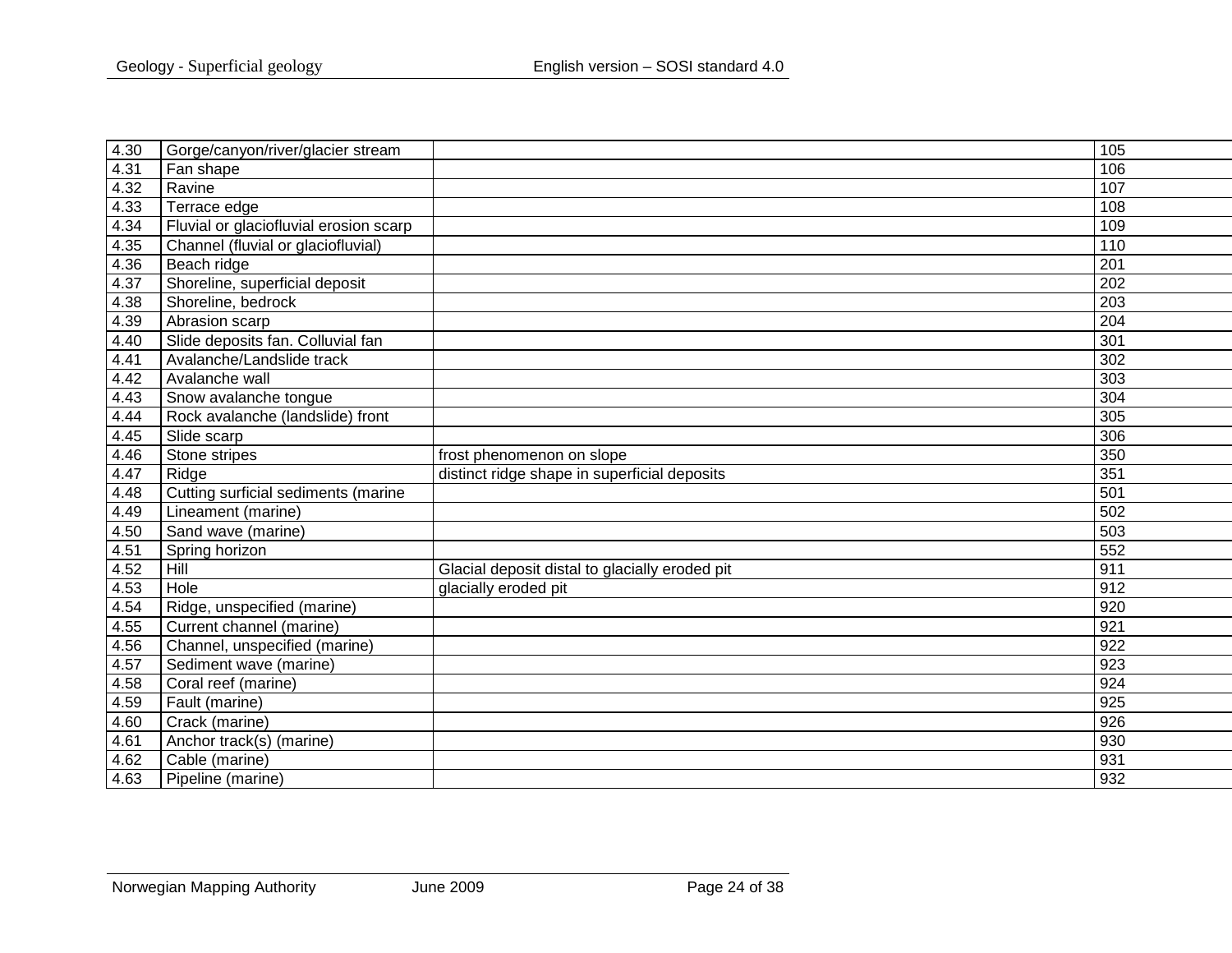# **1.2.41.1.5 <<CodeList>> QuFormPointType**

<span id="page-24-0"></span>

| Nr   | Code name                                                                                                        | Definition/Description                                                                                                                                                                                                                                                                                       | Code             |
|------|------------------------------------------------------------------------------------------------------------------|--------------------------------------------------------------------------------------------------------------------------------------------------------------------------------------------------------------------------------------------------------------------------------------------------------------|------------------|
| 5    | CodeList<br>QuFormPointType                                                                                      | quaternary geological point elements of form Note: Point themes on quaternary geological<br>maps or marine geological charts. Show features created during the deglaciatio, river/stream<br>features, beach features and landslide features, etc. NOTE! The same elements of form may<br>also occur as lines |                  |
| 5.1  | Drumlin                                                                                                          | moraine ridge formed along the direction of the ice movement.                                                                                                                                                                                                                                                | 201              |
| 5.2  | Drumlin-like shape                                                                                               |                                                                                                                                                                                                                                                                                                              | 202              |
| 5.3  | Parallel furrows on the surface                                                                                  | fluted surface. The symbols are drawn in such a way that they indicate the length of the<br>furrow                                                                                                                                                                                                           | 203              |
| 5.4  | Glacial striations, movement toward<br>the point of observation                                                  | striation on the rock surface which show the direction of the ice movement. Ice movement<br>toward the point of observation.                                                                                                                                                                                 | 211              |
| 5.5  | Glacial striations, two potential<br>directions of ice movement                                                  | striation on the rock surface which show two possible directions of ice movement. Ice<br>movement toward the point of observation.                                                                                                                                                                           | 212              |
| 5.6  | Glacial striae, relative age not<br>determined                                                                   | relative age not determined. Ice movement toward the point of observation                                                                                                                                                                                                                                    | 213              |
| 5.7  | Glacial striations within the sector                                                                             | Striations on the rock surface which show the direction of the ice movement within a given<br>sector. Ice movement toward the point of observation.                                                                                                                                                          | 214              |
| 5.8  | Crossing glacial striations, increasing<br>number of ticks indicate increasing<br>relative age. (Relative age 1) | Youngest ice movement direction. Ice movement toward the point of observation                                                                                                                                                                                                                                | $\overline{215}$ |
| 5.9  | Crossing glacial striation, increasing<br>number of ticks increasing relative<br>age. (Relative age 2)           | Next youngest ice movement direction. Ice movement toward the point of observation                                                                                                                                                                                                                           | 216              |
| 5.10 | Crossing glacial striation, increasing<br>number of ticks increasing relative<br>age. (Relative age 3)           | Oldest ice movement direction. Ice movement toward the point of observation                                                                                                                                                                                                                                  | 217              |
| 5.11 | Till fabric/stone orientation, increasing<br>number of ticks                                                     | determined in till as support information about deposition directions. The measurements were<br>made on a horizontal base and within distinct units. enheter.                                                                                                                                                | 221              |
| 5.12 | Till fabric/stone orientation, two<br>possible ice movement directions                                           | Two possible directions have been determined. The measurements were made on a<br>horizontal base and within distinct units.                                                                                                                                                                                  | 222              |
| 5.13 | Till fabric/stone orientation; relative<br>age not determined                                                    | Determined in till as support information about deposition directions.                                                                                                                                                                                                                                       | 223              |
| 5.14 | Stone orientation; rel. age 1                                                                                    | Youngest ice movement direction                                                                                                                                                                                                                                                                              | 224              |
| 5.15 | Till fabric/stone orientation; rel. age 2                                                                        | Next youngest ice movement direction                                                                                                                                                                                                                                                                         | 225              |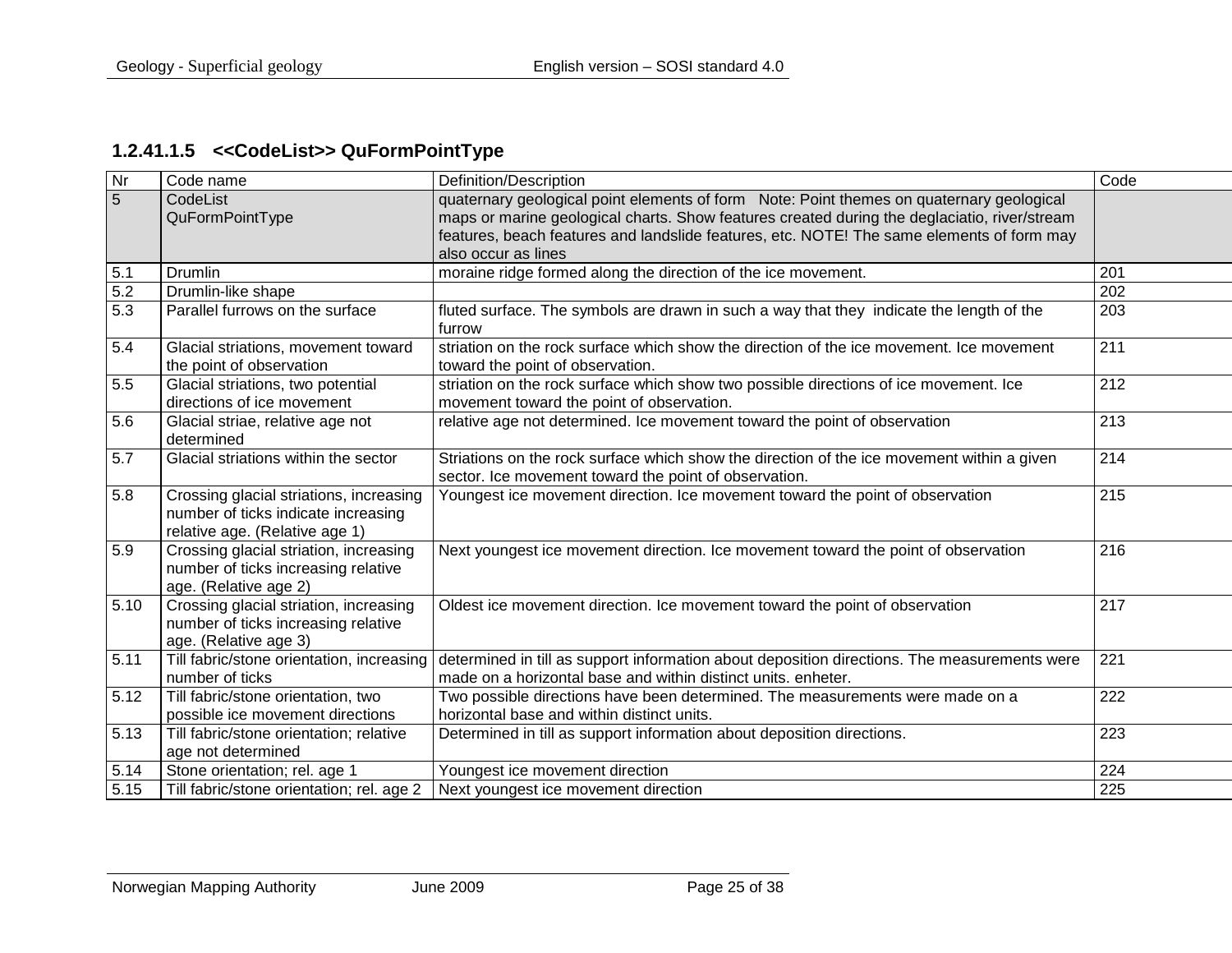| 5.16 | Till fabric/stone orientation; rel. age 3                      | Oldest ice movement direction                                                                                                      | 226              |
|------|----------------------------------------------------------------|------------------------------------------------------------------------------------------------------------------------------------|------------------|
| 5.17 | Crescentic gouges, ice movement<br>toward point of observation | used to determine the direction of movement of the ice                                                                             | 231              |
| 5.18 | Crescentic fractures, ice movement                             | determined on rock surfaces as support information about ice movement directions. The                                              | 232              |
|      | toward point of observation                                    | measurements made on approximately horizontal surfaces                                                                             |                  |
| 5.19 | Roche moutonnée, point of                                      | Land form in bedrock ("whale backform"). Length direction determined as support information                                        | 233              |
|      | observation at the tip of the arrow                            | about ice movement directions.                                                                                                     |                  |
| 5.20 | Mound-shaped glacial river deposit                             | Material deposited in a glacial cavity. Large deposits are given the colour for glaciofluvial                                      | 234              |
|      | (kame)                                                         | deposits in combination with the symbol for mounds. Grain size and sorting are indicated for                                       |                  |
|      |                                                                | such deposits.                                                                                                                     |                  |
| 5.21 | Small kettle-hole                                              | small depression in superficial deposits, formed by the melting of buried ice remnants                                             | 241              |
| 5.22 | Ridge                                                          | Distinct ridge in superficial deposit                                                                                              | 242              |
| 5.23 | Sunken pit formed by iceberg                                   | Depression formed by an iceberg run aground which remained stationary                                                              | 243              |
| 5.24 | Canyon formed by meltwater                                     | Deep cuts in the bedrock where the formation is uncertain or complex                                                               | 244              |
| 5.25 | Stone stripe                                                   | Frost phenomenon                                                                                                                   | 245              |
| 5.26 | Flood channel/meltwater                                        |                                                                                                                                    | $\overline{246}$ |
| 5.27 | Stream hollow, fluvial                                         | depression formed on fluvial plains in periods of flooding                                                                         | 301              |
| 5.28 | Depression formed by sand drift                                | depression up to 3-4 m deep, formed by wind erosion on the surface.                                                                | 302              |
| 5.29 | Small eolian (sand) dune                                       | Small dunes in eolian sand areas. Larger dunes may be indicated as "distinct mound or ridge"                                       | 303              |
| 5.30 | Sand dunes                                                     |                                                                                                                                    | 304              |
| 5.31 | Mound and ridge-shaped surface                                 | areas characterised by small mounds and randomly oriented, short ridges. These are common<br>in areas with melting of stagnant ice | 305              |
| 5.32 | Distinct mound or ridge                                        | ilndicates the delimitation of a single, large mound or ridge                                                                      | 306              |
| 5.33 | Small slope failure/slide                                      | small surficial slide, frost slide, etc., in various soils                                                                         | 307              |
| 5.34 | Plastic shapes on the surface                                  | The result of erosion on the surface of plastic ice/water. The symbol is used for large individual 311                             |                  |
|      |                                                                | features and areas with many lesser features.                                                                                      |                  |
| 5.35 | Pothole                                                        | most often a cylindrical pit hollowed out of solid bedrock by vortices which carry rocks and                                       | 312              |
|      |                                                                | gravel. The symbol is used for large individual features and areas with many lesser features.                                      |                  |
| 5.36 | Karst                                                          | Areas with distinct pits and caves formed by the dissolution of calcareous rock.                                                   | 313              |
| 5.37 | Hummocky tussock ground                                        | frost phenomenon formed on peat-covered ground                                                                                     | 321              |
| 5.38 | Palsas                                                         | up to 4 m tall mounds consisting of peat with a core of ice                                                                        | 322              |
| 5.39 | Polygon ground                                                 | Frost phenomenon, diamond or ring-shaped.                                                                                          | 323              |
| 5.40 | Soil creep tongue (solifluction lobe)                          | frost phenomenon caused by soil creep                                                                                              | 324              |
| 5.41 | Pingo                                                          | Frost phenomenon; large cone-shaped mound.                                                                                         | 325              |
| 5.42 | Pockmark, circular (marine)                                    | Circular depression on the seafloor caused by seepage of gas or fluids                                                             | 901              |
|      |                                                                |                                                                                                                                    |                  |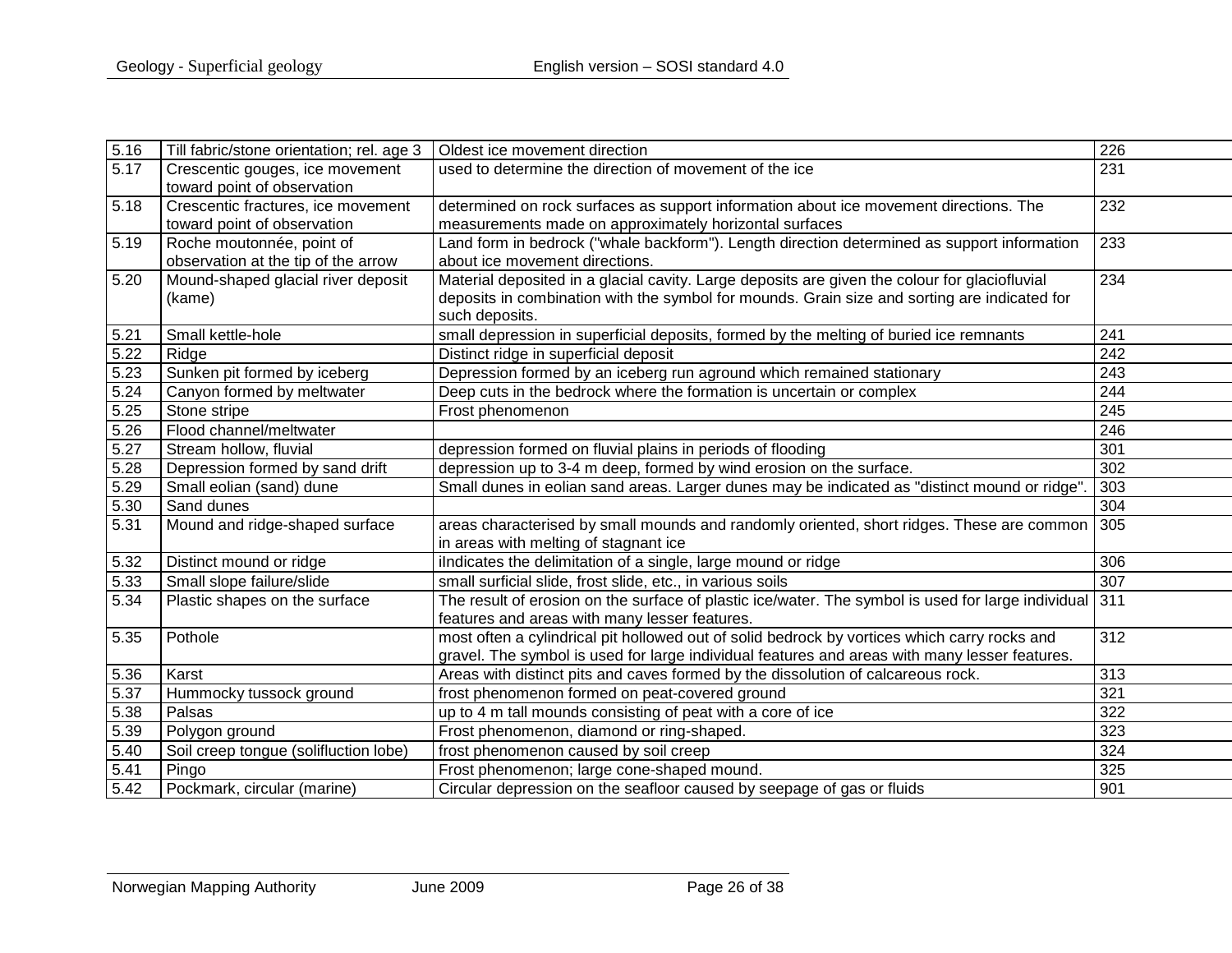| 5.43 | Pockmark, elongated (marine) | Elliptic depression on the seafloor caused by seepage of gas or fluids.                                                          | 902 |
|------|------------------------------|----------------------------------------------------------------------------------------------------------------------------------|-----|
| 5.44 | Coral reef (marine)          | coral reef                                                                                                                       | 903 |
| 5.45 | Diapir (marin)               | A positive topographic element which primarily consists of clay, often in connection with the<br>seepage of gas on the seafloor. | 904 |
| 5.46 | Boulder (marine)             |                                                                                                                                  | 905 |
| 5.47 | Bomb crater (marine)         |                                                                                                                                  | 906 |
| 5.48 | Wreck (marine)               |                                                                                                                                  | 907 |
| 5.49 | Pit (marine)                 |                                                                                                                                  | 908 |
| 5.50 | Mound (marine)               |                                                                                                                                  | 909 |

# **1.2.41.1.6 <<CodeList>> SuperficialDepositLoadBearingCapasity**

| Nr             | Code name                        | Definition/Description                                                                                                          | Code |
|----------------|----------------------------------|---------------------------------------------------------------------------------------------------------------------------------|------|
| $\overline{6}$ | CodeList                         | the attributes of the soil with respect to load-bearing capacity                                                                |      |
|                |                                  | SuperficialDepositLoadBearingCapas   Note: Has significance for settlings/subsidence movements, landslide and avalanche hazard, |      |
|                | ∣it∨                             | and frost activity under load, drainage or other building-technical influence                                                   |      |
| 6.1            | Good soil mechanical ground      | good load-bearing capacity; low risk of settlement movement, slide and avalanche hazards                                        |      |
|                | conditions                       | are low; and there is small ground frost activity                                                                               |      |
| 6.2            | Medium soil mechanical condition | medium load-bearing capacity                                                                                                    |      |
| 6.3            | Poor soil mechanical condition   | poor load-bearing capacity; risk of settlement movement, slide and avalanche hazard; and                                        |      |
|                |                                  | major ground frost activity                                                                                                     |      |
| 6.4            |                                  | Unsuitable soil mechanical conditions   the ground conditions are unsuitable for building purposes                              |      |
| 6.5            | Not classified                   |                                                                                                                                 |      |

# **1.2.41.1.7 <<CodeList>> GroundWaterPotential**

<span id="page-26-1"></span><span id="page-26-0"></span>

| Nr  | Code name                                         | Definition/Description                                                                                                                                                                                                                                                                                     | Code |
|-----|---------------------------------------------------|------------------------------------------------------------------------------------------------------------------------------------------------------------------------------------------------------------------------------------------------------------------------------------------------------------|------|
|     | CodeList                                          | the potential of the superficial deposits to contain ground water resources                                                                                                                                                                                                                                |      |
|     | <b>GroundWaterPotential</b>                       | Note: Derived theme based on the attributes of the type of superficial deposit                                                                                                                                                                                                                             |      |
| 7.1 | Proven considerable resource of<br>groundwater    | FF-The groundwater resource has been identified with good results in detailed surveys (test<br>boring).                                                                                                                                                                                                    |      |
| 7.2 | Assumed considerable potential for<br>groundwater | includes primarily glaciofluvial deposits and fluvial deposits, as well as some thick beach<br>deposits where the groundwater has a connection with a watercourse or lake. Other large<br>glaciofluvial deposits and fluvial deposits with self-replenishing groundwater magazines may<br>also be included |      |
| 7.3 | Limited potential for groundwater                 | Small-scale groundwater tapping may be possible from small glaciofluvial and fluvial deposits 3<br>which are not connected to watercourses or lakes. Sandy and gravelly moraines, beach and                                                                                                                |      |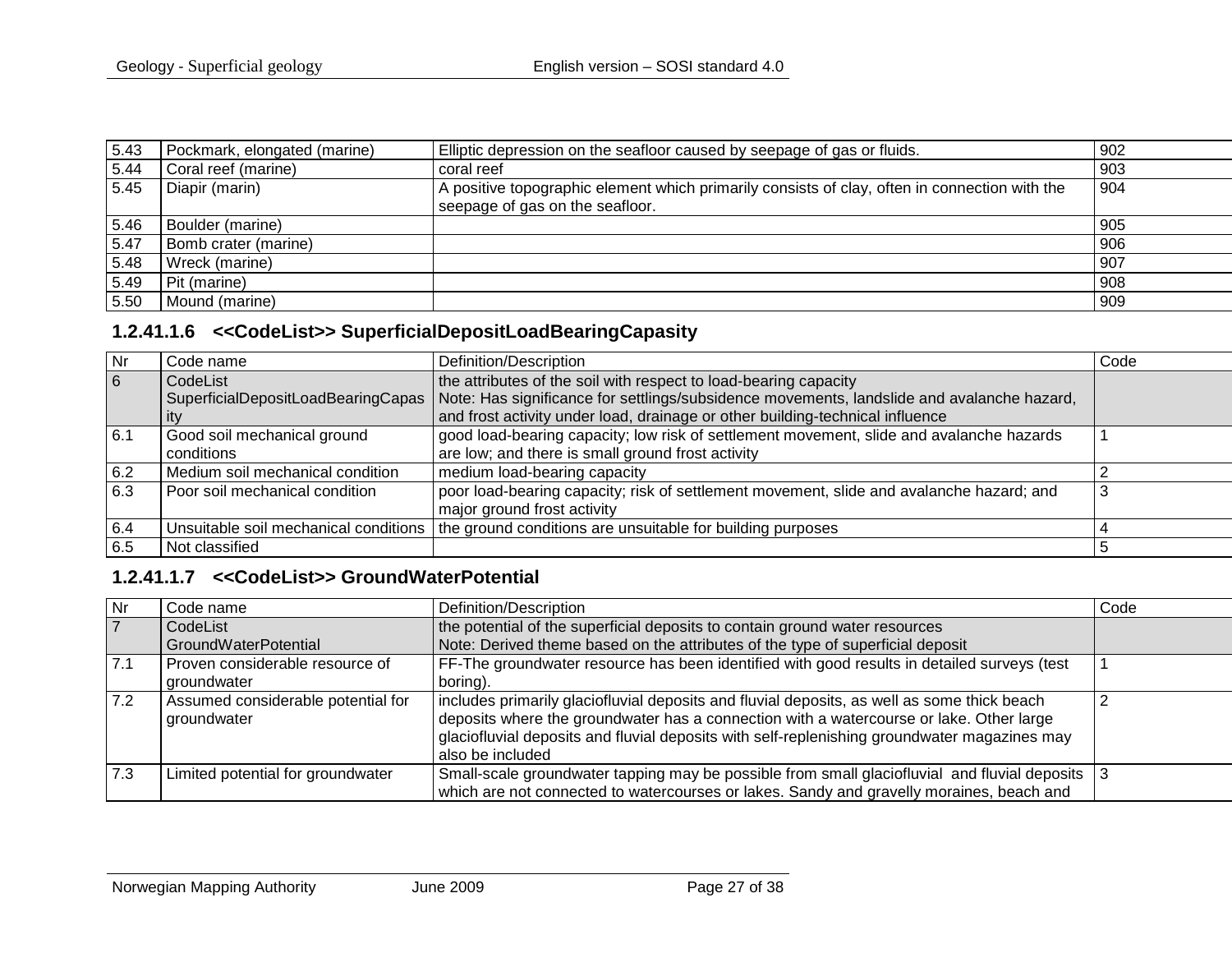|      |                                                                        | Iake/glacial lake deposits predominantly of sand, as well as landslide deposits, may also be<br>included                                         |  |
|------|------------------------------------------------------------------------|--------------------------------------------------------------------------------------------------------------------------------------------------|--|
|      | No potential for groundwater in<br>unconsolidated/superficial deposits | includes primarily fine-grained moraines, marine finegrained deposits or thin,<br>discontinuous/deposits, as well as bare bedrock and marsh/peat |  |
| 17.5 | Not classified                                                         | the potential for groundwater has not been classified. Registration (mapping of superficial<br>deposits) is not sufficiently differentiated      |  |

# **1.2.41.1.8 <<CodeList>> InfiltrationCapacity**

| Nr  | Code name                               | Definition/Description                                                                                                                                                                                                                                                                                                                                                                                                                                                  | Code |
|-----|-----------------------------------------|-------------------------------------------------------------------------------------------------------------------------------------------------------------------------------------------------------------------------------------------------------------------------------------------------------------------------------------------------------------------------------------------------------------------------------------------------------------------------|------|
| 8   | CodeList<br><b>InfiltrationCapacity</b> | the attributes of the soil in relation to infiltrating and cleansing waste water                                                                                                                                                                                                                                                                                                                                                                                        |      |
| 8.1 | Very suitable                           | the grain size distribution and permeability of the superficial deposits, as well as depth and<br>terrain conditions, indicate good infiltration capability. Sufficient thickness of sand and gravel<br>above the groundwater level. Includes large glacio-fluvial and fluvial deposits, as well as some<br>thick beach deposits and strata bound sorting in marginal moraines                                                                                          |      |
| 8.2 | Medium suitability                      | The grain size distribution and permeability of the soil, as well as soil depth and terrain<br>conditions, indicate moderate infiltration capability. Limited thickness of sand and gravel above<br>the groundwater level, or larger deposits with somewhat reduced infiltration capacity. Includes<br>primarily thick moraines rich in sand and gravel, thick/contiuous cover of weathered material,<br>sandy beach deposits and glacio-lacustrine/lacustrine deposits |      |
| 8.3 | Low suitability                         | the grain size distribution and permeability of the superficial deposits, as well as depth and<br>terrain conditions, indicate poor infiltration capability. Small/thin deposits, partially with some<br>infiltration capacity or thick deposits with low infiltration capacity                                                                                                                                                                                         | 3    |
| 8.4 | Unsuitable                              | the grain size distribution and permeability of the superficial deposits, as well as depth and<br>terrain conditions, indicate poor or no infiltration capability. Includes impermeable, primarily<br>clayey deposits, coarse boulder and rock material, peat, landfill masses, thins soilsuperficial<br>deposits with low infiltraction capacity, and exposed bedrock                                                                                                  | 4    |
| 8.5 | Not classified                          | FF-The infiltration capability has not been assessed due to a lack of sufficient data.                                                                                                                                                                                                                                                                                                                                                                                  | 5    |

#### <span id="page-27-0"></span>**1.2.41.1.9 <<CodeList>> SuperficialDepositSurfaceType**

<span id="page-27-1"></span>

| Nr    | Code name                            | l Definition/Description_                                                               | Code |
|-------|--------------------------------------|-----------------------------------------------------------------------------------------|------|
| l 9   | CodeList                             | the superficial deposit surface is affected by secondary processes; for example climate |      |
|       | SuperficialDepositSurfaceType        |                                                                                         |      |
| l 9.1 | Soil/bedrock underwater, unspecified | Used for a deposit where genetic origin has not been proven, it has not been determined |      |
|       |                                      | whether the sediment is of marine origin.                                               |      |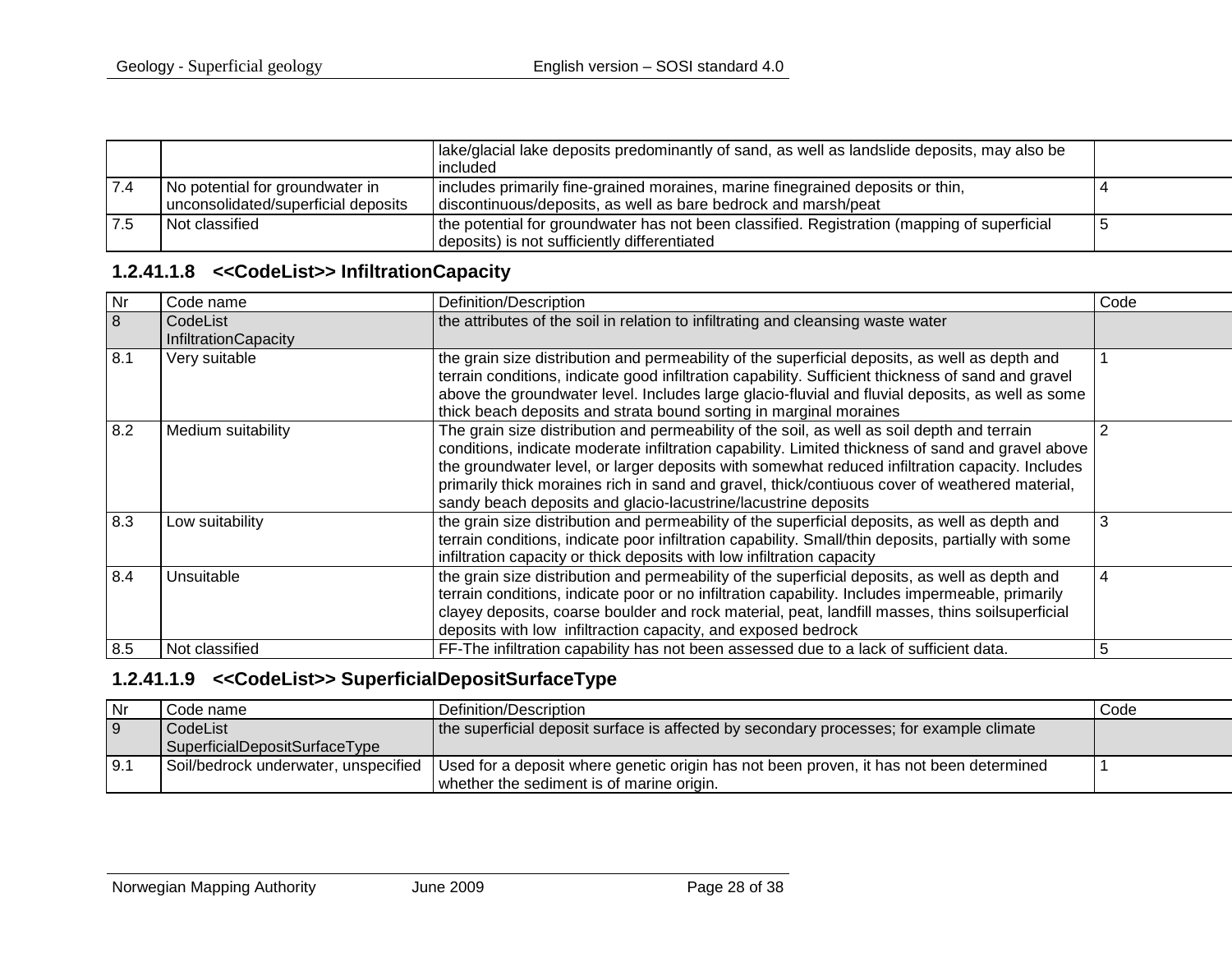| 9.2  | Till, unspecified                                                 | Material picked up, transported and deposited by the glacier. It is usually poorly sorted and<br>may contain anything from clay to rocks and boulders. Thickness and surface morphology<br>may vary.                                                                                                                     | 10              |
|------|-------------------------------------------------------------------|--------------------------------------------------------------------------------------------------------------------------------------------------------------------------------------------------------------------------------------------------------------------------------------------------------------------------|-----------------|
| 9.3  | Till with particularly high clay content                          | material picked up, transported and deposited by the glacier. It is usually poorly sorted and<br>may contain anything from clay to rocks and boulders. Moraine deposits with thickness<br>ranging from 0.5 m to several tens of metres. There are few or no exposures of bedrock in the<br>area                          | 11              |
| 9.4  | Moraine material, discontinuous or<br>thin cover over the bedrock | material picked up, transported and deposited by the glacier. It is usually poorly sorted and<br>may contain anything from clay to rocks and boulders. Areas with sparce cover of till and<br>frequent bare patches of bedrock. The thickness of the deposits is normally less than 0.5 m,<br>but may locally be thicker | 12 <sup>2</sup> |
| 9.5  | Boulder clay                                                      | till with particularly high clay content                                                                                                                                                                                                                                                                                 | 13              |
| 9.6  | Melt-out till (ablation till)                                     | mounds and ridges with loosely compacted/layered, partially sorted material deposited under<br>stagnating glaciers (dead ice). The terrain is characterized by mounds and ridges with varying<br>orientation                                                                                                             | 14              |
| 9.7  | Marginal moraine/zone of marginal<br>moraines                     | ridges or zones of ridges which have been pushed up in front or laterally to a glacier. The<br>material is unsorted and contains all grain sizes from clay to boulders. In some places till may<br>occur in alternation with somewhat more well-sorted glacio-fluvial material.                                          | 15              |
| 9.8  | Drumlin                                                           | moraine ridge formed along the direction of the ice movement                                                                                                                                                                                                                                                             | 16              |
| 9.9  | Glacio-fluvial deposit                                            | material transported and deposited by glacial rivers. The sediment consists of sorted, often<br>sloping layers of grain size varying from fine sand to rocks and boulders. Glacio-fluvial<br>deposits often have distinct morphology                                                                                     | 20              |
| 9.10 | Glaciofluvial and fluvial deposit                                 | material transported and deposited by meltwater and other streams The sediments consist of<br>sorted layers of grain size varying from fine sand to gravel and pebbles. No distinction is made<br>between glaciofluvial and fluvial deposits                                                                             | 21              |
| 9.11 | Esker                                                             | a long, narrow, sinous, steep-sided ridge composed of irregularly stratified sand and gravel<br>that was deposited by a subglacial or englacial stream flowing between ice walls or in an ice<br>tunnel when the ice melted.                                                                                             | 22              |
| 9.12 | Mound-shaped glaciofluvial deposit<br>(kame)                      | material deposited in cavities in the glacier. Large deposits are given the colour for<br>glaciofluvial deposits in combination with the symbol for kame.                                                                                                                                                                | 23              |
| 9.13 | Glacio-lacustrine deposit                                         | fine-grained material deposited in glacial lakes or water-filled glacial chambers where the<br>thickness is more than 0.5 m and the coverage area is great enough to form a polygon on the<br>map                                                                                                                        | 30              |
| 9.14 | Gglaciofluvial and glacio-lacustrine<br>deposit                   | material deposited by a glacial river or ice-dammed lakes/glacial chamber. No distinction is<br>made between glaciofluvial and glacio-lacustrine/glacial chamber deposits                                                                                                                                                | 31              |
| 9.15 | Lacustrine deposit                                                | Fine-grained material deposited in glacial lakes or water-filled glacial chambers where the                                                                                                                                                                                                                              | 35              |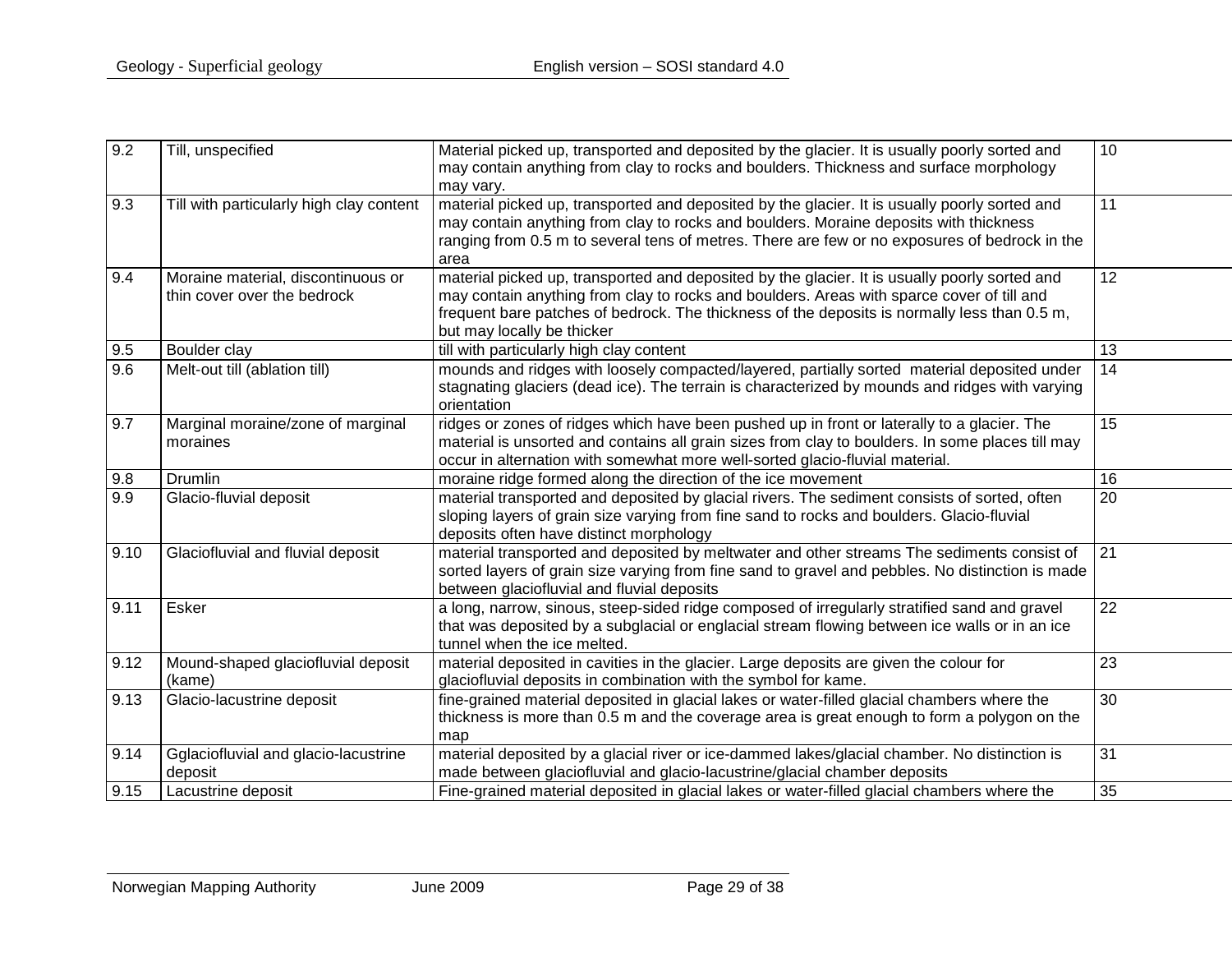|      |                                                                                                   | thickness is more than 0.5 m and the coverage area is great enough to form a figure on the                                                                                                                                                                                                                                                                                                 |    |
|------|---------------------------------------------------------------------------------------------------|--------------------------------------------------------------------------------------------------------------------------------------------------------------------------------------------------------------------------------------------------------------------------------------------------------------------------------------------------------------------------------------------|----|
|      |                                                                                                   | map.                                                                                                                                                                                                                                                                                                                                                                                       |    |
| 9.16 | Glacio-lacustrine and lacustrine<br>deposit                                                       | used if one wants to group the two deposit types together. In that case, the specific colours for<br>glacial lake and lake are not used on the same map sheet                                                                                                                                                                                                                              | 36 |
| 9.17 | Marine fine-grained deposit,<br>unspecified                                                       | used in map making at very small scales                                                                                                                                                                                                                                                                                                                                                    | 40 |
| 9.18 | Marine fine-grained deposit,<br>continuous cover, great thickness<br>prevalent                    | fine-grained, marine deposits with thickness ranging from 0.5 m to several tens of metres. This 41<br>type of deposit also includes slide material from quick clay slides, often denoted by an<br>additional symbol.                                                                                                                                                                       |    |
| 9.19 | Marine beach deposit, continuous<br>cover                                                         | Marine beach-washed sediments with thickness greater than 0.5 m. Deposit formed by wave<br>and current activity in the beach zone. The material is often rounded and well-sorted. The<br>grain size varies from sand to boulders, but sand and gravel is the most common. Beach<br>deposits lay as a relatively thin layer over the bedrock or other sediments, locally as beach<br>ridges | 42 |
| 9.20 | Marine fine-grained deposit and<br>beach deposit, discontinuous or thin<br>cover over the bedrock | areas with a thin or discontinuous cover of superficial deposits. No distinction is made<br>between fine-grained and beach deposit.                                                                                                                                                                                                                                                        | 43 |
| 9.21 | Shell sand                                                                                        | Deposit which to a large degree consists of crushed shells from calcium-secreting organisms.<br>Is a type of bioclastic material. Grain size varies from nearly whole shells to sand. Large<br>amounts of shell sand may be accumulated in the immediate vicinity of good shell growth<br>areas shells                                                                                     | 44 |
| 9.22 | Marine gyttja (mud)                                                                               | Deposit which consists of fine-grained material; silt and clay with a high organic content. The<br>primary production of organic material has taken place in the water column. Marine gyttja is<br>found in areas where there is little material transport from the shore.                                                                                                                 | 45 |
| 9.23 | <b>Fluvial deposit</b>                                                                            | material which has been transported and deposited by rivers and streams. The most typical<br>forms are fluvial plains, terraces and fans. Sand and gravel dominate, and the material is<br>sorted and rounded.                                                                                                                                                                             | 50 |
| 9.24 | Fluvial deposit, continuous cover                                                                 | material which has been transported and deposited by rivers. The most typical forms are<br>plains, terraces and fans. Sand and gravel dominate, and the material is sorted and rounded.                                                                                                                                                                                                    | 51 |
| 9.25 | Fluvial deposit, discontinuous/thin                                                               | areas with a thin or discontinuous cover of fluvial deposits                                                                                                                                                                                                                                                                                                                               | 52 |
| 9.26 | Flood deposit (unspecified)                                                                       | used for special sediments deposited by the sudden drainage of glacial lakes                                                                                                                                                                                                                                                                                                               | 53 |
| 9.27 | Flood deposit, continuous                                                                         | Used for special sediments deposited by the sudden drainage of glacial lakes.                                                                                                                                                                                                                                                                                                              | 54 |
| 9.28 | Flood deposit, discontinuous/thin                                                                 | Used for special sediments deposited by the sudden drainage of glacial lakes.                                                                                                                                                                                                                                                                                                              | 55 |
| 9.29 | Eolian deposit                                                                                    | blown sand of thickness greater than 0.5 m                                                                                                                                                                                                                                                                                                                                                 | 60 |
| 9.30 | Weathered material, not classified<br>according to thickness                                      | disintegration of the bedrock. . No distinction between continuous and discontinuous or thin<br>cover of this type of deposit.                                                                                                                                                                                                                                                             | 70 |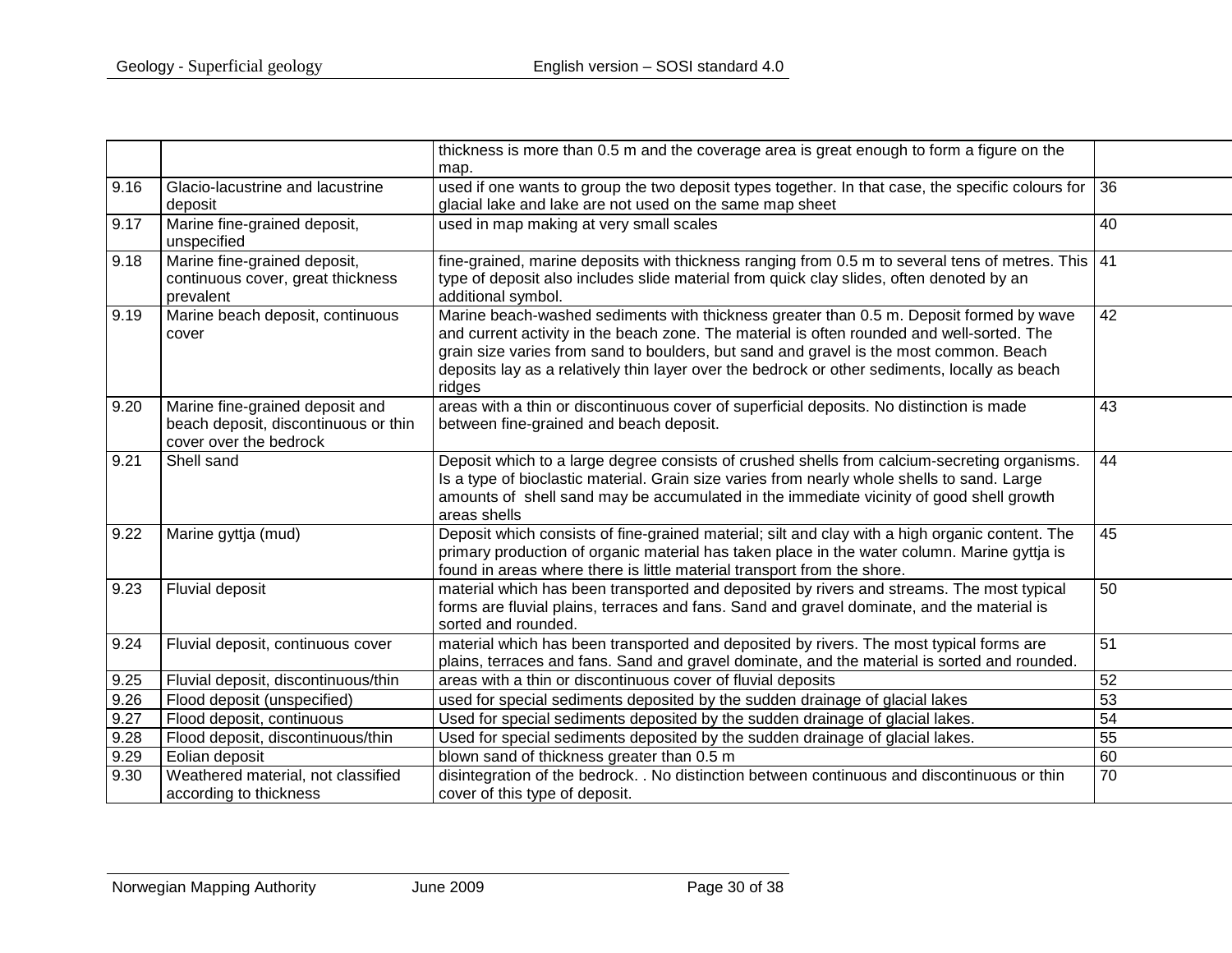| 9.31 | Weathered material, continuous                                                                                     | superficial deposits formed in situ by physical or chemical disintegration of the bedrock. The<br>thickness is more than 0.5 m.                                                                                        | 71  |
|------|--------------------------------------------------------------------------------------------------------------------|------------------------------------------------------------------------------------------------------------------------------------------------------------------------------------------------------------------------|-----|
|      | cover                                                                                                              |                                                                                                                                                                                                                        |     |
| 9.32 | Weathered material, discontinuous or<br>thin cover over the bedrock                                                | area with numerous bare patches of bedrock                                                                                                                                                                             | 72  |
| 9.33 | Weathered material, high content of<br>stones and boulders, formed by frost<br>activity                            | boulder field, usually in the high mountains                                                                                                                                                                           | 73  |
| 9.34 | Slide material, not classified<br>according to thickness                                                           | Deposits from rockfall, mountain avalanches, snow and landslides from steep valley slopes.                                                                                                                             | 80  |
| 9.35 | Colluvium (slide material), continuous<br>cover, with great thickness in places                                    | Slide material, continuous cover, with great thickness in places                                                                                                                                                       | 81  |
| 9.36 | Colluvium (slide material),<br>discontinuous or thin cover over the<br>bedrock                                     | areas with deposits from rockfall, mountain avalanches, snow and landslides from steep valley $ 82 $<br>slopes. Symbol shows dominant avalanche/landslide type.                                                        |     |
| 9.37 | Debris flow landslide, continuous<br>cover, with great thickness in places                                         | slide material formed from superficial deposits, either from a slope failure on land or under the<br>sea. The slide material is actually a mass current deposit that includes all types of landslides.                 | 86  |
| 9.38 | Rock glacier deposit                                                                                               | scree/rock fall material which contains/has contained ice and which therefore is/has been in<br>movement as an ordinary glacier. The deposit type is formed in permafrost conditions                                   | 88  |
| 9.39 | Peat and bog (organic material)                                                                                    | organic materialo formed by dead plant remains, of thickness greater than 0.5 m. No<br>distinction is made between various types of peat.                                                                              | 90  |
| 9.40 | Humus cover/thin peat cover over<br>bedrock                                                                        | Areas where the humus cover lies directly on the bedrock. The thickness of the humus cover<br>is usually less than 0.5 m, but may be thicker in places. Bare patches of bedrock occur<br>frequently within such areas. | 100 |
| 9.41 | Discontinuous or thin cover of<br>superficial deposits over bedrock,<br>more than one type in close<br>alternation | different sediments which form a thin or discontinuous cover over the bedrock. This term is<br>used only when one chooses not to distinguish between various types of superficial deposits                             | 101 |
| 9.42 | Exposed bedrock/bedrock with thin<br>peat cover, unspecified                                                       |                                                                                                                                                                                                                        | 110 |
| 9.43 | Fill material (anthropogenic material)                                                                             | superficial material added or strongly influenced by human activity                                                                                                                                                    | 120 |
| 9.44 | Waste rock dump                                                                                                    |                                                                                                                                                                                                                        | 121 |
| 9.45 | Anthropogenic material, not specified                                                                              |                                                                                                                                                                                                                        | 122 |
| 9.46 | <b>Exposed bedrock</b>                                                                                             | distinguished by its own colour when the area is of sufficient size. The symbol for small<br>bedrock exposure is used for outcroppings which are not large enough to form their own<br>polygons on the map.            | 130 |
| 9.47 | Exposed bedrock/bedrock with                                                                                       | both exposed bedrock and areas where the coverage is discontinuous, or of negligible                                                                                                                                   | 140 |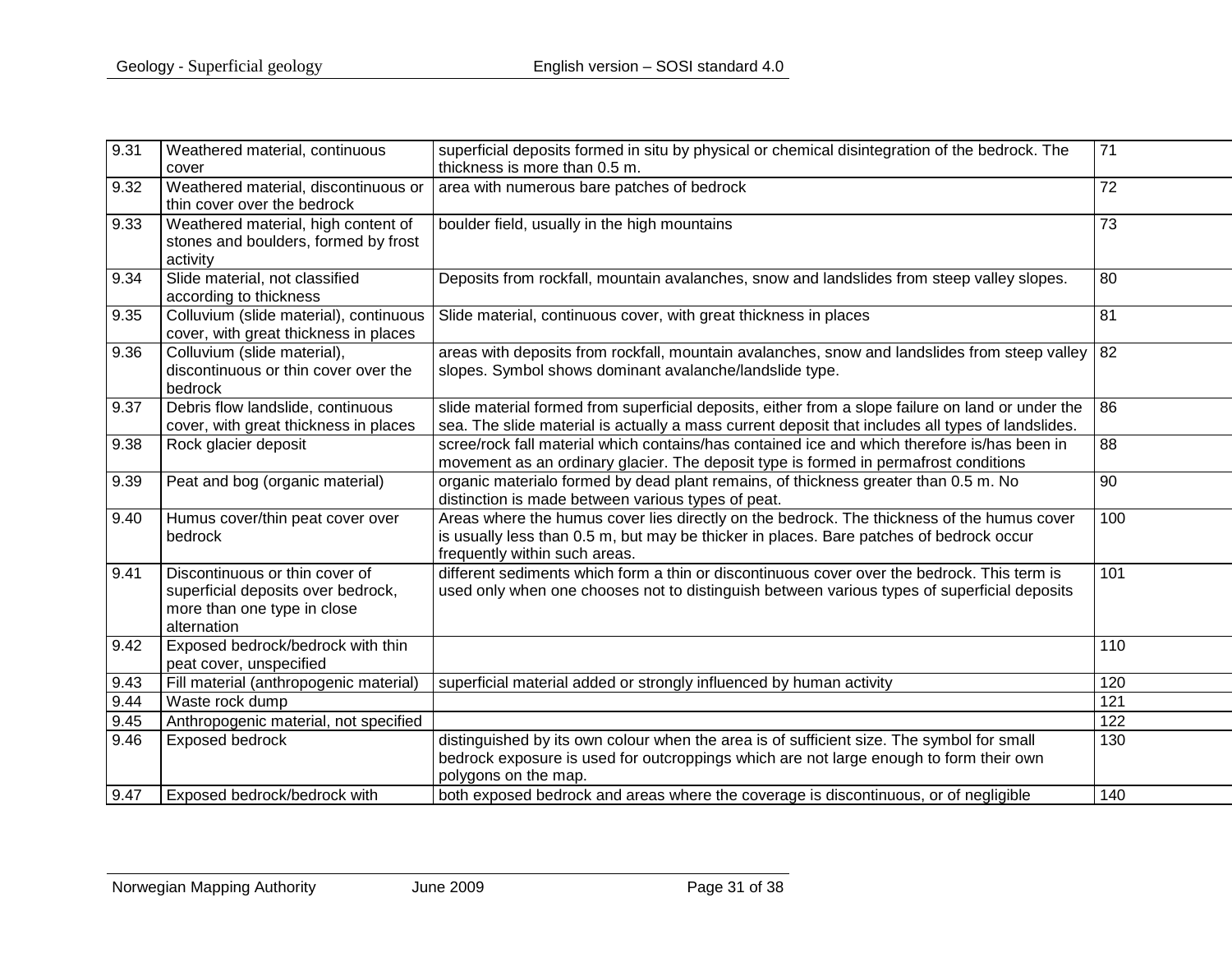|      | discontinuous or thin coverage        | thickness.                                                                                                                                                                                                                                                                                         |     |
|------|---------------------------------------|----------------------------------------------------------------------------------------------------------------------------------------------------------------------------------------------------------------------------------------------------------------------------------------------------|-----|
| 9.48 | Marine suspension deposit             | Fine-grained (clay, silt) sediments transported and deposited from suspension. Usually<br>draping underlying sediments or bedrock, and are usually layered.                                                                                                                                        | 200 |
| 9.49 | Marine bedload deposit                | sediments which consist of sand and gravel transported and deposited from bottom currents.<br>Covers the bottom of undersea channels formed by bottom currents                                                                                                                                     | 201 |
| 9.50 | Glacio-marine deposit                 | Primarily fine-grained suspension deposits (silt, clay) deposited near ice/glaciers. May be<br>affected by bottom currents and even out the topography more than draping it. Occur in thick<br>layers in areas on the continental shelf along the coast and in fjords                              | 202 |
| 9.51 | Ice contact deposit                   | Sediments deposited in contact with ice. May consist of moraine, glacio-fluvial material, or a<br>mixture of glacially deposited sediments. The grain size alternates between clay and gravel<br>depending on which processes were in play.                                                        | 203 |
| 9.52 | Lagg deposit                          | Sediments consisting of sand, gravel and mineral fragments after the fine fractions have been<br>washed away by waves and current. Makes up a lag with varying grain size covering tills or<br>other sediments.                                                                                    | 204 |
| 9.53 | Glacio-fluvial delta deposit (marine) | sediments transported by glacial streams and deposited in the sea, in lakes or glacial lake                                                                                                                                                                                                        | 205 |
| 9.54 | Fluvial delta deposit                 | sediments deposited at the mouth of a river into a fjord, lake or the sea. Grain size is often in<br>sand sized near the outlet and more fine-grained in deeper water. Typically layered sediments<br>with dip in the direction of the current.                                                    | 206 |
| 9.55 | Tidal deposit                         | deposit formed in coastal area by tidal transport. The sediments are sandy to clayey with<br>typical structures such as sand dunes, ripples, cross-bedding, flaser and lenticular bedding.                                                                                                         | 207 |
| 9.56 | Estuarine deposit                     | sediment deposited in brackish water in an estuary. The sediment is characterised by fine-<br>grained material (silt, clay) of marine and fluvial origin mixed with a high proportion of<br>decomposedr terrestrial organic material.                                                              | 208 |
| 9.57 | Levee deposit (marine)                | deposit formed as a rise of sediments along one or both sides of a submarine channel (cleft,<br>fan valley or deep sea channel). The deposit may have grain size varying from very fine (clay)<br>to fairly coarse material (sand).                                                                | 209 |
| 9.58 | Shallow marine deposit                | Sediments deposited in a turbulent, shallow marine environment where the finest material is<br>washed out and transported to deeper water by currents and waves. Consists of sand, gravel<br>and pebbles. In areas with much sand, sand waves may be built with a characteristic<br>crossbedding   | 210 |
| 9.59 | Contouritic deposit                   | Clastic sediments transported and deposited by contour currents along the edge of<br>"Eggakanten" (the edge of the continental shelf). Consists of fine, well-sorted material (silt<br>and clay). The deposits usually have horizontal or cross-layering/bedding and normal or<br>reverse grading. | 211 |
| 9.60 | Turbidity deposit                     | a sediment from, or inferred to have been deposited from a turbidity current. It is characterized<br>by graded bedding, moderate sorting, and well developed primary structures in the sequence                                                                                                    | 212 |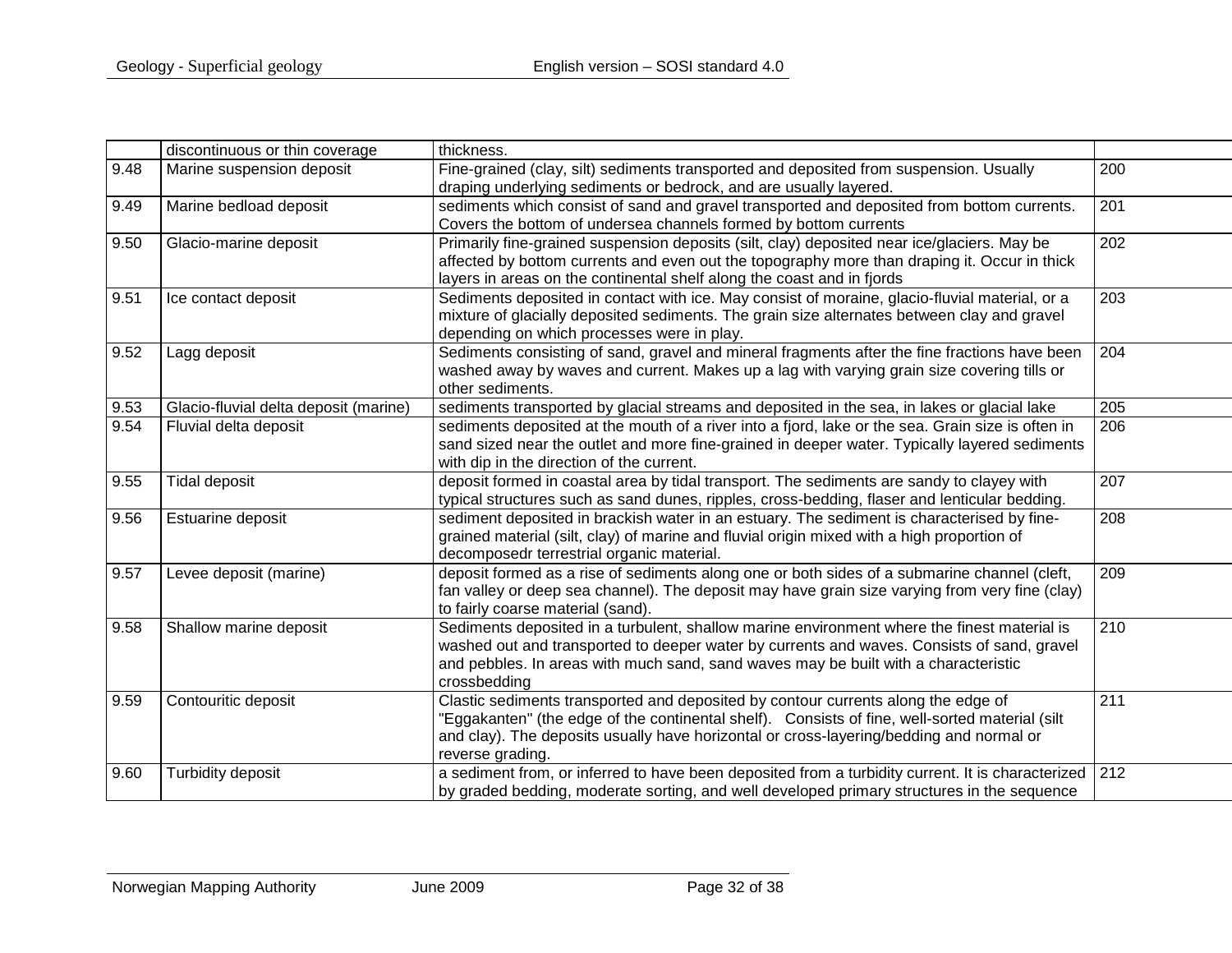|      |                                                                                | noted in the Bouma cycle                                                                                                                                                                                                                                                                 |                  |
|------|--------------------------------------------------------------------------------|------------------------------------------------------------------------------------------------------------------------------------------------------------------------------------------------------------------------------------------------------------------------------------------|------------------|
| 9.61 | Debris flow deposit                                                            | Deposit from a flowingmass of rocks, fragments and mud. It consists of unsorted material<br>where more than half of the particles are larger than sand in size                                                                                                                           | 213              |
| 9.62 | Submarine fan deposit                                                          | a conical or fan-shaped deposit located seaward of large rivers and submarine. Consists<br>primarily of fine sediments (clay, silt). The fan has a finely laid inner structure with layers which<br>slope slightly toward the deep ocean.                                                | $\overline{214}$ |
| 9.63 | Channel deposit                                                                | sediments deposited in a channel. The deposits are usually relatively coarse (sand and<br>gravel)                                                                                                                                                                                        | 215              |
| 9.64 | Deep marine deposit                                                            | generic term for deep sea sediments. May be both contouritic, hemipelagic, eupelagic, etc.<br>Used for fine-grained sediments settled outside the continental margin. Mainly consist of clay<br>and remants/remains of pelagic organisms                                                 | 216              |
| 9.65 | <b>Bioclastic deposit</b>                                                      | Sediment which primarily consists of small particles of biological origin (shells, coral). Grain<br>size may vary from sand to whole shells or coral colonies. Located in areas with optimal<br>growth conditions over time and where occurrence of other clastic material is restricted | 217              |
| 9.66 | Vulcano-sedimentary deposit                                                    | Deposit which consists of material of volcanic origin. Depending on grain size, the sediments<br>may be divided into volcanic ash, lapilli (2-64 mm) and breccia (>64 mm).                                                                                                               | 218              |
| 9.67 | Debris flow deposit, continuous<br>coverage, with great thickness in<br>places | deposit which is formed when superficial deposits in steep terrain slides or falls downward.<br>Often forms characteristic fan or tongue-like shapes/forms.                                                                                                                              | 301              |
| 9.68 | Debris flow deposit, discontinuous or<br>thin coverage                         | slides or falls downward. Often forms characteristic fan or tongue-like shapes/forms                                                                                                                                                                                                     | 302              |
| 9.69 | Clay-slide deposit, continuous<br>coverage, with great thickness in<br>places  | deposit which is formed by slope failure in marine sediments containing clay (quick clay).                                                                                                                                                                                               | 303              |
| 9.70 | Clay-slide deposit, discontinuous or<br>thin coverage                          | deposit which is formed by slope failure in marine sediments containing clay (quick clay)                                                                                                                                                                                                | 304              |
| 9.71 | Rock slide, continuous coverage, with<br>great thickness in places             | Formed when large sections of rock (mountainsides) fall down into valleys and fjords. Consists<br>mostly of jagged boulders.                                                                                                                                                             | 305              |
| 9.72 | Rockslide, discontinuous or thin<br>coverage                                   |                                                                                                                                                                                                                                                                                          | 306              |
| 9.73 | Rockfall, continuous cover, with great<br>thickness in places                  | Material which has loosened from solid bedrock and over a period of time accumulated in<br>steep screes at the foot of slopes. The material varies from sand to boulders, with increasing<br>grain size down the slope.                                                                  | 307              |
| 9.74 | Rockfall, discontinuous or thin<br>coverage                                    |                                                                                                                                                                                                                                                                                          | 308              |
| 9.75 | Snow avalanche deposit, continuous                                             | formed in areas with repeated avalanches                                                                                                                                                                                                                                                 | 309              |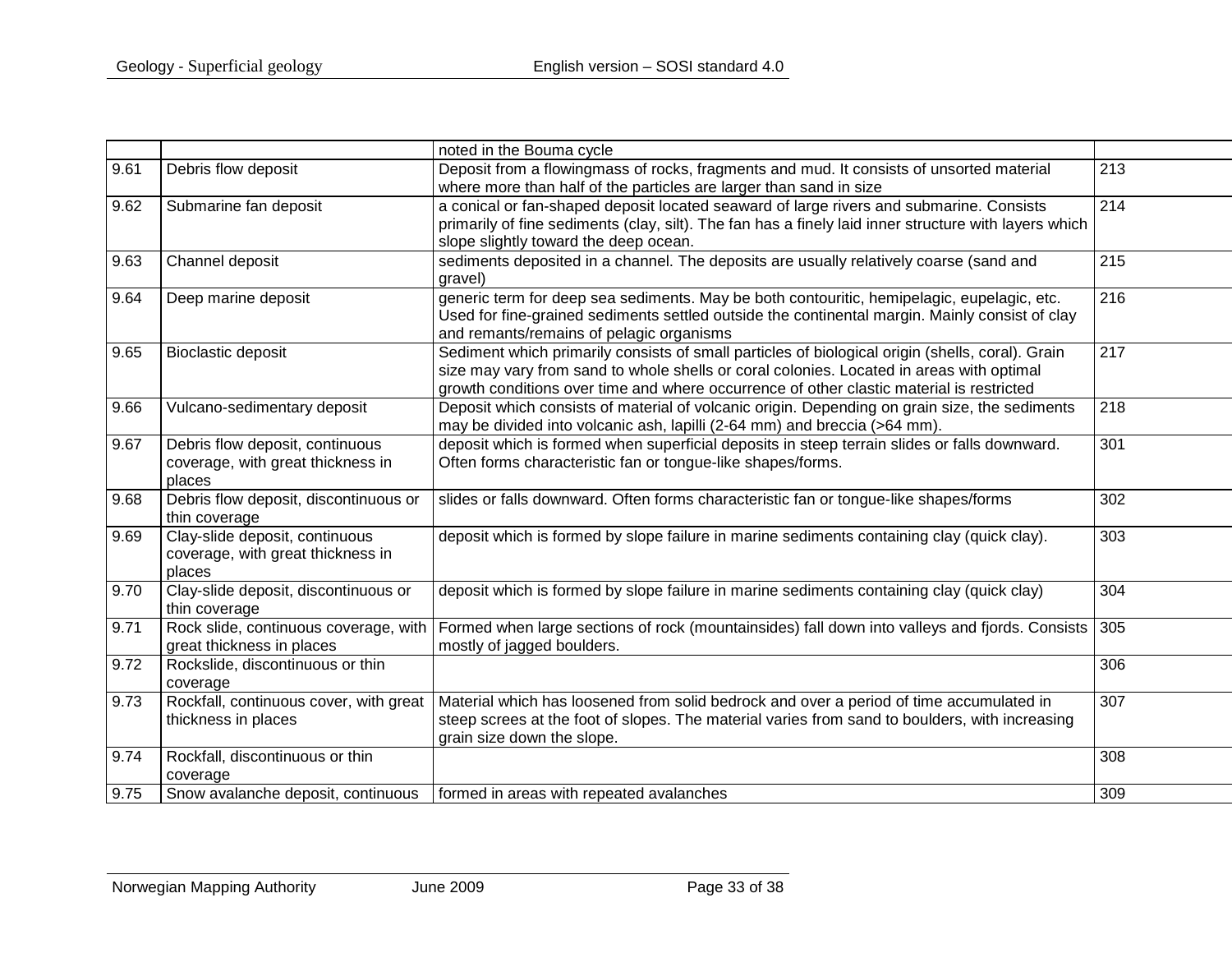|      | coverage, with great thickness in                                       |                                                                                                                                                                                                                                    |     |
|------|-------------------------------------------------------------------------|------------------------------------------------------------------------------------------------------------------------------------------------------------------------------------------------------------------------------------|-----|
|      | places                                                                  |                                                                                                                                                                                                                                    |     |
| 9.76 | Snow avalanche, discontinuous or<br>thin coverage                       |                                                                                                                                                                                                                                    | 310 |
| 9.77 | Rockslide rockfall, continuous cover,<br>with great thickness in places | Material consisting of boulders and large parts of rock massif which has fallen down. Consists<br>primarily of unsorted coarse material (rocks and boulders) and is most often found at the foot<br>of steep slopes/mountainsides. | 311 |
| 9.78 | Rockslide/rockfall, discontinuous or<br>thin coverage                   |                                                                                                                                                                                                                                    | 312 |
| 9.79 | Snow avalanche and debris flow,<br>continuous cover                     |                                                                                                                                                                                                                                    | 313 |
| 9.80 | Snow avalanche and debris flow,<br>discontinuous or thin cover          |                                                                                                                                                                                                                                    | 314 |
| 9.81 | Debris flow and rockfall, continuous<br>cover e                         |                                                                                                                                                                                                                                    | 315 |
| 9.82 | Debris flow and rockfall,<br>discontinuous or thin cover                |                                                                                                                                                                                                                                    | 316 |

# **1.2.41.1.10 <<CodeList>> DepositRate**

| Nr   | I Code name   | Definition/Description                         | Code |
|------|---------------|------------------------------------------------|------|
| 10   | CodeList      | the rate of deposition of sediments in an area |      |
|      | DepositRate   |                                                |      |
| 10.1 | Erosion       |                                                |      |
| 10.2 | No deposition | FF-0 cm/1000 years                             |      |
| 10.3 | Very slow     | FF-0-50 cm/1000 years                          |      |
| 10.4 | Slow          | FF-50-200 cm /1000 years                       |      |
| 10.5 | Medium        | FF-500-1000 cm/1000 years                      |      |
| 10.6 | Rapid         | FF-200-500 cm/1000 years                       |      |
| 10.7 | Very rapid    | FF-1000 cm/1000 years                          |      |

# **1.2.41.1.11 <<CodeList>> Bunntype?**

<span id="page-33-1"></span><span id="page-33-0"></span>

| Nr   | Code name      | Definition/Description           | Code |
|------|----------------|----------------------------------|------|
| 11   | CodeList       | Ubunntype med hensyn til hardhet |      |
|      | Bunntype?      |                                  |      |
| 11.1 | <b>Bedrock</b> | Exposed bedrock                  |      |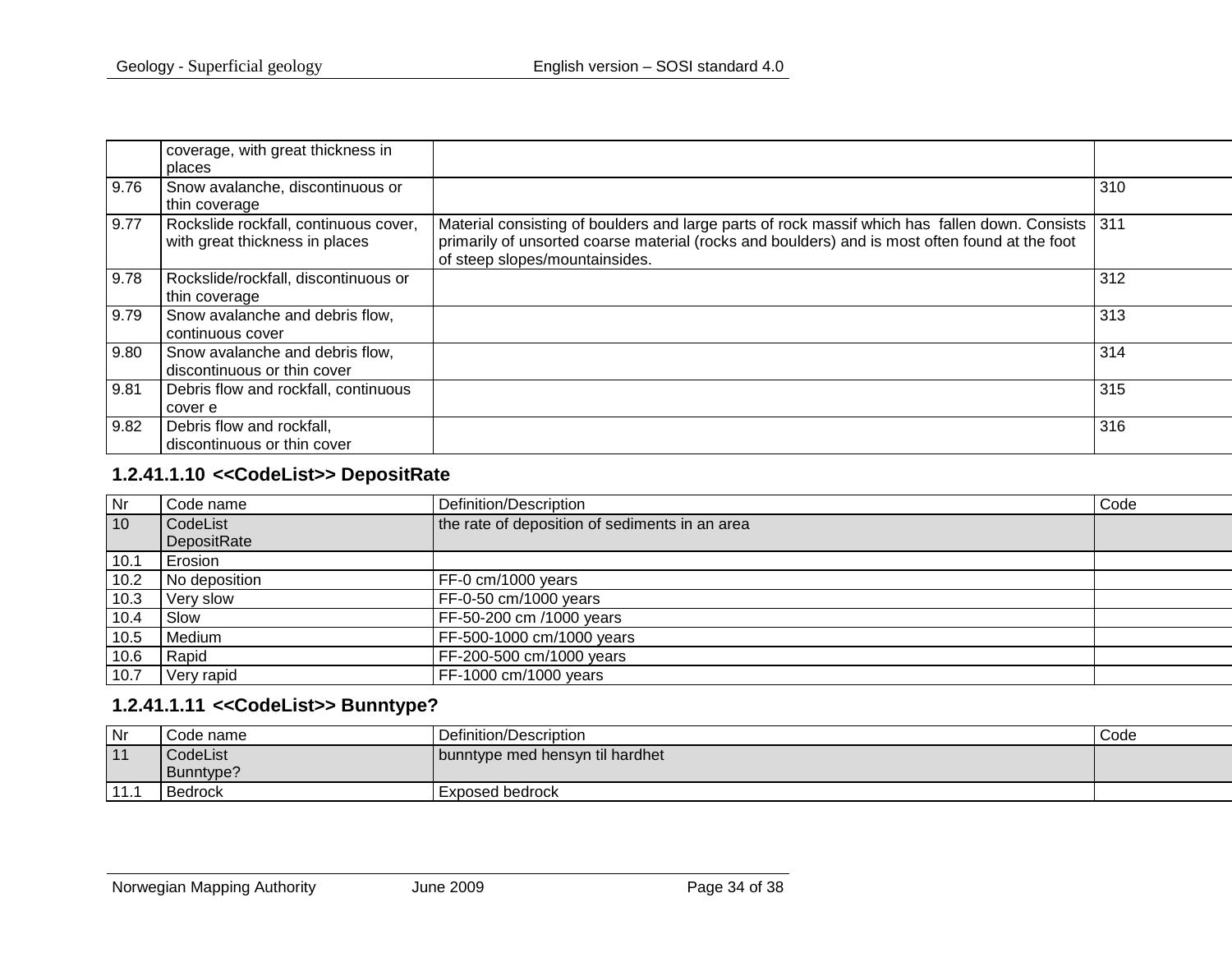|   | Hard, sedimentary bottom       | I Hard bunn bestående av stein, grus, grov sand i overflata.                        |  |
|---|--------------------------------|-------------------------------------------------------------------------------------|--|
| . | Soft,<br>., sedimentary bottom | Soft seabed with a surface consisting of clay, silt, fine sand.                     |  |
|   | Mixed bottom                   | 'Seabed surface varying between soft and hard. Can e.g. consist of clay with rocks. |  |

#### **1.2.41.1.12 <<CodeList>> ShallowGas**

| Nr    | Code name                              | Definition/Description                                                                                                                            | Code |
|-------|----------------------------------------|---------------------------------------------------------------------------------------------------------------------------------------------------|------|
| 12    | CodeList<br><b>ShallowGas</b>          | shallow gas-related phenomena in sediments and bedrock                                                                                            |      |
| 12.1  | <b>BSR</b>                             | area with BSR (bottom simulating reflector) localized in seismic data which indicates that there<br>is gas hydrates and gas in the sediments      |      |
| 12.2  | Shallow gas in the bedrock             | FF-Area where shallow gas has been identified in the bedrock.                                                                                     | ◠    |
| 12.3  | Shallow gas in the sediments           | FF-Area where shallow gas has been identified in the sediments.                                                                                   |      |
| 12.4  | Fluid escape                           | FF-Area with fluid discharge and/or gas emissions from the seafloor                                                                               | 4    |
| 12.5  | <b>Bright spots</b>                    | area with abnormally high reflection amplitudes in seismic data, indicatinghydrocarbon<br>deposits                                                | 5    |
| 12.6  | <b>Diapirs</b>                         | area with diapirs/dome structures formed by the upward migrationof sediments/fluids and<br>protrude through overlying strata                      |      |
| 12.7  | Area with pockmarks                    | area with regular depressions/craters on the surface of the sediments formed by the expulsion $ 8 $<br>of gas and/or fluids through the sediments |      |
| 12.8  | Delimitation of an individual pockmark | regular depression/crater on the surface of the sediments formed by the expulsion of gas<br>and/or fluids through the sediments                   | 9    |
| 12.9  | Gas blanking                           | FF-Area with gas blanking, subdued seismic reflectors due to gas.                                                                                 | 10   |
| 12.10 | Gashydrate stability zone              | FF-Area which defines a gas hydrate stability zone, an area where gas hydrates may exist.                                                         | 11   |

# <span id="page-34-0"></span>**1.2.41.1.13 <<CodeList>> QualFormSurfaceType**

<span id="page-34-1"></span>

| Nr         | Code name                       | Definition/Description                                                                                                                                                                                                                                                                                                                                         | Code |
|------------|---------------------------------|----------------------------------------------------------------------------------------------------------------------------------------------------------------------------------------------------------------------------------------------------------------------------------------------------------------------------------------------------------------|------|
| $\vert$ 13 | CodeList<br>QualFormSurfaceType | area with specific elements of form<br>Note: Designed as polygon delineations on quaternary geological maps and marine geological<br>charts. These elements of form may have a natural origin or be man-made. The same<br>elements of form may also occur as point registrations and/or line registrations                                                     |      |
|            | Esker                           | Distinct ridge form in soilsuperficial deposits. Indicates that the material has been deposited in<br>tunnels or crevasses in the glacier. If the ridge-shaped glaciofluvial deposit is large enough to<br>form a polygon on the map, the colour for glaciofluvial deposits is used to indicate the extent<br>and the esker symbol to indicate the ridge shape |      |
| 13.2       | Mound and ridge-shaped terrain  |                                                                                                                                                                                                                                                                                                                                                                |      |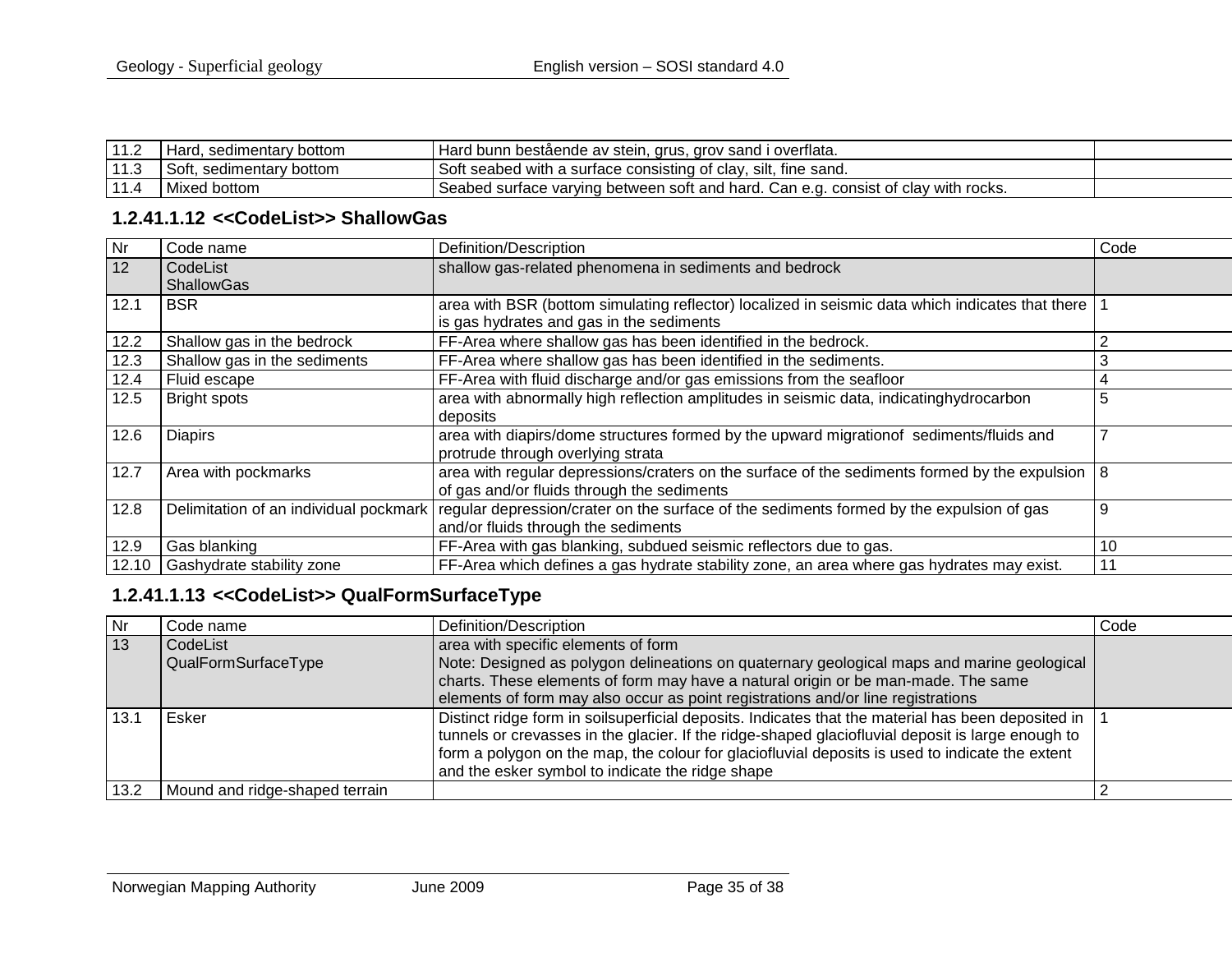| 13.3  | Drumlin                               | moraine ridge formed as a streamlined feature along the direction of the ice movement | 3               |
|-------|---------------------------------------|---------------------------------------------------------------------------------------|-----------------|
| 13.4  | Drumlin cluster                       |                                                                                       | 4               |
| 13.5  | Dead ice landscape                    |                                                                                       | 8               |
| 13.6  | Rogen moraine                         |                                                                                       | $\overline{11}$ |
| 13.7  | Rogen moraine area                    |                                                                                       | 12              |
| 13.8  | Area with fluted surface              | Parallel furrows on the surface                                                       | $\overline{21}$ |
| 13.9  | Tussock area                          |                                                                                       | 31              |
| 13.10 | Polygon ground area                   |                                                                                       | 32              |
| 13.11 | Palsa area                            | peat mounds with a frozen core                                                        | 33              |
| 13.12 | Area with landslide masses which      |                                                                                       | 43              |
|       | originates from a quick clay slide    |                                                                                       |                 |
| 13.13 | Fan                                   |                                                                                       | 44              |
| 13.14 | Area which has been subjected to hill |                                                                                       | 51              |
|       | levelling                             |                                                                                       |                 |
| 13.15 | Delta plain                           |                                                                                       | 52              |
| 13.16 | Fluvial plain                         |                                                                                       | 53              |
| 13.17 | Karst area                            |                                                                                       | 55              |
| 13.18 | Sand wave field                       |                                                                                       | 61              |
| 13.19 | Area with iceberg plough marks        |                                                                                       | 63              |
| 13.20 | Slide deposits fan. Colluvial fan     |                                                                                       | 301             |
| 13.21 | Slide area (marine)                   |                                                                                       | 951             |
| 13.22 | Iceberg Plough marks (marine)         |                                                                                       | 952             |
| 13.23 | Parallel-furrowed surface (marine)    |                                                                                       | 953             |
| 13.24 | Dredging masses                       |                                                                                       | 954             |
| 13.25 | Dredging area                         |                                                                                       | 955             |
| 13.26 | Dumping site                          |                                                                                       | 956             |
| 13.27 | Excavation/gravel pit                 |                                                                                       | 957             |
| 13.28 | Fill/Embankment                       |                                                                                       | 958             |
| 13.29 | Sediment waves (marine)               |                                                                                       | 959             |
| 13.30 | Ridges (marine)                       |                                                                                       | 960             |
| 13.31 | Coral reef                            |                                                                                       | 961             |
| 13.32 | Terminal/ marginal moraine (marine)   |                                                                                       | 962             |

# **1.2.41.1.14 <<CodeList>> SuperficialDepositGrainSize**

<span id="page-35-0"></span>

| . Nr | ^^<br>nnme<br>чанк | ription.<br>$\sim$ | Code |
|------|--------------------|--------------------|------|
|------|--------------------|--------------------|------|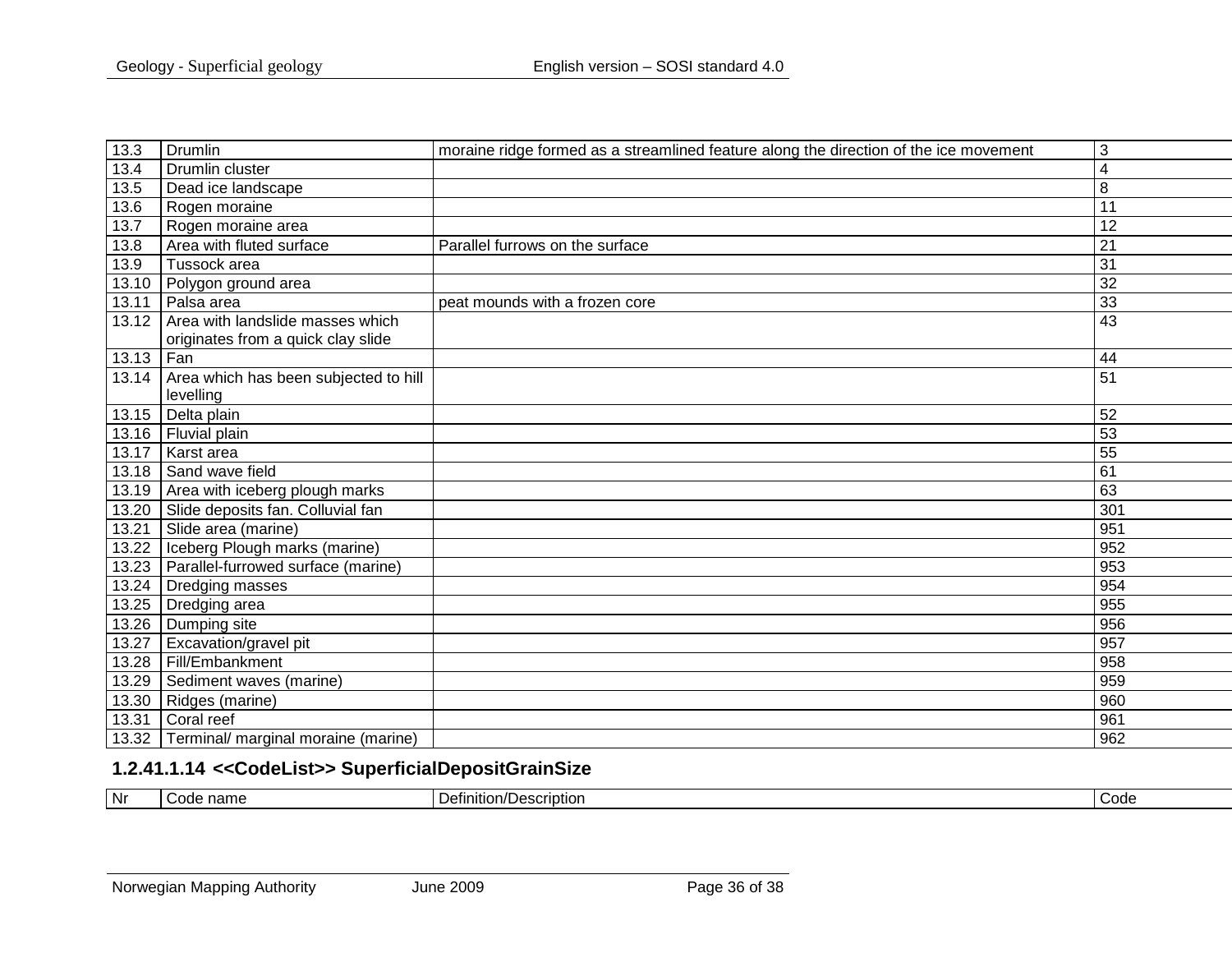| 14    | CodeList                           | indication of areas (on land) with the similar grain size composition, based on field |    |
|-------|------------------------------------|---------------------------------------------------------------------------------------|----|
|       | <b>SuperficialDepositGrainSize</b> | observations Note: See table in chapter on definitions and abbreviations              |    |
| 14.1  | Grain size not indicated           | within a surface not indicated                                                        |    |
| 14.2  | Clay                               | Predominant grain size within a surface                                               |    |
| 14.3  | Clay and silt                      | Predominant grain size within a surface                                               |    |
| 14.4  | Silt                               | Predominant grain size within a surface                                               |    |
| 14.5  | Silt and sand                      | Predominant grain size within a surface                                               | 12 |
| 14.6  | Sand                               | Predominant grain size within a surface                                               | 21 |
| 14.7  | Sand and gravel                    | Predominant grain size within a surface                                               | 22 |
| 14.8  | Gravel                             | Predominant grain size within a surface                                               | 31 |
| 14.9  | <b>Gravel and stoner</b>           | predominant grain size within a surface                                               | 32 |
| 14.10 | Stone                              | predominant grain size within a surface                                               | 41 |
| 14.11 | Rocks and boulders                 | Predominant grain size within a surface                                               | 42 |
| 14.12 | Boulders                           | Predominant grain size within a surface                                               | 51 |
|       | 14.13 Highly variable grain size   | Predominant grain size within a surface                                               | 99 |

# **1.2.41.1.15 <<CodeList>> SoilSurfaceType**

| <b>Nr</b> | Code name                            | Definition/Description                                                            | Code |
|-----------|--------------------------------------|-----------------------------------------------------------------------------------|------|
| 15        | CodeList                             | the soil surface is affected by secondary processes; for example wind and weather |      |
|           | SoilSurfaceType                      |                                                                                   |      |
| 15.1      | High content of boulders on the      |                                                                                   | 402  |
|           | surface                              |                                                                                   |      |
| 15.2      | Surface strongly affected by frost   |                                                                                   | 406  |
|           | processes                            |                                                                                   |      |
| 15.3      | Washed-out surface layer, underlying |                                                                                   | 407  |
|           | masses are more fine-grained         |                                                                                   |      |

#### **1.2.41.1.16 <<CodeList>> SediGrainSize**

<span id="page-36-1"></span><span id="page-36-0"></span>

| Nr   | Code name                            | Definition/Description                                                                     | Code |
|------|--------------------------------------|--------------------------------------------------------------------------------------------|------|
| 16   | CodeList                             | the grain size composition of the sediments                                                |      |
|      | SediGrainSize                        |                                                                                            |      |
| 16.1 | Unspecified                          | grain size is not specified                                                                |      |
| 16.2 | Thin or discontinuous sediment cover | I lateral variation ofbetween small sediment basins with sediments, exposed bedrock and/or |      |
|      | on bedrock. Sediments with varying   | bedrock with thin/discontinuous sediment cover. Sediments in the small basins may have     |      |
|      | grainsize                            | various grainsize.                                                                         |      |